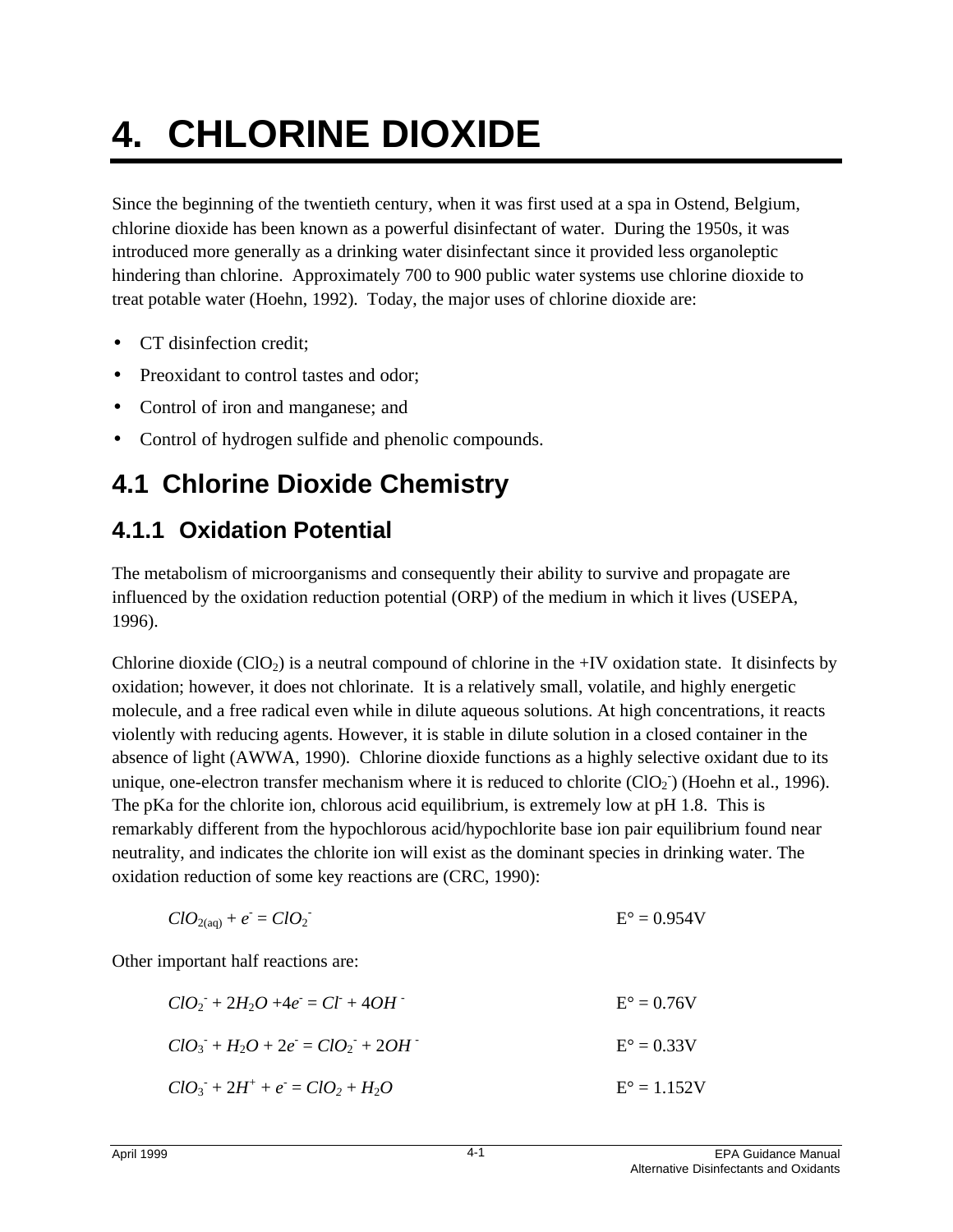In drinking water, chlorite (ClO<sub>2</sub>) is the predominant reaction endproduct, with approximately 50 to 70 percent of the chlorine dioxide converted to chlorite and 30 percent to chlorate  $(CIO<sub>3</sub>)$  and chloride (Cl<sup>-</sup>) (Werdehoff and Singer, 1987).

# **4.2 Generation**

### **4.2.1 Introduction**

One of the most important physical properties of chlorine dioxide is its high solubility in water, particularly in chilled water. In contrast to the hydrolysis of chlorine gas in water, chlorine dioxide in water does not hydrolyze to any appreciable extent but remains in solution as a dissolved gas (Aieta and Berg, 1986). It is approximately 10 times more soluble than chlorine (above  $11^{\circ}$ C), while it is extremely volatile and can be easily removed from dilute aqueous solutions with minimal aeration or recarbonation with carbon dioxide (e.g. softening plants). Above 11 to 12°C, the free radical is found in gaseous form. This characteristic may affect chlorine dioxide's effectiveness when batching solutions and plumbing appropriate injection points. Other concerns are the increased difficulty in analyzing for specific compounds in the presence of many interfering compounds/residual longevity and volatility of gaseous compounds. In the gaseous form, the free radicals also react slowly with water. The reaction rate is 7 to 10 million times slower than that of the hydrolysis rate for chlorine gas (Gates, 1989).

Chlorine dioxide cannot be compressed or stored commercially as a gas because it is explosive under pressure. Therefore, it is never shipped. Chlorine dioxide is considered explosive at higher concentrations which exceed 10 percent by volume in air, and its ignition temperature is about 130°C (266 $\degree$ F) at partial pressures (National Safety Council Data Sheet 525 – ClO<sub>2</sub>, 1967). Strong aqueous solutions of chlorine dioxide will release gaseous chlorine dioxide into a closed atmosphere above the solution at levels that may exceed critical concentrations. Some newer generators produce a continuous supply of dilute gaseous chlorine dioxide in the range of 100 to 300 mm-Hg (abs) rather than in an aqueous solution (National Safety Council, 1997). For potable water treatment processes, aqueous solutions between 0.1 and 0.5 percent are common from a number of current generation technologies.

Most commercial generators use sodium chlorite  $(NaCIO<sub>2</sub>)$  as the common precursor feedstock chemical to generate chlorine dioxide for drinking water application. Recently, production of chlorine dioxide from sodium chlorate (NaClO<sub>3</sub>) has been introduced as a generation method where in NaClO<sub>3</sub> is reduced by a mixture of concentrated hydrogen peroxide  $(H_2O_2)$  and concentrated sulfuric acid  $(H<sub>2</sub>SO<sub>4</sub>)$ . Chlorate-based systems have traditionally been used in pulp and paper applications, but have recently been tested full-scale at two U.S. municipal water treatment plants. This is an emerging technology in the drinking water field and is not discussed in this guidance manual.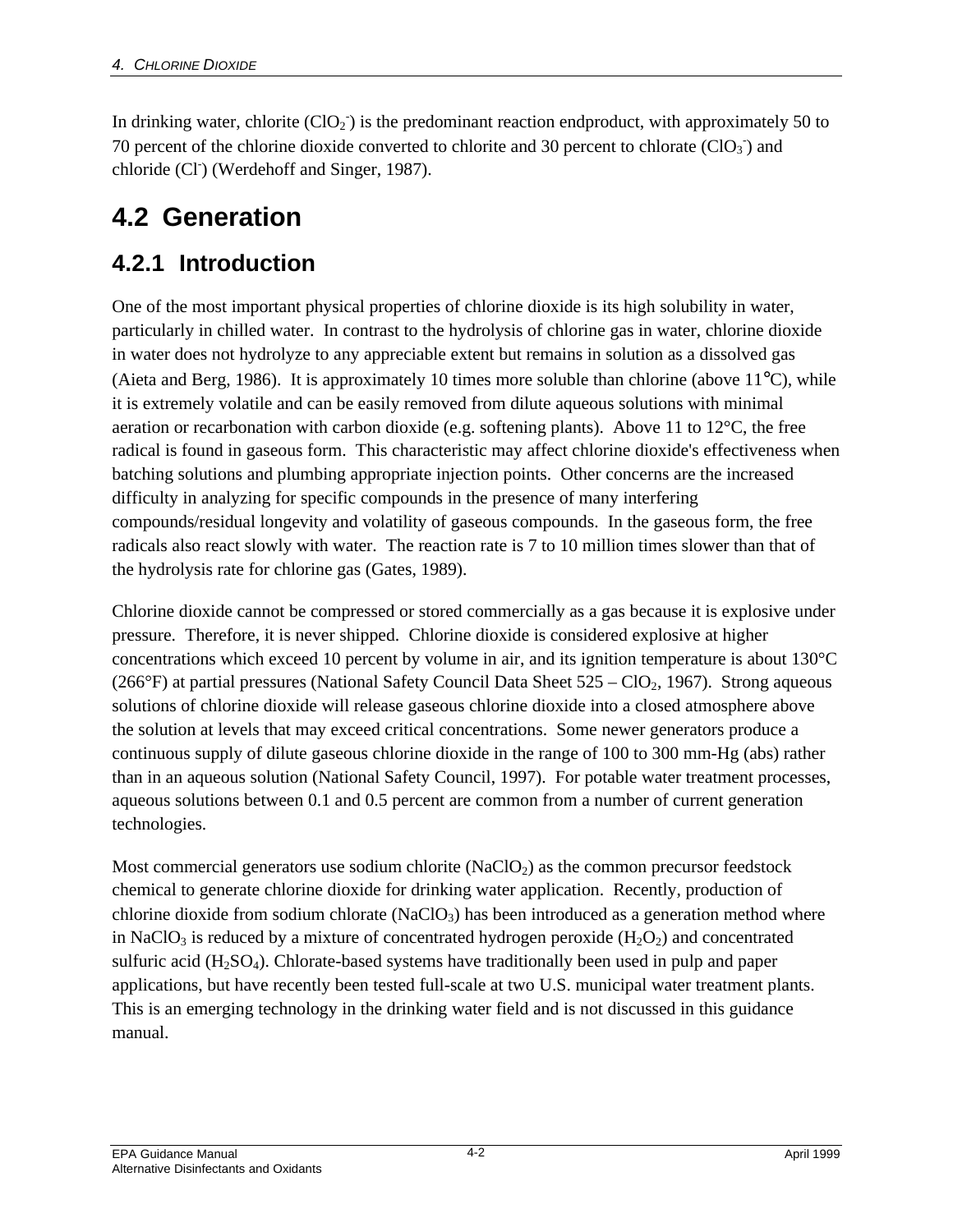# **4.2.2 Chlorine Dioxide Purity**

Chlorine dioxide generators are operated to obtain the maximum production (yield) of chlorine dioxide, while minimizing free chlorine or other residual oxidant formation. The specified yield for chlorine dioxide generators is typically greater than 95 percent. In addition, the measurable excess chlorine should be less than 2 percent by weight in the generator effluent. Generator yield is defined as (Gordon et al., 1990):

$$
Yield = \frac{[ClO_2]}{[ClO_2] + [ClO_2^-] + (\frac{67.45}{83.45})[ClO_3^-]} \times 100
$$

Where:  $[ClO_2]$  $=$  Chlorine dioxide concentration, mg/L.

> $[ClO_2^-]$  $=$  Chlorite concentration, mg/L.

 $[ClO_3^-]$  $=$  Chlorate concentration, mg/L.

$$
\left(\frac{67.45}{83.45}\right) \quad = \text{Molecular weight ratio of ClO}_2 \text{ to ClO}_3.
$$

Since any chlorite ion fed to the generator may result in the formation of  $ClO_2$ ,  $ClO_2$ , or  $ClO_3$ , the purity of the resultant mixture can be calculated using the concentrations of each of the species from appropriate analytical measurements. The determination of purity requires neither flow measurement, mass recoveries, nor manufacturer-based methods to determine production "yield," "theoretical yield," "efficiency," or conversion for any precursor feedstock. This approach does not require flow measurements that can introduce up to 5 percent error in the calculations.

Utilities that use chlorine dioxide should measure excess chlorine (as FAC) in the generator effluent in addition to the  $ClO<sub>2</sub>$  related species. FAC may appear as false  $ClO<sub>2</sub>$  residuals for CT purposes, or result in the formation of chlorinated DBPs if high, relative to the  $ClO<sub>2</sub>$  level in the generated mixture. Excess chlorine is defined as:

$$
\text{Excess Cl}_2 = \frac{[C1_2]}{[CIO_2] + [CIO_2^-] + \left(\frac{67.45}{83.45}\right)[CIO_3^-] \times \frac{70.91}{2 \times 67.45}} \times 100
$$

Where:  $(2\times 67.45)$ 70.91 × = stoichiometric and molecular weight ratio of  $Cl_2$  to  $ClO_2$ .

The following represents a summarily simpler equation that substantially resolves the problems of different equipment-specific calibration methods, chlorine-contaminated  $ClO<sub>2</sub>$ , or low efficiency conversion of either chlorite- or chlorate-based precursor material.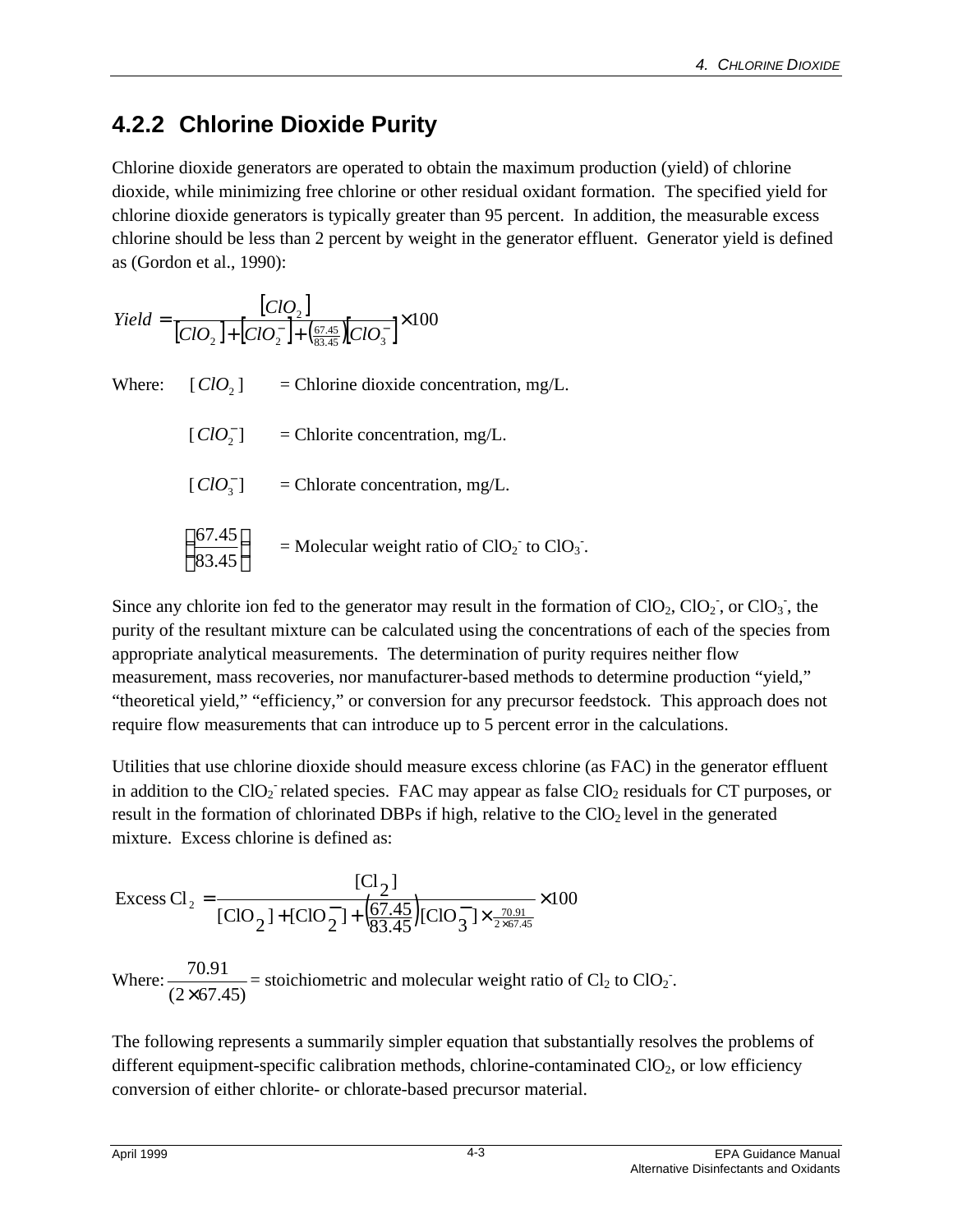$$
Purity = \frac{[CIO2]}{[CIO2]+[FAC]+[CIO2-]+[CIO3-]} \times 100
$$

This practical (weight-based) calculation permits a variety of approved analytical methods (discussed in section 4.6) to be used to assess generator performance on unbiased scientific principles, rather than non-standardized manufacturer specifications.

### **4.2.3 Methods of Generating Chlorine Dioxide**

For potable water application, chlorine dioxide is generated from sodium chlorite solutions. The principal generation reactions that occur in the majority of generators have been known for a long time. Chlorine dioxide can be formed by sodium chlorite reacting with gaseous chlorine  $(Cl_{2(g)})$ , hypochlorous acid (HOCl), or hydrochloric acid (HCl). The reactions are:

$$
2NaClO2 + Cl2(g) = 2ClO2(g) + 2NaCl
$$
 [1a]

$$
2NaClO2 + HOCI = 2ClO2(g) + NaCl + NaOH
$$
 [1b]

$$
5NaClO2 + 4HCl = 4ClO2(g) + 5NaCl + 2H2O
$$
 [1c]

Reactions [1a], [1b], and [1c] explain how generators can differ even though the same feedstock chemicals are used, and why some should be pH controlled and others are not so dependent on low pH. In most commercial generators, there may be more than one reaction taking place. For example, the formation and action of hypochlorous acid as an intermediate (formed in aqueous solutions of chlorine) often obscures the "overall" reaction for chlorine dioxide production.

Table 4-1 provides information on some types of available commercial generators. Conventional systems react sodium chlorite with either acid, aqueous chlorine, or gaseous chlorine. Emergent technologies identified in Table 4-1 include electrochemical systems, a solid chlorite inert matrix (flow-through gaseous chlorine) and a chlorate-based emerging technology that uses concentrated hydrogen peroxide and sulfuric acid.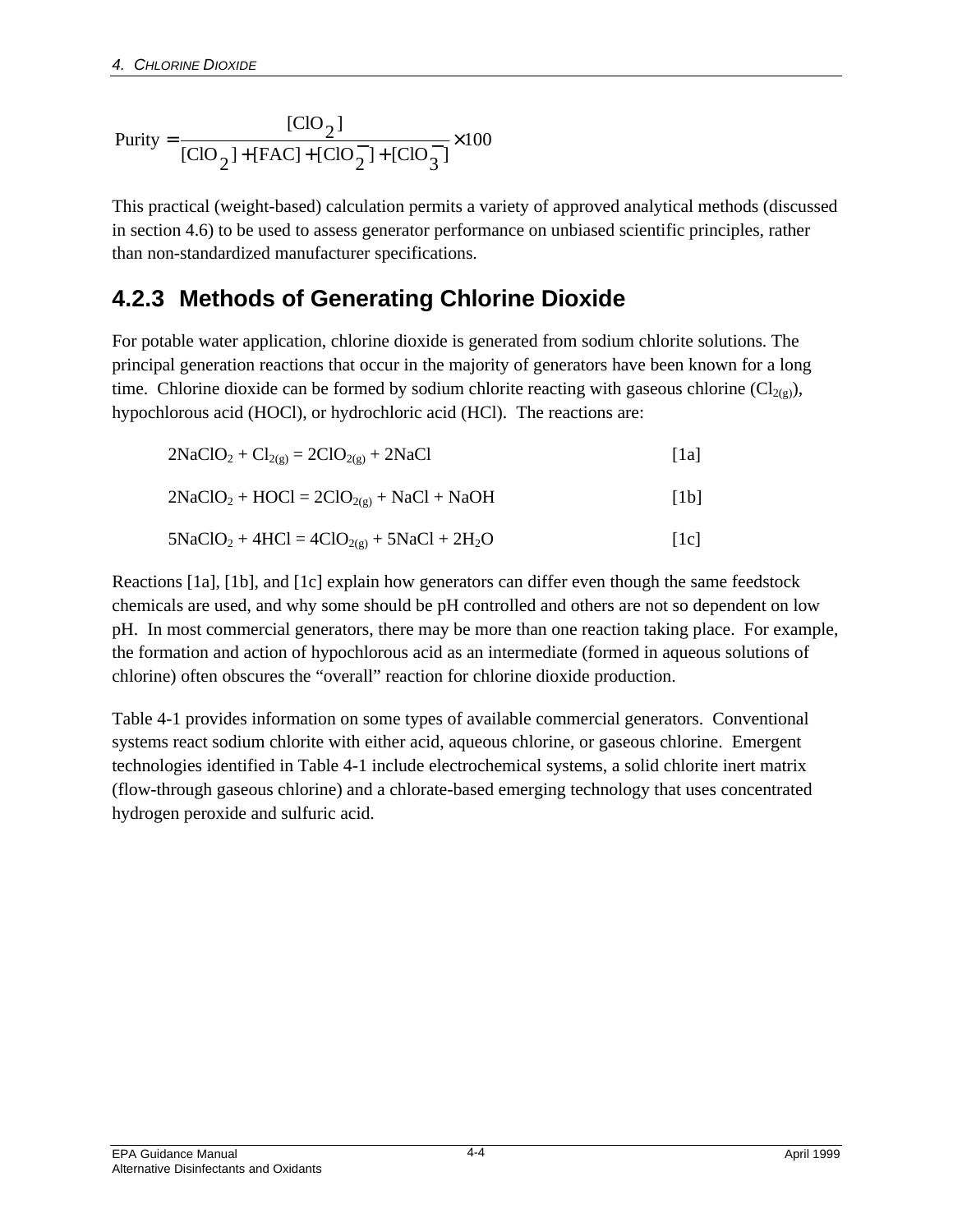| <b>GENERATOR TYPE</b>                                                                                                | <b>MAIN REACTIONS</b><br>Reactants, byproducts, key<br>reactions, and chemistry notes          | <b>SPECIAL ATTRIBUTES</b>                                                                                                                                                                      |
|----------------------------------------------------------------------------------------------------------------------|------------------------------------------------------------------------------------------------|------------------------------------------------------------------------------------------------------------------------------------------------------------------------------------------------|
| ACID-CHLORITE:                                                                                                       | 4HCl + 5NaClO <sub>2</sub> $\rightarrow$ 4ClO <sub>2(aq)</sub> + ClO <sub>3</sub> <sup>-</sup> | Chemical feed pump interlocks required.                                                                                                                                                        |
| (Direct Acid System)                                                                                                 | Low pH<br>٠                                                                                    | Production limit ~ 25-30 lb/day.                                                                                                                                                               |
|                                                                                                                      | $ClO3$ possible                                                                                | Maximum yield at ~80% efficiency.                                                                                                                                                              |
|                                                                                                                      | Slow reaction rates<br>$\bullet$                                                               |                                                                                                                                                                                                |
| AQUEOUS CHLORINE-                                                                                                    | $Cl_2 + H_2O \rightarrow [HOCI/HCI]$                                                           | Excess Cl <sub>2</sub> or acid to neutralize NaOH.                                                                                                                                             |
| CHLORITE:                                                                                                            |                                                                                                | Production rates limited to ~ 1000 lb/day.                                                                                                                                                     |
| (Cl2 gas ejectors with chemical                                                                                      | $[HOCI/HCI] + NaClO2 \rightarrow$                                                              | High conversion but yield only 80-92%                                                                                                                                                          |
| pumps for liquids or booster<br>pump for ejector water).                                                             | $ClO_{2(g)}$ + H/OCl + NaOH + ClO <sub>3</sub>                                                 | More corrosive effluent due to low $pH$ (~2.8-3.5).                                                                                                                                            |
|                                                                                                                      | Low pH                                                                                         | Three chemical systems pump HCl,                                                                                                                                                               |
|                                                                                                                      | $ClO3$ possible<br>٠                                                                           | hypochlorite, chlorite, and dilution water to<br>reaction chamber.                                                                                                                             |
|                                                                                                                      | Relatively slow reaction rates                                                                 |                                                                                                                                                                                                |
| RECYCLED AQUEOUS<br>CHLORINE OR "FRENCH                                                                              | $2HOCI + 2NaClO2$ $\rightarrow$ $2ClO2 + Cl2$ +<br>2NaOH                                       | Concentration of ~3 g/L required for maximum<br>efficiency.                                                                                                                                    |
| LOOP"™                                                                                                               |                                                                                                | Production rate limited to $\sim$ 1000 lb/day.                                                                                                                                                 |
| (Saturated Cl2 solution via a<br>recycling loop prior to mixing<br>with chlorite solution.)                          | Excess Cl <sub>2</sub> or HCI needed due to<br>NaOH formed.                                    | Yield of 92-98% with ~10% excess Cl2 reported.<br>Highly corrosive to pumps; draw-down<br>calibration needed. Maturation tank required<br>after mixing.                                        |
| <b>GASEOUS CHLORINE-</b>                                                                                             | $Cl_{2(g)}$ + NaClO <sub>2(aq)</sub> $\rightarrow$ ClO <sub>2(aq)</sub>                        | Production rates 5-120,000 lb/day.                                                                                                                                                             |
| CHLORITE                                                                                                             | Neutral pH                                                                                     | Ejector-based, with no pumps. Motive water is                                                                                                                                                  |
| (Gaseous Cl2 and 25% solution<br>of sodium chlorite; pulled by                                                       | Rapid reaction<br>$\bullet$                                                                    | dilution water. Near neutral pH effluent. No<br>excess Cl2. Turndown rated at 5-10X with yield                                                                                                 |
| ejector into the reaction column.)                                                                                   | Potential scaling in reactor under<br>vacuum due to hardness of<br>feedstock.                  | of 95-99%. Less than 2% excess Cl2. Highly<br>calibrated flow meters with min. line pressure ~<br>40 psig needed.                                                                              |
| GASEOUS CHLORINE-                                                                                                    | $Cl_{2(g)}$ + NaClO <sub>2(s)</sub> $\rightarrow$ ClO <sub>2(g)</sub> + NaCl                   | $Cl2$ gas diluted with $N2$ or filtered air to produce                                                                                                                                         |
| SOLIDS CHLORITE MATRIX                                                                                               | Rapid reaction rate<br>$\bullet$                                                               | ~8% gaseous CIO2 stream. Infinite turndown is<br>possible with >99% yield. Maximum rate to                                                                                                     |
| (Humidified Cl <sub>2</sub> gas is pulled or<br>pumped through a stable matrix<br>containing solid sodium chlorite.) | New technology                                                                                 | $~1200$ lb/day per column; ganged to $~10,000$<br>lb/day.                                                                                                                                      |
| ELECTROCHEMICAL                                                                                                      | $NaClO2(aq)$ $\rightarrow$ $ClO2(aq) + e-$                                                     | Counter-current chilled water stream accepts                                                                                                                                                   |
| (Continuous generation of CIO <sub>2</sub><br>from 25% chlorite solution<br>recycled through electrolyte cell)       | New technology<br>٠                                                                            | gaseous CIO <sub>2</sub> from production cell after it<br>diffuses across the gas permeable membrane.<br>Small one-pass system requires precise flow for<br>power requirements (Coulombs law). |
| ACID/PEROXIDE/CHLORIDE                                                                                               | $2NaClO3 + H2O2 + H2SO4$ $\rightarrow$ $2ClO2 +$                                               | Uses concentrated H <sub>2</sub> O <sub>2</sub> and H <sub>2</sub> SO <sub>4</sub> .                                                                                                           |
|                                                                                                                      | $O_2$ + NaSO <sub>4</sub> + H <sub>2</sub> O                                                   | Downscaled version; Foam binding; Low pH.                                                                                                                                                      |

#### **Table 4-1. Commercial Chlorine Dioxide Generators**

Source: Adapted from Gates, 1998.

#### *4.1.1.1 Commercial Generators*

The conventional chlorine-chlorite solution method generates chlorine dioxide in a two-step process. First, chlorine gas is reacted with water to form hypochlorous acid and hydrochloric acid. These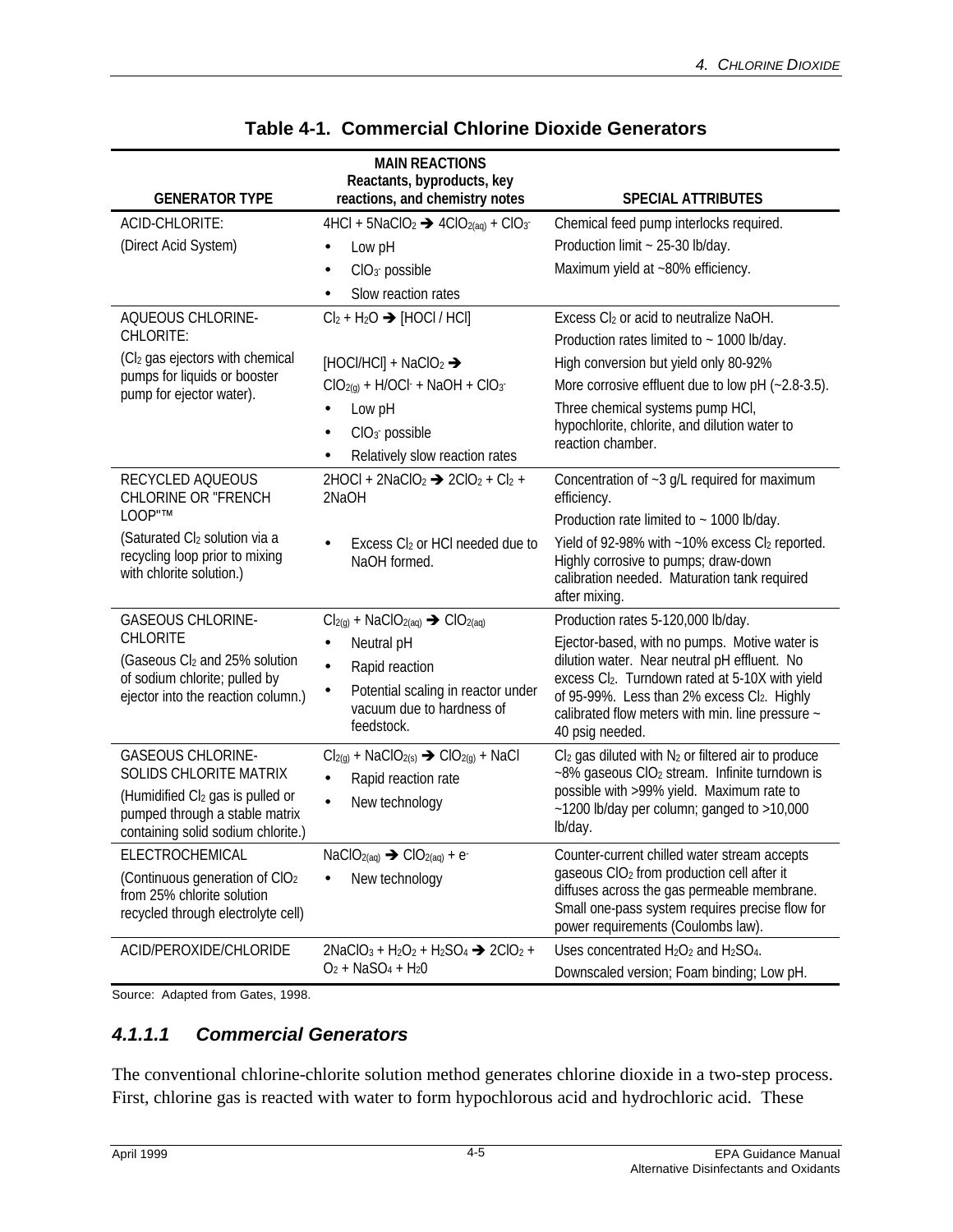acids then react with sodium chlorite to form chlorine dioxide. The ratio of sodium chlorite to hypochlorous acid should be carefully controlled. Insufficient chlorine feed will result in a large amount of unreacted chlorite. Excess chlorine feed may result in the formation of chlorate ion, which is an oxidation product of chlorine dioxide and not currently regulated.

*Acid-Chlorite Solution* - Chlorine dioxide can be generated in direct-acidification generators by acidification of sodium chlorite solution. Several stoichiometric reactions have been reported for such processes (Gordon et al., 1972). When chlorine dioxide is generated in this way, hydrochloric acid is generally preferred (Reaction [1c]).

*Aqueous Chlorine-Chlorite Solution* - Chlorite ion (from dissolved sodium chlorite) will react with hydrochloric acid and hypochlorous acid to form chlorine dioxide in these systems, commonly referred to as conventional systems (Reaction [1b]):

Figure 4-1 shows a typical chlorine dioxide generator using aqueous chlorine-chlorite solution (Demers and Renner, 1992).

If chlorine gas and chlorite ion are allowed to react under ideal conditions (not usually formed in aqueous chlorine type systems), the resulting pH of the effluent may be close to 7. To fully utilize sodium chlorite solution, the more expensive of the two ingredients, excess chlorine is often used. This approach lowers the pH and drives the reaction further toward completion. The reaction is faster than the acid-chlorite solution method, but much slower than the other commercial methods described in the following discussion.

*Recycled Aqueous Chlorine or "French Loop"™* - In this aqueous chlorine design, shown in Figure 4-2, chlorine gas is injected into a continuously circulating water loop. This eliminates the need for a great excess of  $Cl_2$  gas to be fed to the generator since the molecular chlorine will dissolve in the feed water, and thus maintain a low pH level of the feed water. Loop-based generators keep chlorine at or above saturation levels. The low pH condition results in high yields of chlorine dioxide (greater than 95 percent at design production rate) (Thompson, 1989). Chlorine in the generator effluent may react with chlorine dioxide to form chlorate if allowed to stand in batch storage too long. The "French Loop" type of generator is more difficult to operate due to system start-up and control of sodium chlorite feed rate (meter pump), chlorine feed rate (rotameter), and the recirculating loop (pump). Newer designs incorporate a second batching tank for continuous aqueous chlorine storage, thus removing many of these startup or recycling difficulties.

*Gaseous Chlorine-Chlorite Solution* - Sodium chlorite solution can be "vaporized" and reacted under vacuum with molecular gaseous chlorine. This process uses undiluted reactants and is much more rapid than chlorine solution:chlorite solution methods (Pitochelli, 1995). Production rates are more easily scaled up, and some installed systems have reported producing more than 60,000 pounds per day.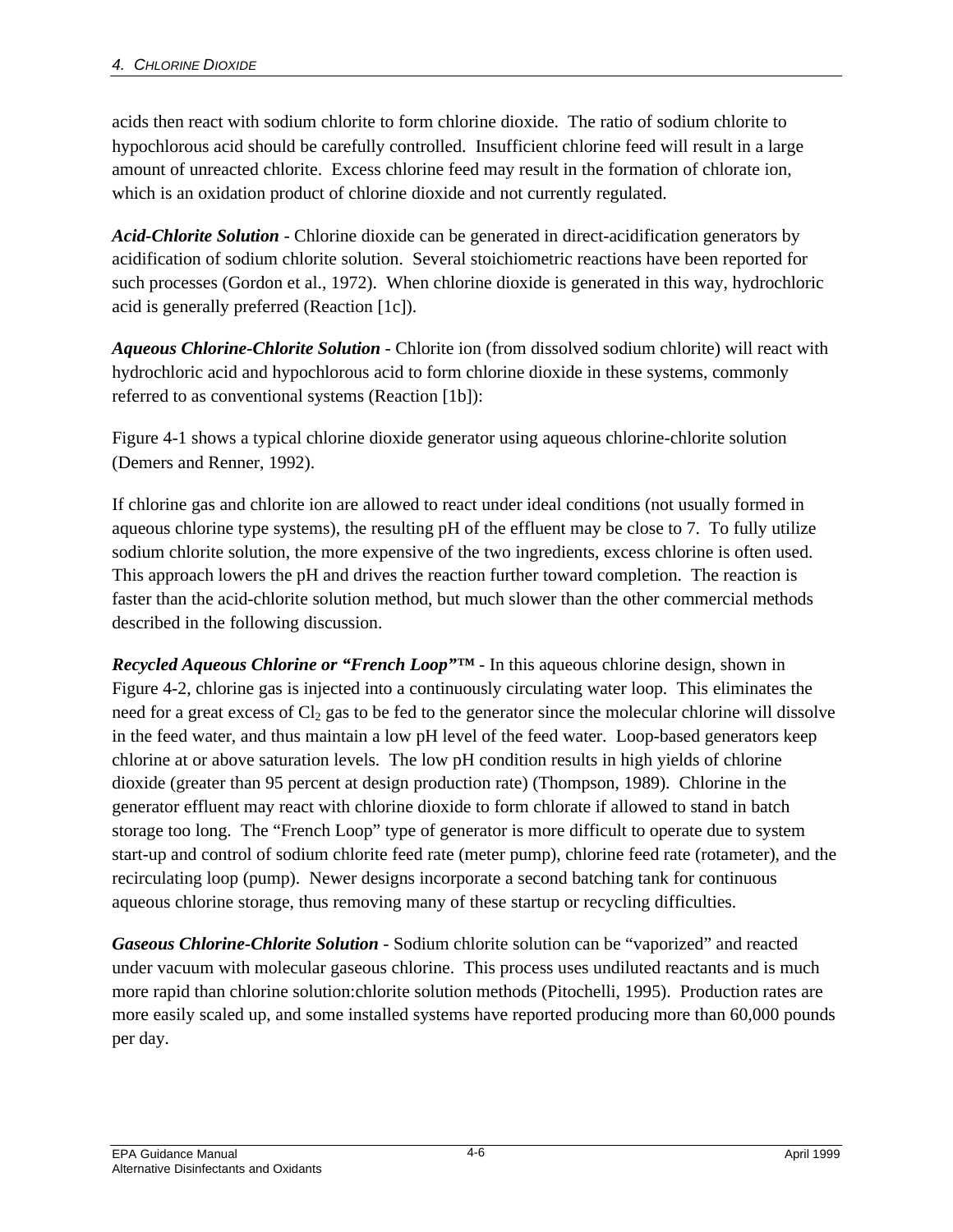

**Figure 4-1. Conventional Chlorine Dioxide Generator When Using Chlorine-Chlorite Method**

The acid-sodium hypochlorite-sodium chlorite method of generating chlorine dioxide is used when chlorine gas is not available. First, sodium hypochlorite is combined with hydrochloric or another acid to form hypochlorous acid. Sodium chlorite is then added to this reaction mixture to produce chlorine dioxide.

### *4.1.1.2 pH Effects on Chlorine Dioxide Generation*

If hypochlorous acid is formed, one of the byproducts of its reaction with sodium chlorite in solution is sodium hydroxide. Since sodium hydroxide is also a common stabilizer of sodium chlorite feedstock, the resulting pH of the mixture can be too high. A high pH slows the formation of chlorine dioxide and impels less efficient chlorate-forming reactions. This is the same process in which chlorite and hypochlorite ions react in drinking water to form chlorate ion. This neutralizing effect of caustic may be influenced by different stabilities used in each of the types and sources of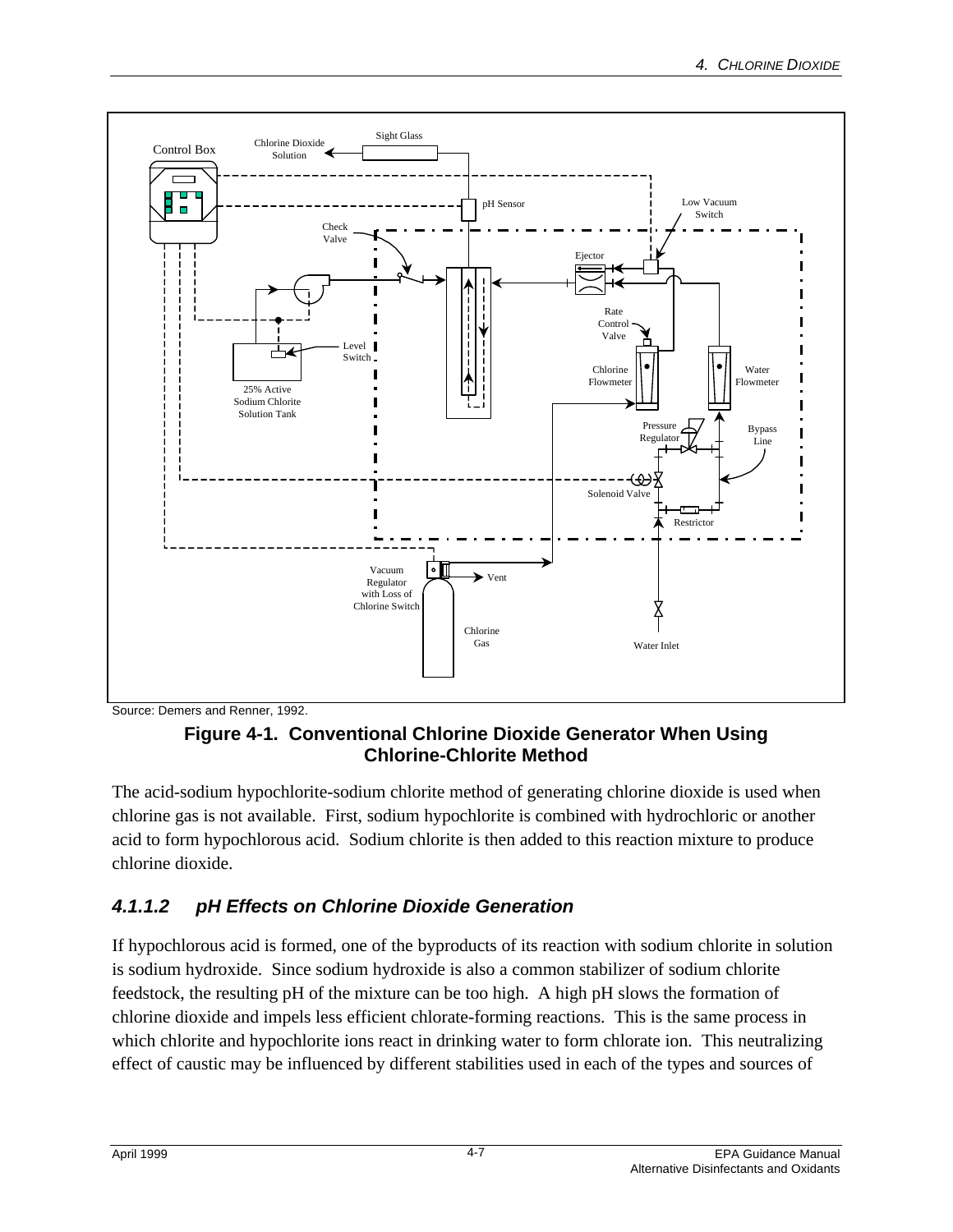

sodium chlorite which are approved for use in drinking water under AWWA Standard B303-95 (AWWA, 1995).

Source: Demers and Renner, 1992.

#### **Figure 4-2. Chlorine Dioxide Generation Using Recycled Aqueous Chlorine Method**

In very low pH aqueous chlorine solutions, chlorous acid (and not the chlorite ion) may be directly oxidized to chlorine dioxide as shown in reaction [1d]. At this low pH, gaseous chlorine remains "dissolved" in the water at concentrations higher than the normal occurrence, and allows reaction [1a] to proceed.

$$
2HClO2 + HOCl = HCl + H2O + 2ClO2
$$
 [1d]

#### *4.1.1.3 Chlorate Byproduct Formation*

One of the most undesirable byproducts in generators is the chlorate ion  $(CIO<sub>3</sub>)$ . Chlorate production is possible through reactions with the intermediate dimer,  ${Cl<sub>2</sub>O<sub>2</sub>}$ . Rather than the chlorite ion being simply "converted" to chlorine dioxide, reactions [1a] through [1d] can result in the supposed formation of the unstable, unsymmetrical intermediate dimer,  ${Cl_2O_2}$  or  ${Cl^-ClO_2}$  as shown in reaction [2] (Emmenegger and Gordon, 1967).

$$
Cl_2 + ClO_2 = \{Cl-CIO_2\} + Cl
$$
 [2]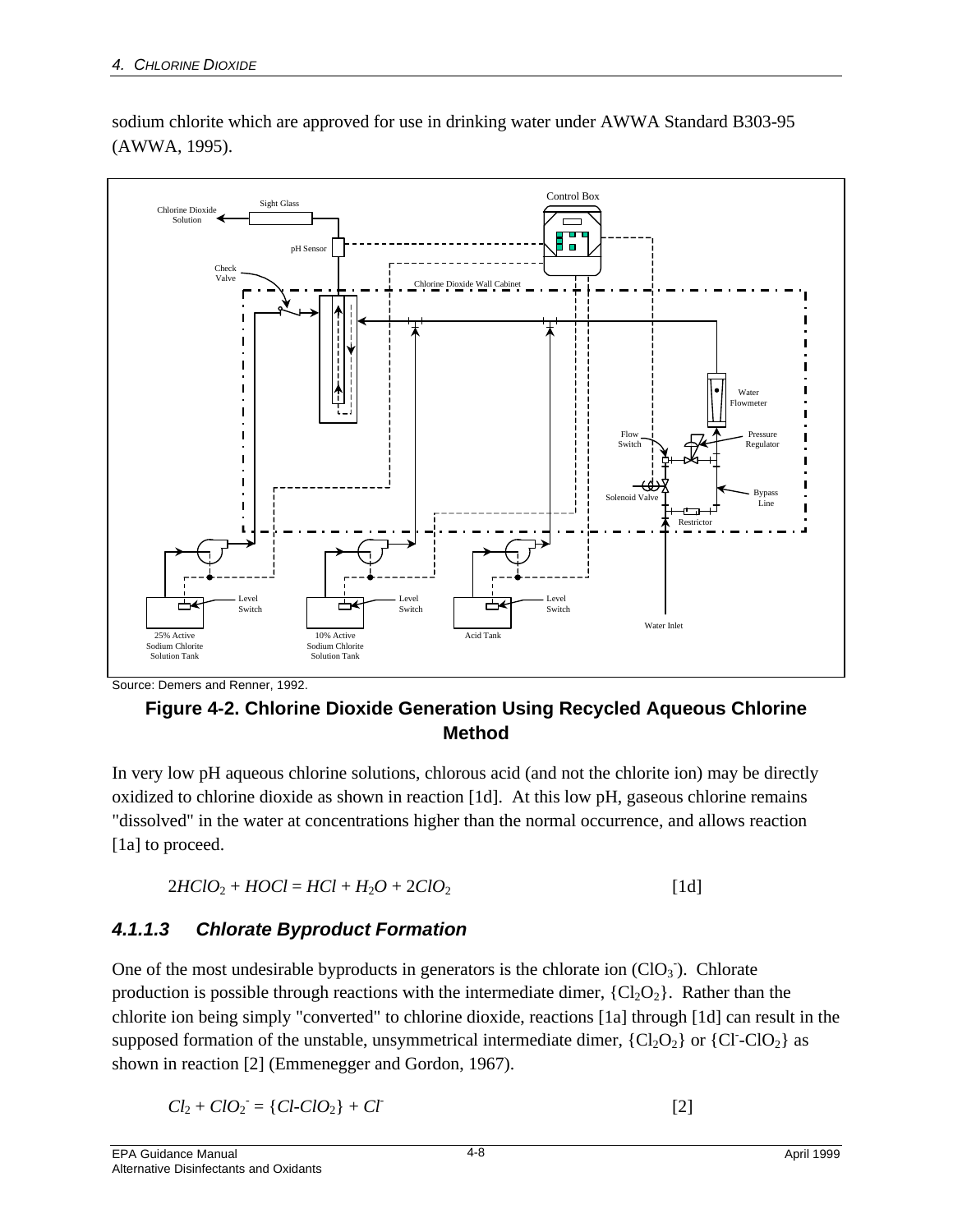In some generators that operate with relatively low initial reactant concentrations, a significant amount of chlorate is formed by reactions with  ${Cl_2O_2}$ , as shown in reactions [3a], [3b], and [3c].

$$
{Cl2O2} + H2O = ClO3 + Cl + 2H+
$$
 [3a]

$$
\{Cl_2O_2\} + HOCI = ClO_3^- + Cl + H^+
$$
 [3b]

$$
{Cl2O2} + 3HOCl + H2O = 2ClO3 + 5H+ + 3Cl
$$
 [3c]

Highly acidic (pH <3) reaction mixtures force the degradation of  ${Cl<sub>2</sub>O<sub>2</sub>}$  to chlorate rather than chlorine dioxide, as well as the direct oxidation of chlorite to chlorate.

The overall reactions that describe chlorate ion formation are:

$$
ClO_2 + HOCl = ClO_3 + Cl + H^+ \tag{4a}
$$

and

$$
ClO_2^- + Cl_2 + H_2O = ClO_3^- + 2Cl + H^+
$$
\n[4b]

The following conditions may also produce the chlorate ion:

- Excessively high ratios of  $Cl_2$  gas: $ClO_2$ .
- Presence of high concentrations of free chlorine at low pH in aqueous solutions.
- Dilute chlorite solutions held at low pH.
- Base-catalyzed disproportionation of chlorine dioxide at high pH values (pH >11).
- Reaction mixtures that are highly acidic ( $pH < 3$ ).
- An excess of hypochlorous acid will directly oxidize chlorite ions to chlorate ions rather than to chlorine dioxide (independent of the rapid formation of the  ${Cl<sub>2</sub>O<sub>2</sub>}$ ) intermediate).

### **4.1.4 Generator Design**

As hypochlorous acid is formed under acidic conditions, the lowering of optimal concentrations of precursor reactants will also increase chlorate levels in the generator by promoting reaction [3b]. Therefore, if weak precursor feed stocks or high amounts of dilution water are added to the generator, chlorate will be more prevalent (according to reaction [3a]). These limitations explain why generators most often use ~25 percent chlorite solutions and gaseous (or near-saturated aqueous) chlorine. Higher strength solutions of sodium chlorite (e.g., 37 percent) also are more susceptible to crystallization or stratification at ambient temperatures as high as  $25^{\circ}C(78^{\circ}F)$ .

Due to these dilution effects, some systems function best as "intermittent batch" generators, (that produce high concentrations of chlorine dioxide) rather than as "continuous" generators (that produce lower concentrations (< 1g/L) of chlorine dioxide). The stored solutions are pumped or injected from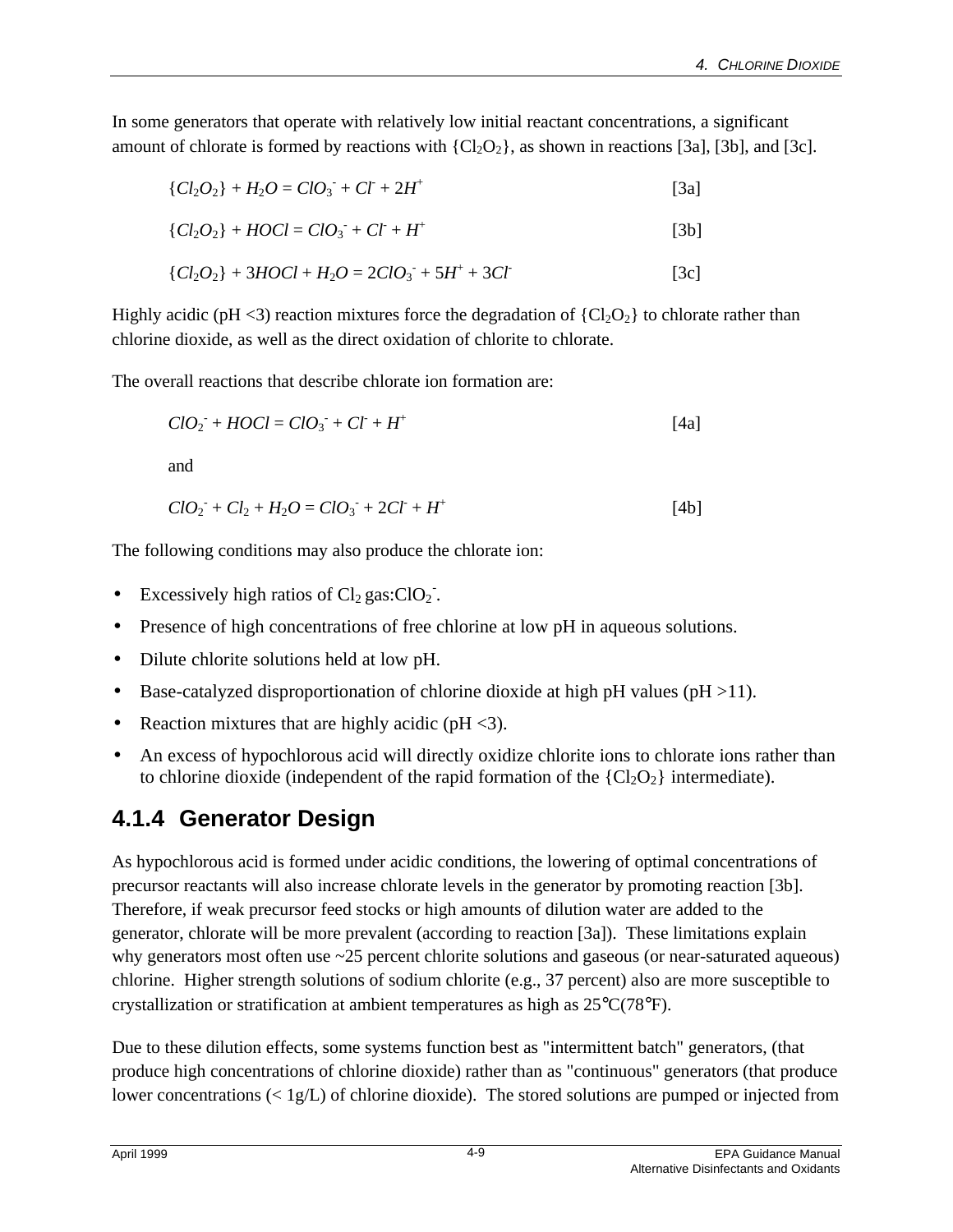the storage tank. Cycling frequently avoids long-term (over 24 hour periods) storage of the generated solution.

Chlorine loop-type systems can obtain high conversion rates if excess chlorine is always present. Excess chlorine permits the molecular chlorine reaction mechanism (described above) to proceed. The low pH of the mixture also minimizes the contribution of OH<sup>-</sup> formed via equation [1b] by neutralizing it. These solutions may still be contaminated with excess chlorine needed to drive the conversion of chlorite ion, but not to the same degree as found in simple aqueous chlorine systems when operated under dilute conditions. Chlorine-loop generators run best at high capacity since the chlorite ion is most available in this production mode.

Conventional or acid-enhanced generators produce chlorine dioxide through the intermediate  ${Cl_2O_2}$  as long as relatively high concentrations of reactants (~above 20–30 g/L) are maintained in the reaction chamber prior to dilution. Vapor-phase, recycled loop, and solid chlorite-type generators that minimize dilute aqueous reaction conditions can obtain high efficiencies by preventing any chlorite ion from reacting in the "slower" steps described above. This is accomplished by establishing conditions that force the immediate reaction between chlorite ions and gas-phase or molecular chlorine at a rate hundreds of times faster than the  $Cl<sub>2</sub>$  hydrolysis in water. This essentially minimizes the impact of competitive chlorine hydrolysis or acidification on the dominant [ClO<sub>2</sub> : Cl<sub>2</sub> gas] mechanism, and prevents the chlorite ion reacting with hypochlorous acid directly.

In all generators, large excess amounts of  $Cl_2$  may result in the over-oxidization of chlorite and directly form chlorate in aqueous solution (reaction [4b]). Precursor chemical feed rates for the generators should always be adjusted to chart settings supplied with generators, notably with the continuous flow, direct gas injection systems. Re-calibration of these systems is sometimes needed on-site if feed stock sodium chlorite is not of the correct strength, or if pre-calibrated flow devices have been replaced.

If aqueous chlorine solutions are mixed with sodium chlorite feed stock solutions, the following mechanisms are dominant, which may affect the formation rates of chlorine dioxide:

- Chlorine gas reacts with water to form hypochlorous and hydrochloric acids, rather than directly with chlorite to form chlorine dioxide. (Water and chlorite both compete for the  $Cl<sub>2</sub>$ molecule simultaneously) (see equations [4.1a-c] and Section 6.1.1).
- Chlorate ion is formed (reactions [3a], [3b], and [3c]).
- Only 4 moles of chlorine dioxide are obtained from 5 moles of sodium chlorite via direct acidification (reaction [1c]). This may become important at low pH and high chloride ion levels.

The practical side of all of this is that different generators operate under different optimal conditions. For example, reactor columns should not be continuously flooded with excess water in vapor-phase systems. It is the main reason why dry chlorite-based generator reactor columns should not get wet. Over-dilution of the precursor reactants themselves will lower conversion efficiencies due to the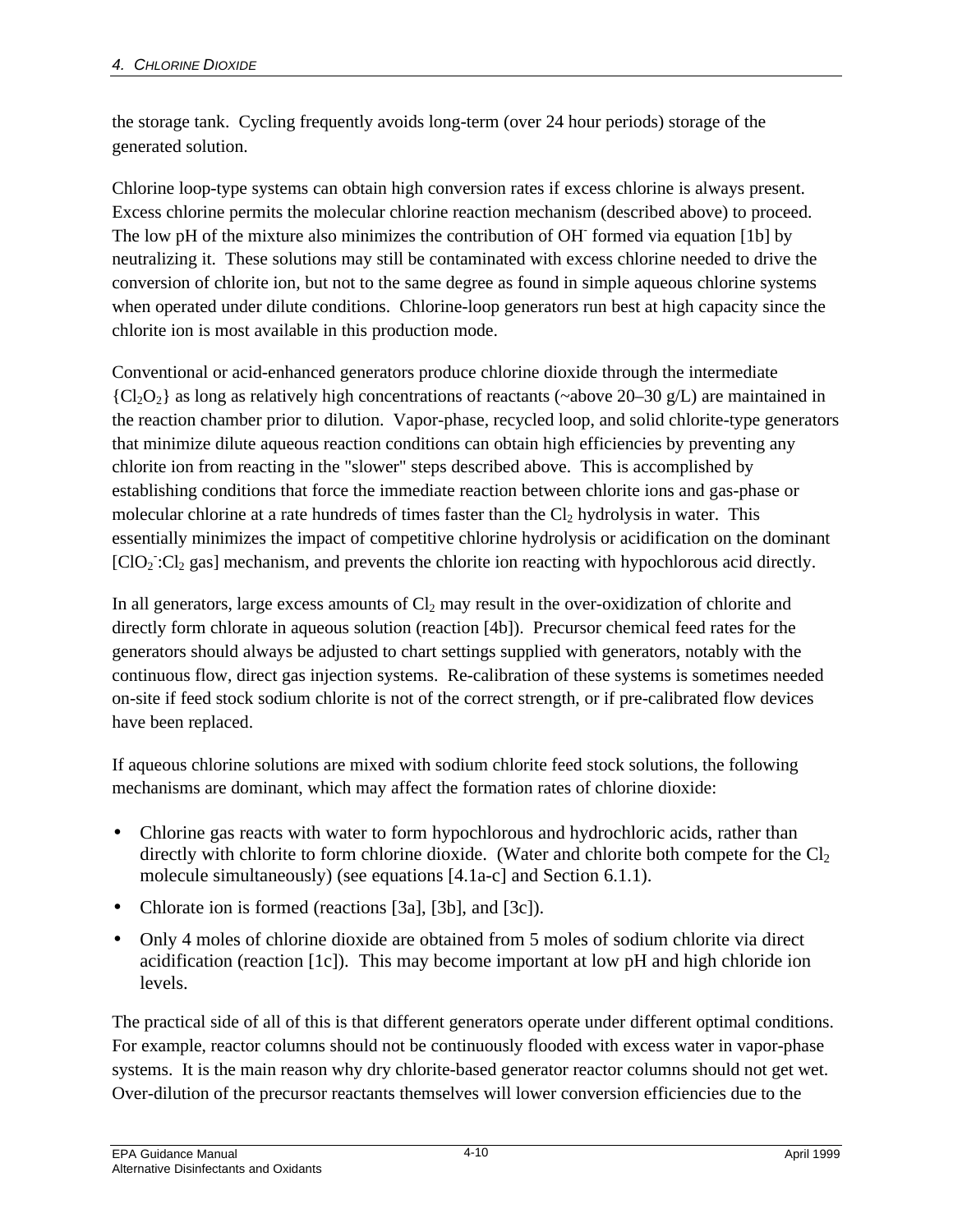favored formation of chlorate over chlorine dioxide. Batch-type generation should always be carried out at maximal ClO2 concentration with appropriate adjustments at the pump (located downstream of the reactor at the batch tank) for dosage or flow. Changes in chlorine dioxide concentrations in the batch tanks would then be minimized, and pump calibration does not need to include a broad range of chlorine dioxide levels. For the newer gas chlorine generators using dry sodium chlorite in an inert matrix, small amounts of humidifying water in the mixture do not interfere significantly with the simple gaseous  $Cl_2$ : $ClO_2$  reaction. These small traces of water allow for continuous exposure of  $ClO<sub>2</sub>$  on the inert surfaces within the reactor column.

Chlorine dioxide generators are relatively simple mixing chambers. The reactors are frequently filled with media (Teflon<sup> $\text{TM}$ </sup>chips, ceramic or raschig rings) to generate hydraulic turbulence for mixing. A sample petcock valve on the discharge side of the generator is desirable to allow for monitoring of the generation process.

The *Recommended Standards for Water Works* (GLUMRB, 1992) and drinking water design textbooks such as *Unit Processes in Drinking Water Treatment* by Masschelein (1992) are excellent sources for chlorine dioxide generation design criteria and application.

### **4.1.5 Chemical Feed Systems**

Fiberglass Reinforced vinyl ester Plastic (FRP) or High Density Linear Polyethylene (HDLPE) tanks with no internal insulation or heat probes are recommended for bulk storage of 25 to 38 percent solution sodium chlorite. Nozzles should include truck unloading vents and local level and temperature indication. Transfer pumps should be centrifugal with 316 stainless steel, fiberglass, Hypalon<sup> $\mathsf{TM}$ </sup>, wetted Teflon<sup> $\mathsf{TM}$ </sup> parts, or epoxy resins. The pump should be sealless or equipped with double mechanical seals. The recommended piping material is CPVC, although vinyl ester or Teflon ™ piping systems are acceptable. Carbon steel and stainless steel piping systems are not recommended.

Depending upon system size, sodium chlorite can be purchased in 55-gallon drums, 275-gallon nonreturnable totes, or in bulk quantities. A 30-day storage supply of sodium chlorite can easily be met for most small systems by using 55-gallon drums. A 55-gallon drum weighs approximately 600 lbs. Equipment should be provided such that one person can easily handle a drum. All gaseous chlorine or hypochlorite solution-related plumbing should follow Chlorine Institute directives.

Storage and chlorine dioxide systems typically include the following:

- Storage and feeding in a designated space.
- Use of non-combustible materials such as concrete for construction.
- Storage in clean, closed, non-translucent containers. Exposure to sunlight, UV light, or excessive heat will reduce product strength.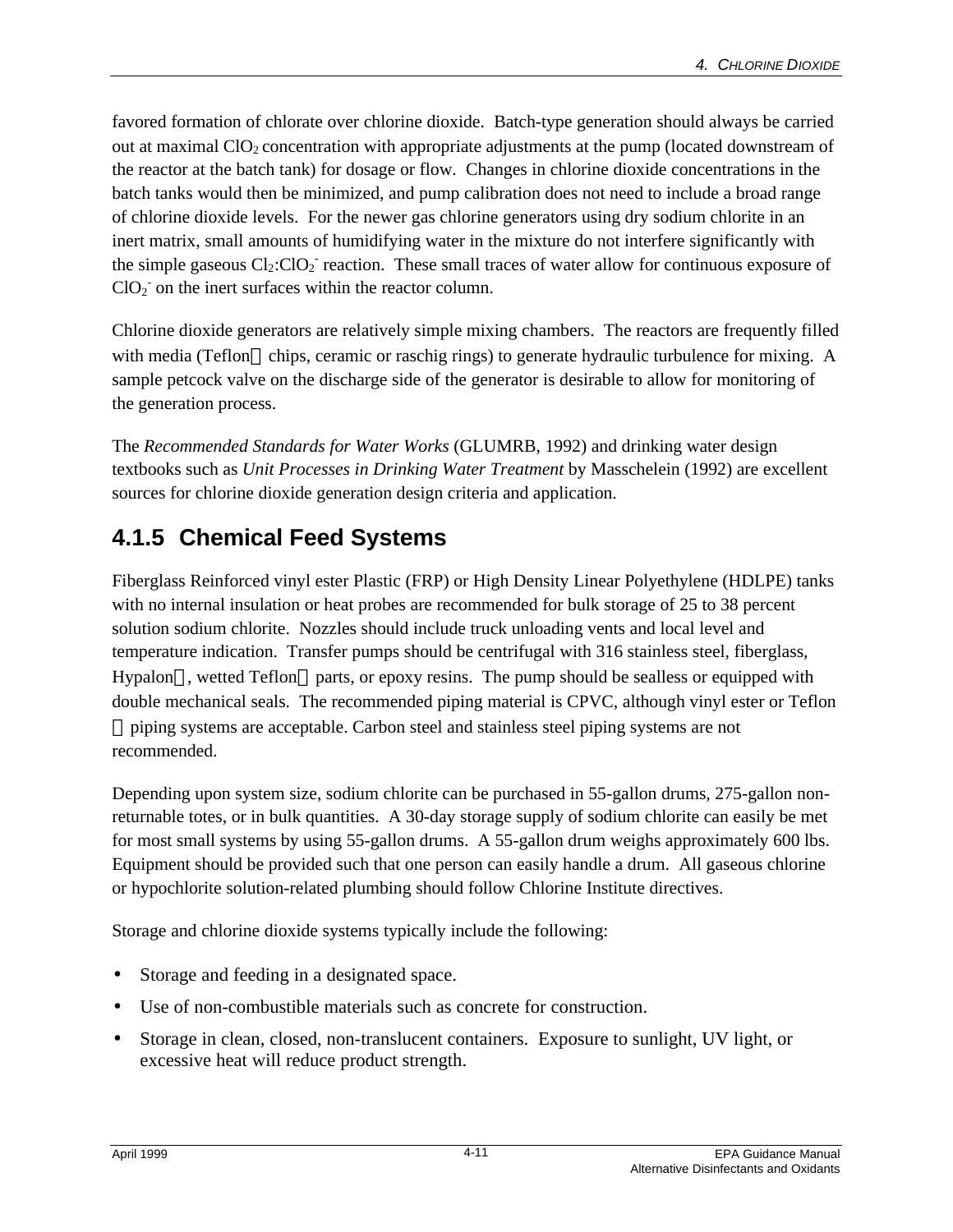- Avoid storage and handling of combustible or reactive materials, such as acids or organic materials, in the sodium chlorite area.
- Secondary containment for storage and handling areas to handle the worse case spill with sumps provided to facilitate recovery.
- A water supply near storage and handling areas for cleanup.
- Inert material should be used in contact with the strong oxidizing and/or acid solutions involved in chlorine dioxide systems.
- Storage tanks with vents to outside.
- Adequate ventilation and air monitoring.
- Gas masks and first aid kits outside of the chemical areas.
- Reactor with glass view ports if it is not made of transparent material.
- Flow monitoring on all chemical feed lines, dilution water lines, and chlorine dioxide solution lines.
- Dilution water should not be excessively hard in order to avoid calcium deposits and should be near neutral pH.
- On-site and frequent testing of chemical solution strengths should be practiced to achieve efficient process control.
- Air contact with chlorine dioxide solutions should be controlled to limit the potential for explosive concentrations possibly building up within the generator. Chlorine dioxide concentrations in air higher than 8 to 10 percent volume should be avoided. Two methods can be applied: operation under vacuum or storage under higher positive pressure (45 to 75 psig) to prevent buildup of gas-phase  $ClO<sub>2</sub>$  in the head space. Bulk storage (batch) tanks containing  $ClO<sub>2</sub>$  should be suitably vented to atmosphere.

Sodium chlorite solution feed pumps are commonly diaphragm-metering pumps for liquid feed rate control. If centrifugal pumps are used, the only acceptable packing material is Teflon. If lubrication is needed, minimum quantities of fire-resistant lubricants should be used. Pump motors should be totally enclosed, fan-cooled (TEFC) with sealed-for-life bearings. Couplings should be of the greaseless type. Water lines for mechanical seals should have a pressure gauge and throttling valve on the outlet side. Visual means should be provided to verify adequate water flow. Each pump should include a calibration chamber.

Pipes carrying sodium chlorite should be provided sufficient support to minimize risk of overstressing joints. Flexible connections to pumps should also be provided to minimize risk of vibration damage. Pipe should be sloped to drainage points and valved hose connections provided at strategic points for efficient flushing and draining. Service water for flushing feed lines should be introduced only through temporarily connected hoses protected by a backflow preventer. Service water lines should include check valves. Hose connections from service water lines should have a vent valve to release pressure before the hose is disconnected after use.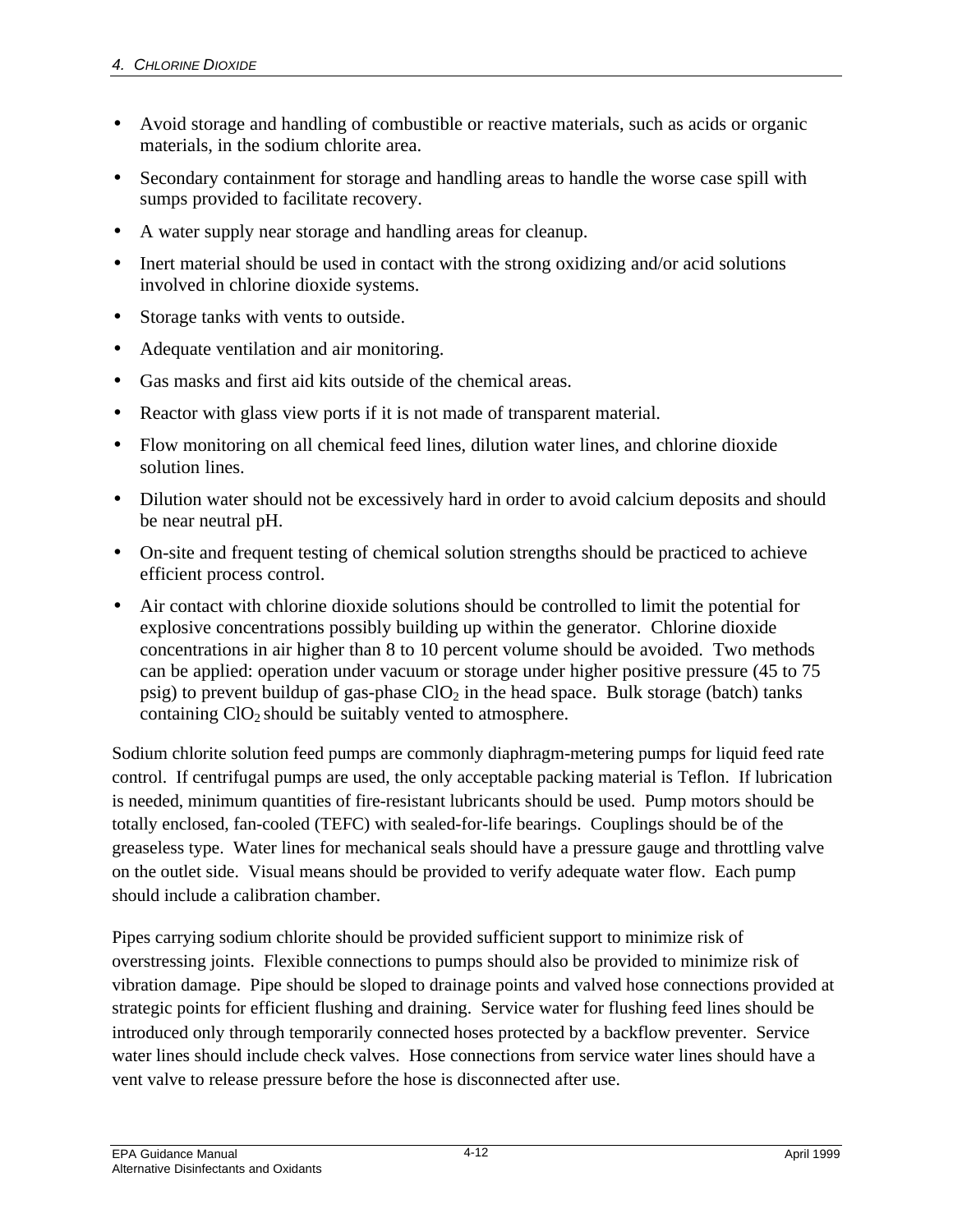Flows are frequently measured with magnetic flow meters, mass flow meters, or rotameters for precise control. Provisions should always be made for back-flow prevention. Sodium chlorite is extremely reactive, especially in the dry form, and care should be taken to protect against potentially explosive conditions.

Chlorine dioxide solution concentrations below about 10 g/L will not produce sufficiently high vapor pressures to present an explosion hazard under most ambient conditions of temperature and pressure. In water treatment, chlorine dioxide solution concentrations rarely exceed 4 g/L for temperatures less than 40°C, and treatment levels generally range from 0.1 to 5.0 mg/L. If temperatures exceed 50°C, storage tanks should be suitably vented due to the higher levels of  $ClO<sub>2</sub>$  possible. As cold service/potable water is typically used as generator dilution water, these conditions are rarely encountered.

### **4.1.6 Generator Power Requirements**

Generator power requirements are similar to those for chlorination systems. For all generators (20 to 12,000 lb/day) power can be supplied from 120 VAC single phase, to 480 VAC three phase. Power demand will vary based upon make-up water pressure available to operate the venturi. Fractional horsepower metering pumps are required, based upon system configuration.

# **4.3 Primary Uses and Points of Application for Chlorine Dioxide**

The calculation of CT for chlorine dioxide is similar to other disinfectants, with accurate determinations of residual concentrations being a prerequisite for effective disinfection. Primary disinfectant credit is achieved by the residual concentration and the effective contact time. It has been found in practice that because of the volatile nature of the gas, chlorine dioxide works extremely well in plug flow reactors such as pipe lines. It can be easily removed from dilute aqueous solution by turbulent aeration in rapid mix tanks or purging in recarbonation basins. CT credits should not be expected through a filter because the likelihood that no residual remains in the filtered water (DeMers and Renner, 1992). For post CT disinfection credit, chlorine dioxide can be added before clearwells or transfer pipelines. Ample sampling points should be included to allow close monitoring of residual concentrations. It is well known that chlorine dioxide is commonly destroyed by UV in basins exposed to sunlight or bright fluorescent lights. Therefore, protective design elements should be incorporated if such exposure is anticipated.

### **4.3.1 Disinfection**

Before chlorine dioxide is selected for use as a primary disinfectant an oxidant demand study should be completed. Ideally, this study should consider the seasonal variations in water quality, temperature, and application points. Table 4-2 shows typical results for a single sample of a demand study completed on a surface water source.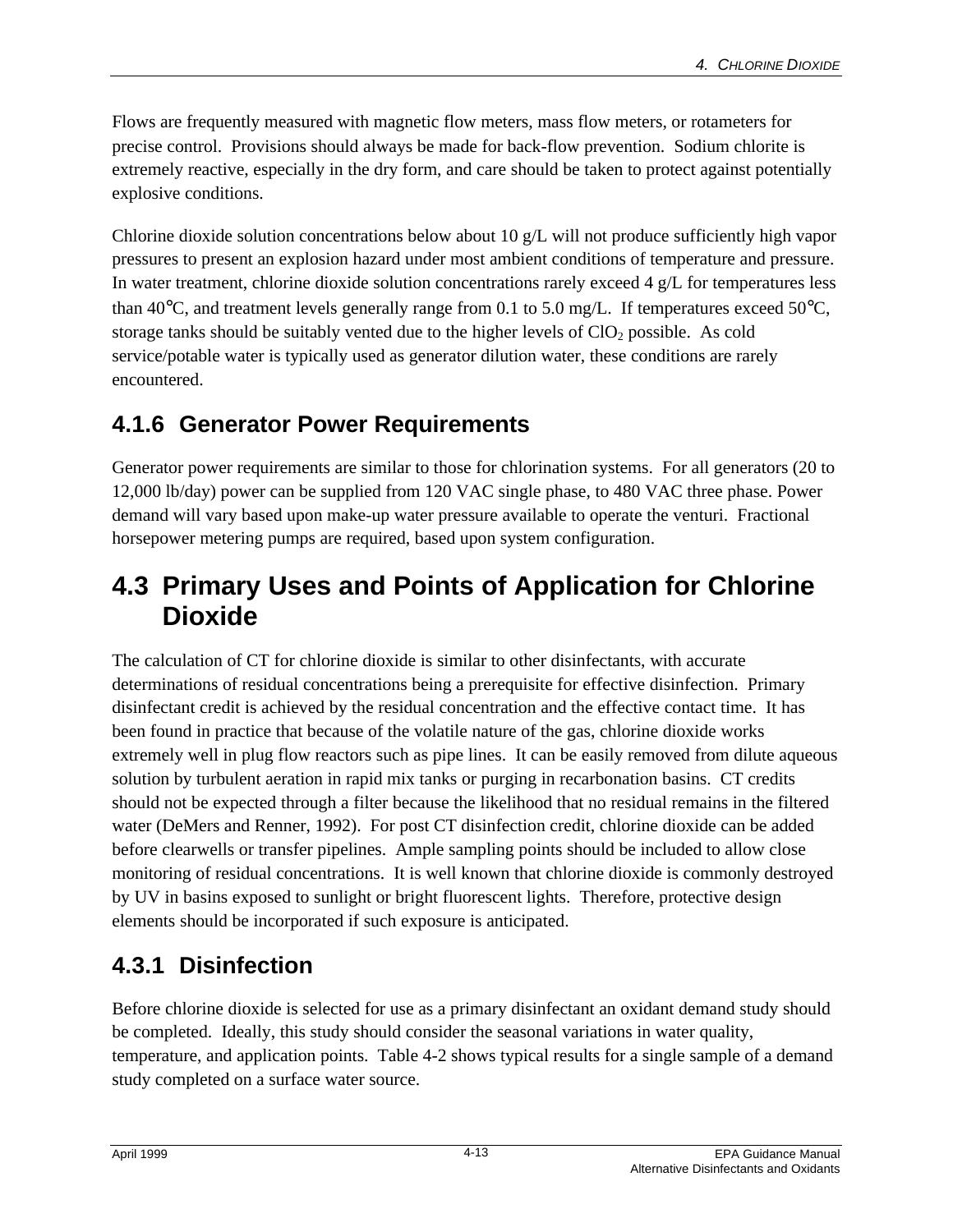The MRDL for chlorine dioxide is 0.8 mg/L and the MCL for chlorite is 1.0 mg/L per the D/DBP rule. This means that if the oxidant demand is greater than about 1.4 mg/L, chlorine dioxide may not be used as a disinfectant because the chlorite/chlorate ions byproduct, might exceed the maximum level allowed, unless inorganic byproducts (e.g., chlorite) are subsequently removed. There are numerous means to reduce excessive chlorite levels prior to chlorination in conventional water plants.

| Dose (mg/L) | Time (min) | ClO <sub>2</sub> (mg/L) | $ClO2$ (mg/L) | $ClO3$ (mg/L) |
|-------------|------------|-------------------------|---------------|---------------|
| 1.4         | 3          | 0.47                    | 0.76          | 0.05          |
|             | 10         | 0.30                    | 0.98          | 0.06          |
|             | 20         | 0.23                    | 1.08          | 0.07          |
|             | 40         | 0.16                    | 1.11          | 0.07          |
|             | 60         | 0.11                    | 1.11          | 0.07          |

**Table 4-2. Surface Water Chlorine Dioxide Demand Study Results**

Source: DeMers and Renner, 1992. Note: \*Raw water sample, 23°C, 8.5 pH.

Typical dosages of chlorine dioxide used as a disinfectant in drinking water treatment range from 0.07 to 2.0 mg/L. For plants using chlorine dioxide, median concentrations of chlorite and chlorate were found to be 0.24 and 0.20 mg/L, respectively in an EPA survey (USEPA, 1998), the standard is 1.0 mg/L.

### **4.3.2 Taste and Odor Control**

A common application of chlorine dioxide in drinking water in the United States has been for control of tastes and odors associated with algae and decaying vegetation. Chlorine dioxide is also effective in destroying taste and odor producing phenolic compounds. The recommended location for application of chlorine dioxide for this purpose will depend on raw water quality, the type of treatment plant and any other purposes for chlorine dioxide addition. In conventional treatment plants, it is recommended that chlorine dioxide be added near the end of or following, the sedimentation basin. If the raw water turbidity is low (for example, less than 10 NTU), chlorine dioxide can be added at the beginning of the plant. Some utilities follow this practice because chlorine dioxide is effective in controlling algae growth in flocculation and sedimentation basins that are exposed to sunlight (DeMers and Renner, 1992). Such application during periods of darkness may be more successful for nuisance algae control.

### **4.3.3 Oxidation of Iron and Manganese**

Chlorine dioxide can be used to oxidize both iron and manganese. Chlorine dioxide reacts with the soluble forms of iron and manganese to form precipitates that can be removed through sedimentation and filtration. Chlorine dioxide reduces to chlorite ion in this reaction (Knocke et al., 1993). About 1.2 mg/L of chlorine dioxide is required to remove 1.0 mg/L of iron, and 2.5 mg/L of chlorine dioxide are required to remove 1.0 mg/L of manganese. For high concentrations of iron and manganese, the use of chlorine dioxide is limited to the 1.0 mg/L chlorite/chlorate ion byproduct, as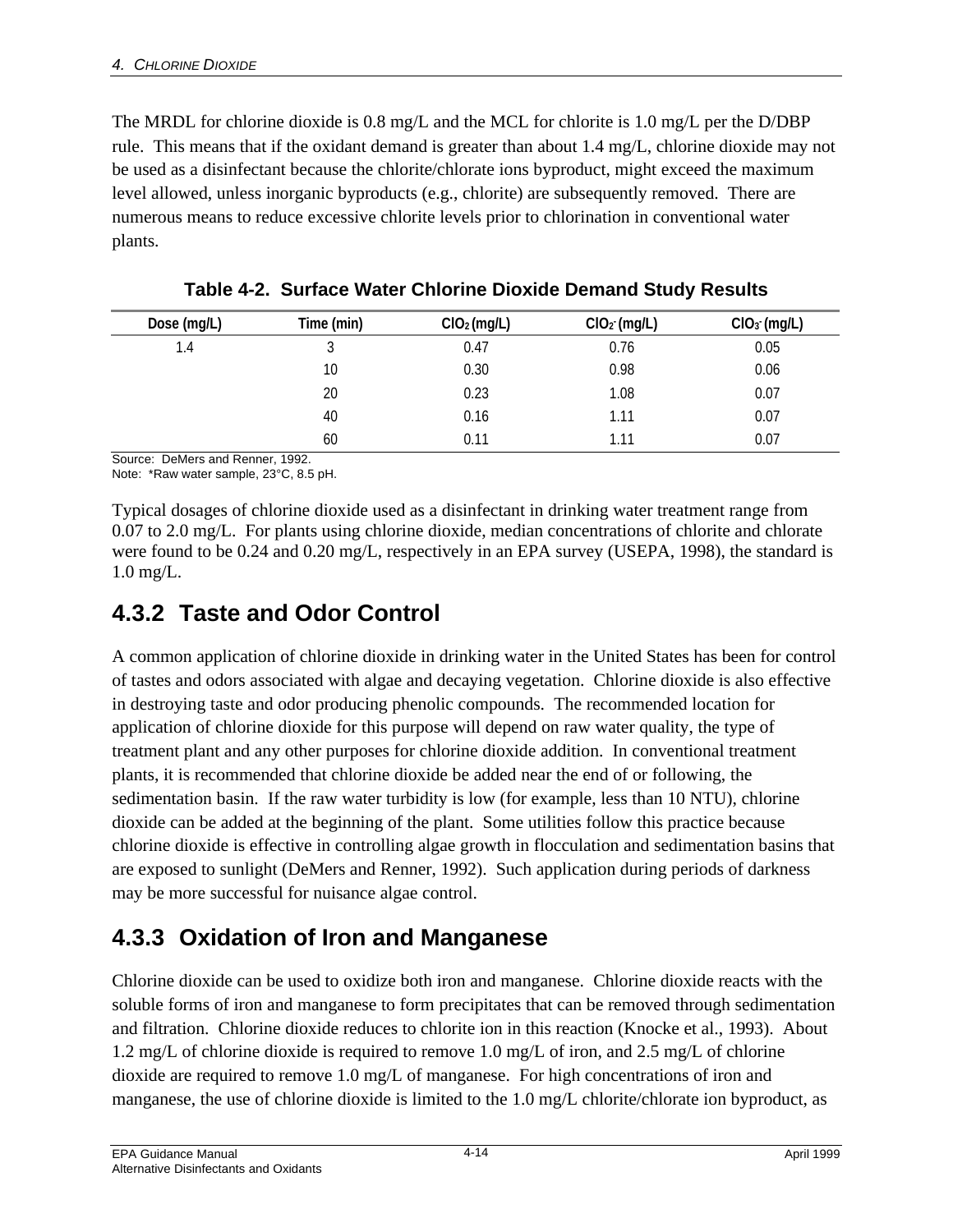described before. Ferrous iron may be added prior to conventional coagulation to chemically reduce chlorite ion (to chloride ion) and improve the overall flocculation process.

# **4.4 Pathogen Inactivation and Disinfection Efficacy**

For water treatment, chlorine dioxide has several advantages over chlorine and other disinfectants. In contrast to chlorine, chlorine dioxide remains in its molecular form in the pH range typically found in natural waters (Roberts et al., 1980). Chlorine dioxide is a strong oxidant and disinfectant. Its disinfection mechanisms are not well understood, but appear to vary by type of microorganism

### **4.4.1 Inactivation Mechanisms**

Gross physical damage to bacterial cells or viral capsids has not been observed at the low concentrations of chlorine dioxide typically used to disinfect drinking water. Therefore, studies have focused primarily on two more subtle mechanisms that lead to the inactivation of microorganisms: determining specific chemical reactions between chlorine dioxide and biomolecules; and observing the effect chlorine dioxide has on physiological functions.

In the first disinfection mechanism, chlorine dioxide reacts readily with amino acids cysteine, tryptophan, and tyrosine, but not with viral ribonucleic acid (RNA) (Noss et al., 1983; Olivier et al., 1985). From this research, it was concluded that chlorine dioxide inactivated viruses by altering the viral capsid proteins. However, chlorine dioxide reacts with poliovirus RNA and impairs RNA synthesis (Alvarez and O'Brien, 1982). It has also been shown that chlorine dioxide reacts with free fatty acids (Ghandbari et al., 1983). At this time, it is unclear whether the primary mode of inactivation for chlorine dioxide lies in the peripheral structures or nucleic acids. Perhaps reactions in both regions contribute to pathogen inactivation.

The second type of disinfection mechanism focuses on the effect of chlorine dioxide on physiological functions. It has been suggested that the primary mechanism for inactivation was the disruption of protein synthesis (Bernarde et al., 1967a). However, later studies reported the inhibition of protein synthesis may not be the primary inactivation mechanism (Roller et al., 1980). A more recent study reported that chlorine dioxide disrupted the permeability of the outer membrane (Aieta and Berg, 1986). The results of this study were supported by the findings of Olivieri et al. (1985) and Ghandbari et al. (1983), which found that the outer membrane proteins and lipids were sufficiently altered by chlorine dioxide to increase permeability.

### **4.4.2 Environmental Effects**

Studies have been performed to determine the effect of pH, temperature, and suspended matter on the disinfection efficiency of chlorine dioxide. Following is a summary of the effects these parameters have on pathogen inactivation.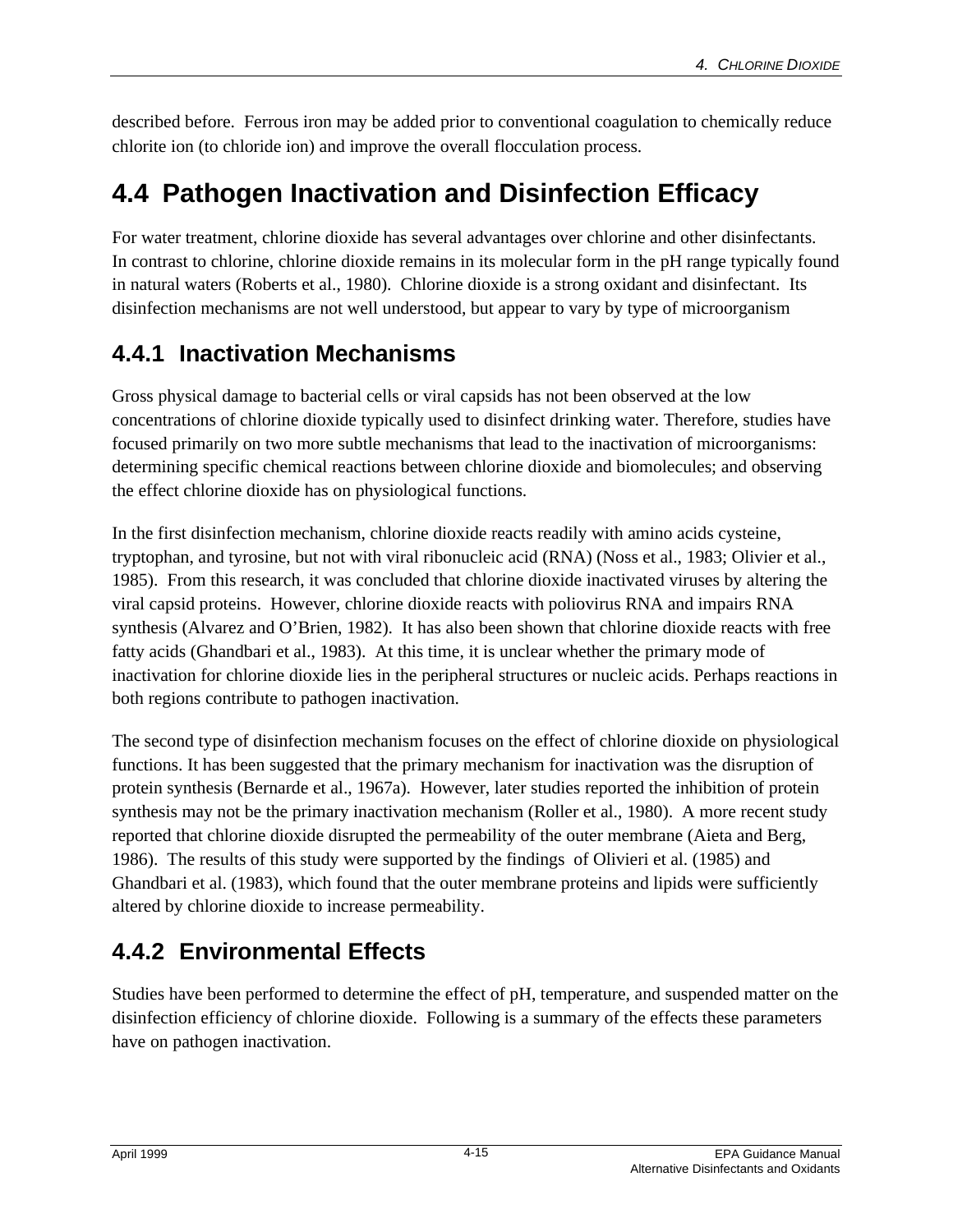#### *4.4.2.1 pH*

In comparison to chlorine, studies have shown that pH has much less effect on pathogen inactivation for viruses and cysts with chlorine dioxide than with chlorine in the pH range of 6 to 8.5. Unlike chlorine, studies on chlorine dioxide have shown the degree of inactivation of poliovirus 1 (Scarpino et al., 1979) and *Naegleria gruberi* cysts (Chen et al., 1984) increase as the pH increases.

The results of studies on *E. coli* inactivation are inconclusive. It has been found that the degree of inactivation by chlorine dioxide increases as pH increases (Bernarde et al., 1967a). However, an earlier study found that the bactericidal activity of chlorine dioxide was not affected by pH values in the range of 6.0 to 10.0 (Ridenour and Ingols, 1947). A recent study on *Cryptosporidium* found that inactivation of oocysts using chlorine dioxide occurred more rapidly at a pH of 8.0 than 6.0. At a similar CT value, the level of inactivation at pH of 8.0 was approximately twice that at a pH of 6.0 (Le Chevallier et al., 1997). Another study found that chlorine dioxide efficacy increases for *Giardia* inactivation at higher pH levels and that this may be the result of chemical or physical changes in *Giardia* cyst structure rather than pH effects on chlorine dioxide disproportionation (Liyanage et al., 1997). More research is needed to further clarify how pH impacts the effectiveness of chlorine dioxide.

#### *4.4.2.2 Temperature*

Similar to chlorine, the disinfection efficiency of chlorine dioxide decreases as temperature decreases (Ridenour and Ingols, 1947). This finding is supported by the data from Chen et al. (1984) shown in Figure 4-3 for the inactivation of *Naegleria gruberi* cysts. The curve shows the CT required to achieve 99 percent inactivation for temperatures between 5 and 30°C.

In a more recent study, LeChevallier et al. (1997) found that reducing the temperature from 20°C to 10°C reduced the disinfection effectiveness of chlorine dioxide on *Cryptosporidium* by 40 percent, which is similar to previous results for *Giardia* and viruses. Gregory et al. (1998) found that even under the most favorable conditions (i.e., at a pH of 8.5), required doses to achieve 2-log *Cryptosporidium* inactivation do not appear to be a feasible alternative, requiring doses of more than 3.0 mg/L with a 60 minute detention time. At neutral pH levels, the required doses may be more than 20 mg/L.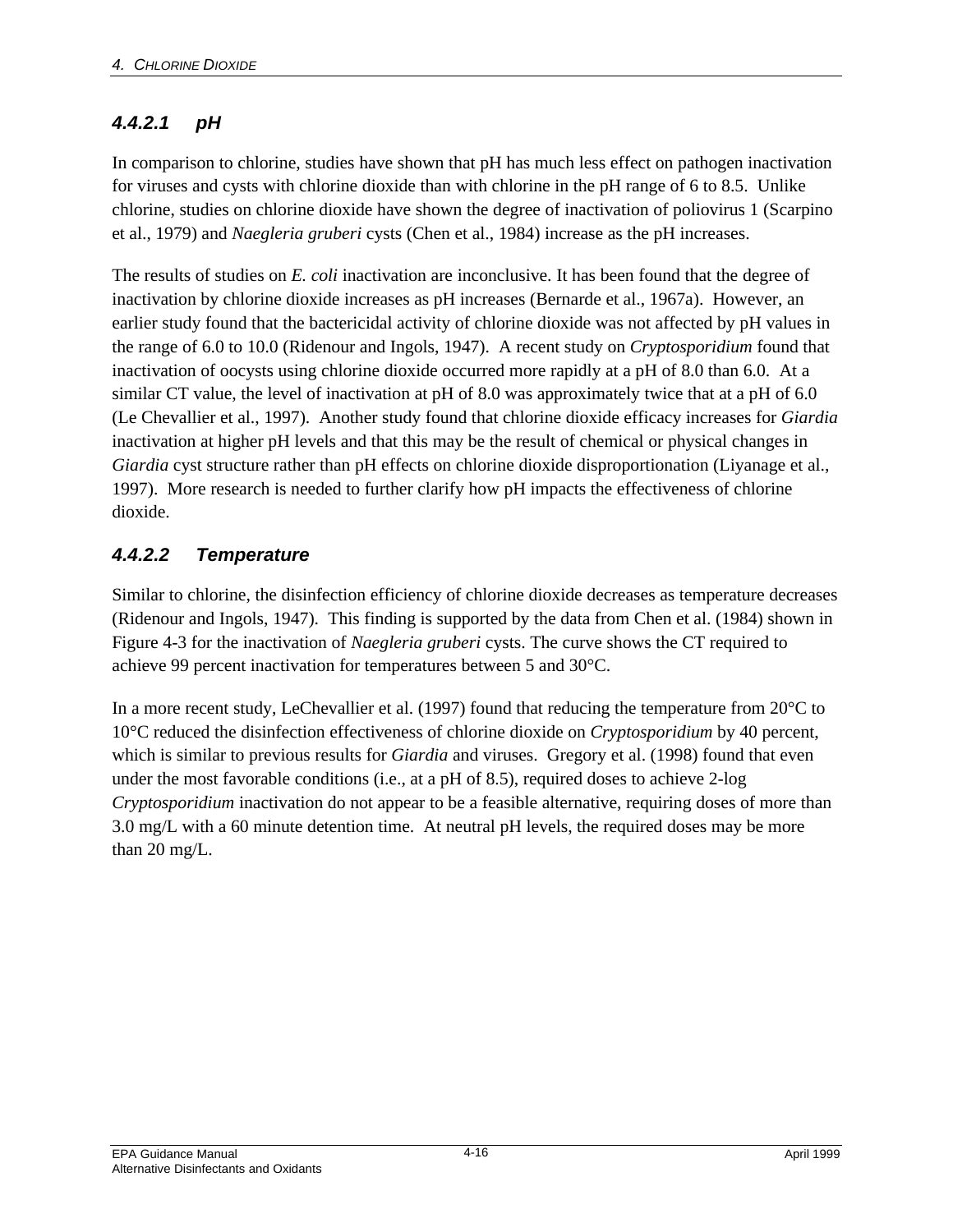

**Figure 4-3. Effect of Temperature on** *N. Gruberi* **Cyst Inactivation at pH 7**

#### *4.4.2.3 Suspended Matter*

Suspended matter and pathogen aggregation affect the disinfection efficiency of chlorine dioxide. Protection from chlorine dioxide inactivation due to bentonite was determined to be approximately 11 percent for turbidities equal to or less than 5 NTUs and 25 percent for turbidities between 5 and 17 NTUs (Chen et al., 1984).

Laboratory studies of poliovirus 1 preparations containing mostly viral aggregates took 2.7 times longer to inactivate with chlorine dioxide than single state viruses (Brigano et al., 1978). Chen et al. (1984) also found that clumps of *Naegleria gruberi* cysts were more resistant to chlorine dioxide than unclumped cysts or clumps of smaller size.

# **4.4.3 Disinfection Efficacy**

Several investigations have been made to determine the germicidal efficiency of chlorine dioxide since its introduction in 1944, as a drinking water disinfectant. Most of the investigations were carried out as a comparison to chlorine; some studies have compared chlorine dioxide and ozone. Chloride dioxide is a more effective disinfectant than chlorine but is less effective than ozone.

### *4.4.3.1 Bacteria Inactivation*

Quantitative data were published as early as the 1940s demonstrating the efficacy of chlorine dioxide as a bactericide. In general, chlorine dioxide has been determined to be equal to or superior to chlorine on a mass-dose basis. It was demonstrated that even in the presence of suspended matter,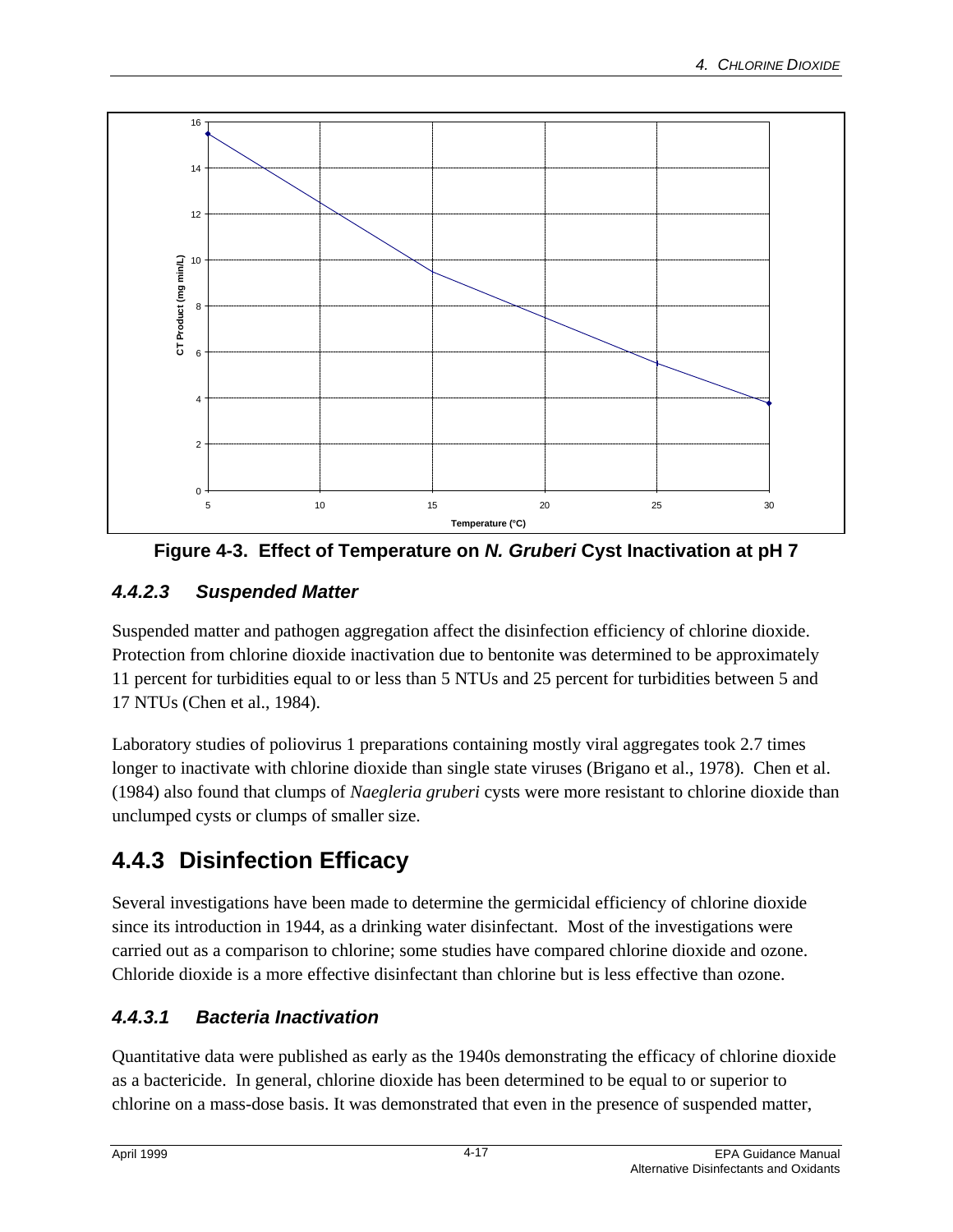chlorine dioxide was effective against *E. coli* and *Bacillus anthracoides* at dosages in the range of 1 to 5 mg/L (Trakhtman, 1949). Ridenour and Armbruster (1949) reported that an orthotolidine arsenite (OTA) chlorine dioxide residual of less than 1 mg/L was effective against *Eberthella typhosa*, *Shigella dysenteriae*, and *Salmonella paratyphi* B. Under similar pH and temperature slightly greater OTA residuals were required for the inactivation of *Pseudomonas aeruginosa* and *Staphylococcus aureus*.

Chlorine dioxide was shown to be more effective than chlorine at inactivating *B. subtilis*, *B. mesentericus*, and *B. megatherium* spores (Ridenour et al., 1949). Moreover, chlorine dioxide was shown to be just as effective or more effective than chlorine at inactivating *Salmonella typhosa* and *S. paratyphi* (Bedulivich et al., 1954).

In the early 1960s several important contributions were made by Bernarde et al. (1967a and 1967b). Chlorine dioxide was found to be more effective than chlorine at disinfecting sewage effluent and the rate of inactivation was found to be rapid.

A comprehensive investigation of chlorine dioxide as disinfectant was performed by Roberts et al. (1980). The investigation was performed using secondary effluents from three different wastewater treatment plants. One of the objectives was to determine the relationships between dosages and contact times and bactericidal efficiency. Dosages were compared for 2, 5, and 10 mg/L of chlorine dioxide and chlorine. The contact times selected were 5, 15 and 30 minutes. Results of the investigation are shown in Figure 4-4. As shown, chlorine dioxide demonstrated a more rapid coliform inactivation than chlorine at the shortest contact time of 5 minutes and higher concentrations. However, after 30 minutes of contact time, chlorine dioxide was equal or slightly less efficient than chlorine as a bactericide.

Oliveri et al. (1984) studied the effectiveness of chlorine dioxide (and chlorine) residuals in inactivating total coliform and f2 coliphage virus in sewage introduced to a water distribution system. Initial chlorine dioxide residuals between 0.85 and 0.95 mg/L resulted in an average 2.8–log inactivation of the total coliform and an average 4.4-log inactivation of the f2 coliphage virus, over a contact time of 240 minutes.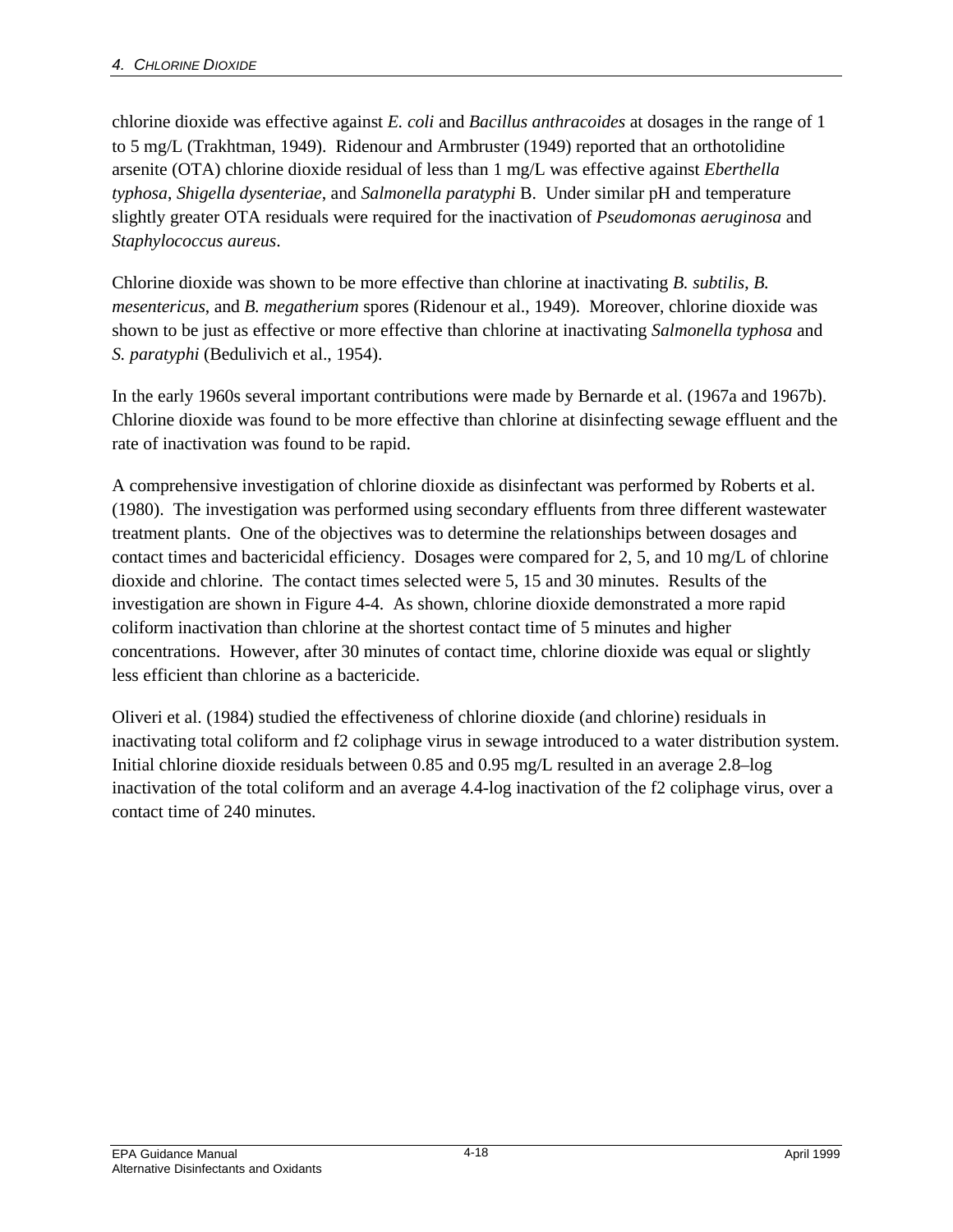

Source: Roberts et al., 1980.



#### *4.4.3.2 Protozoa Inactivation*

The disinfection efficiency of chlorine dioxide has been shown to be equal to or greater than chlorine for *Giardia* inactivation. Based on a 60 minute contact time, chlorine dioxide doses in the range of 1.5 to 2 mg/L are capable of providing a 3-log *Giardia* inactivation at 1°C to 25°C and pHs of 6 and 9 (Hofmann et al., 1997). Depending on the temperature and pH, *Cryptosporidium* has been found to be 8 to 16 times more resistant to chlorine dioxide than *Giardia* (Hofmann et al., 1997). Although some *Cryptosporidium* oocysts remained viable, one group of researchers found that a 30-minute contact time with 0.22 mg/L chlorine dioxide could significantly reduce oocyst infectivity (Peeters et al., 1989). In contrast, other researchers have found that CT values in the range of 60 to 80 mg·min/L were necessary to provide 1- to 1.5-log inactivation (Korich et al., 1990; Ransome et al., 1993). Finch et al. (1995) reported that the CT values for 1-log inactivation was in the range of 27 to 30 mg·min/L. For 2-log inactivation, the CT value was approximately 40 mg·min/L, and 70 mg·min/L for 3-log inactivation. Finch et al. (1997) found 3-log inactivation of *Cryptosporidium* oocysts with initial chlorine dioxide residual concentrations of 2.7 and 3.3 mg/L for contact times of 120 minutes, at pH of 8.0 and a temperature of 22ºC.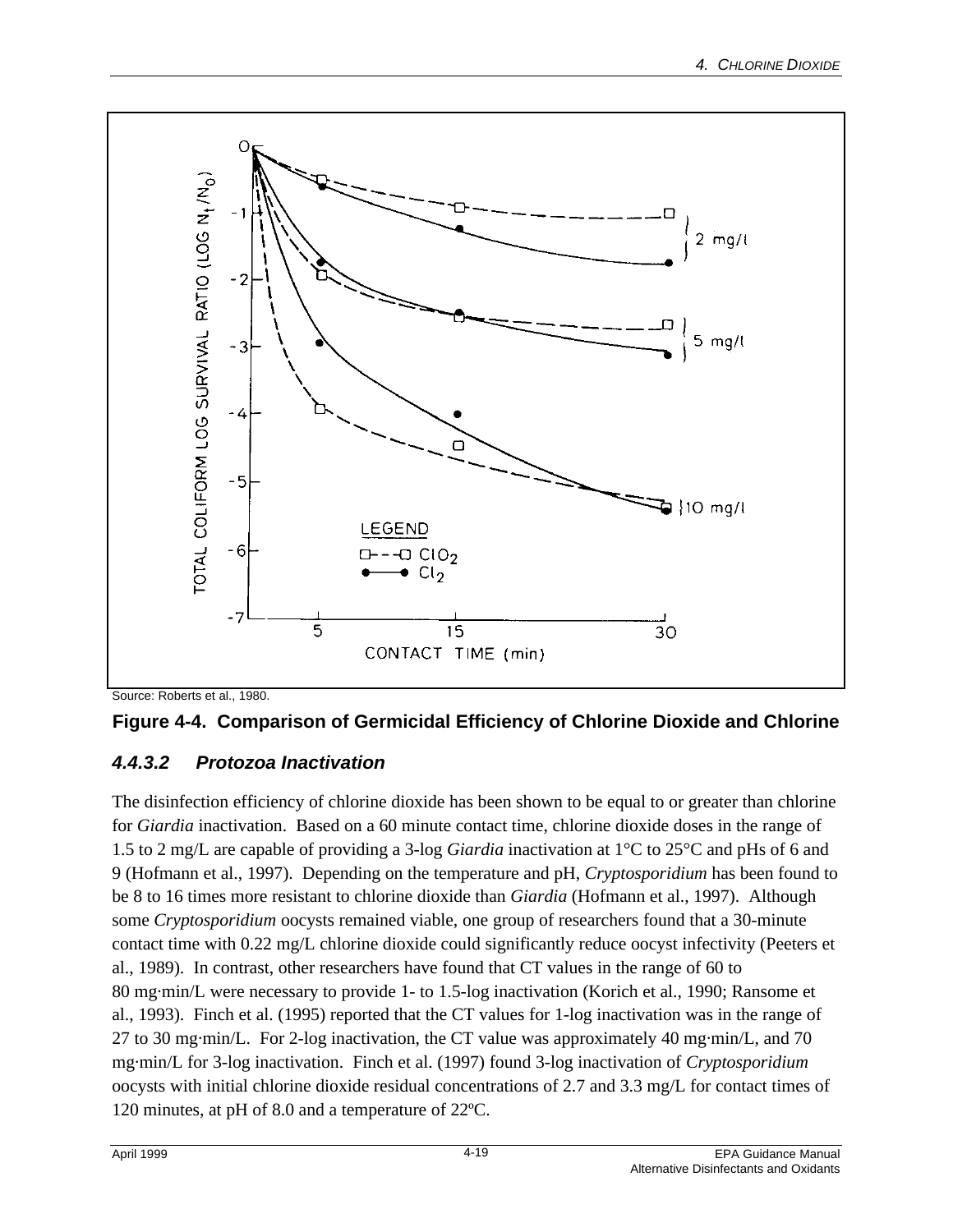Both Chen et al. (1985) and Sproul et al. (1983) have investigated the inactivation of *Naegleria gruberi* cysts by chlorine dioxide. Both studies concluded that chlorine dioxide is an excellent disinfectant against cysts and that chlorine dioxide is better than or equal to chlorine in terms of inactivation. Chlorine dioxide was found to be superior to chlorine at higher pHs. However, the authors cautioned that the CT required for 2-log inactivation was much higher than normally employed for water treatment at that time.

#### *4.4.3.3 Virus Inactivation*

Chlorine dioxide has been shown to be an effective viricide. Laboratory studies have shown that inactivation efficiency improves when viruses are in a single state rather than clumped. It was reported in 1946 that chlorine dioxide inactivated *Poliomyelitis* (Ridenour and Ingols, 1946). This investigation also showed that chlorine dioxide and free chlorine yielded similar results. Other studies have verified these findings for poliovirus 1 (Cronier et al., 1978) and *Coxsackie* virus A9 (Scarpino, 1979). At greater than neutral pHs (where hypochlorite ion is the predominant species) chlorine dioxide has been found to be superior to chlorine in the inactivation of numerous viruses such as echovirus 7, coxsackie virus B3, and sendaivirus (Smith and McVey, 1973). Sobsey (1998) determined CT values based on a study of Hepatitis A virus, strain HM 175. The study found 4-log inactivation levels are obtainable at CT values of less than 35 at 5°C and less than 10 at a temperature of 25°C.

#### *4.4.3.4 CT Values*

Chlorine dioxide is regarded as a strong disinfectant that is effective at inactivating bacterial, viral, and protozoan pathogens. CT values for *Giardia* and virus inactivation are shown in Figure 4-5 and Figure 4-6, respectively (AWWA, 1991).

CT values shown in Figure 4-5 are based on disinfection studies using in vitro excystation of *Giardia muris*. Average CT values for 2 log removal were extrapolated using first order kinetics and multiplied by a safety factor of 1.5 to obtain the CT values for other log removal CT values. Due to the limited amount of data available at pH values other than 7, the same CT values are used for all pHs. Because chlorine dioxide is more effective at a pH 9 than at a pH of 7, the CT values shown in Figure 4-5 are more conservative for higher pHs than for lower pHs. A lower safety factor was used to derive the CT values for chlorine dioxide than for ozone due to the fact that the chlorine dioxide values were derived from *Giardia muris* studies, which are more resistant than *Giardia lamblia*.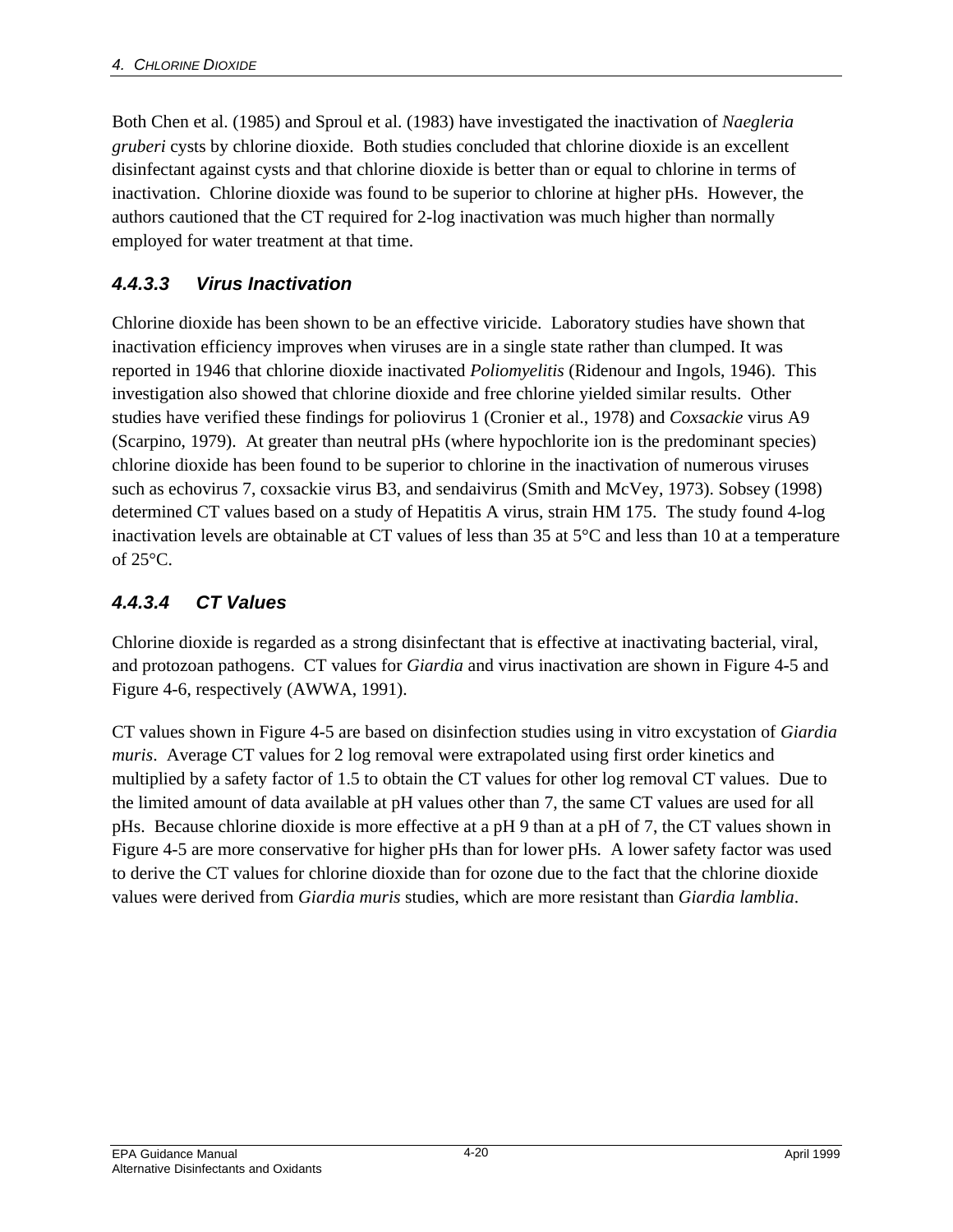

**Figure 4-5. CT Values for Inactivation of** *Giardia* **Cysts by Chlorine Dioxide**

CT values shown in Figure 4-6 were obtained by applying a safety factor 2 to the average CT values derived from the studies on hepatitis A virus, strain HM 175 (Sobsey, 1988). CT values at temperatures other than 5°C were derived by applying a twofold decrease for every 10°C increase in temperature.

Figure 4-7 and Figure 4-8 show the relationship between CT products and log inactivation of *Cryptosporidium* at 20 and 10°C, respectively, and pHs of 6 and 8. CT values shown in Figure 4-7 and Figure 4-8 indicate that oocysts were more rapidly inactivated at pH 8 than 6 and that temperature does impact the disinfection efficiency of chlorine dioxide. Reducing the temperature from 20 to 10°C reduced the disinfection effectiveness by 40 percent. Finch (1997) is studying *Cryptosporidium* inactivation under laboratory conditions using a variety of different disinfectants, one of which is chloride dioxide.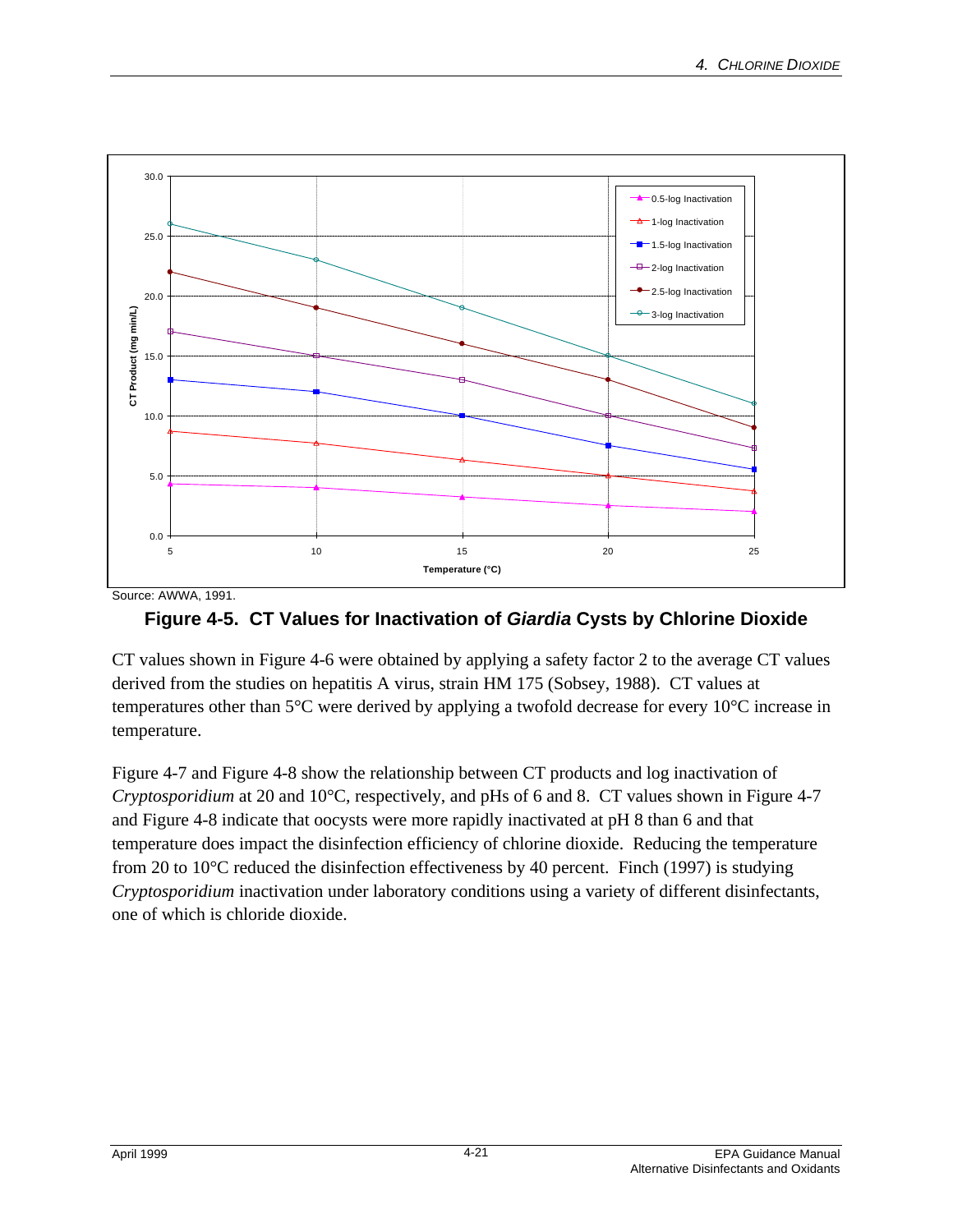

Source: AWWA, 1991.



# **4.5 Chlorine Dioxide Disinfection Byproducts**

Byproducts from the use of chlorine dioxide include chlorite, chlorate, and organic DBPs. This section discusses the formation of these byproducts and methods to reduce or remove these DBPs. The use of chlorine dioxide aids in reducing the formation of TTHMs and HAAs by oxidizing precursors, and by allowing the point of chlorination to be moved farther downstream in the plant after coagulation, sedimentation, and filtration have reduced the quantity of NOM.

### **4.5.1 Production of Chlorite and Chlorate**

Chlorite and chlorate are produced in varying ratios as endproducts during chlorine dioxide treatment and subsequent degradation. The primary factors affecting the concentrations of chlorine dioxide, chlorite, and chlorate in finished drinking water involve:

- Dosage applied/oxidant demand ratio.
- Blending ratios of sodium chlorite and chlorine during the chlorine dioxide generation process.
- Exposure of water containing chlorine dioxide to sunlight.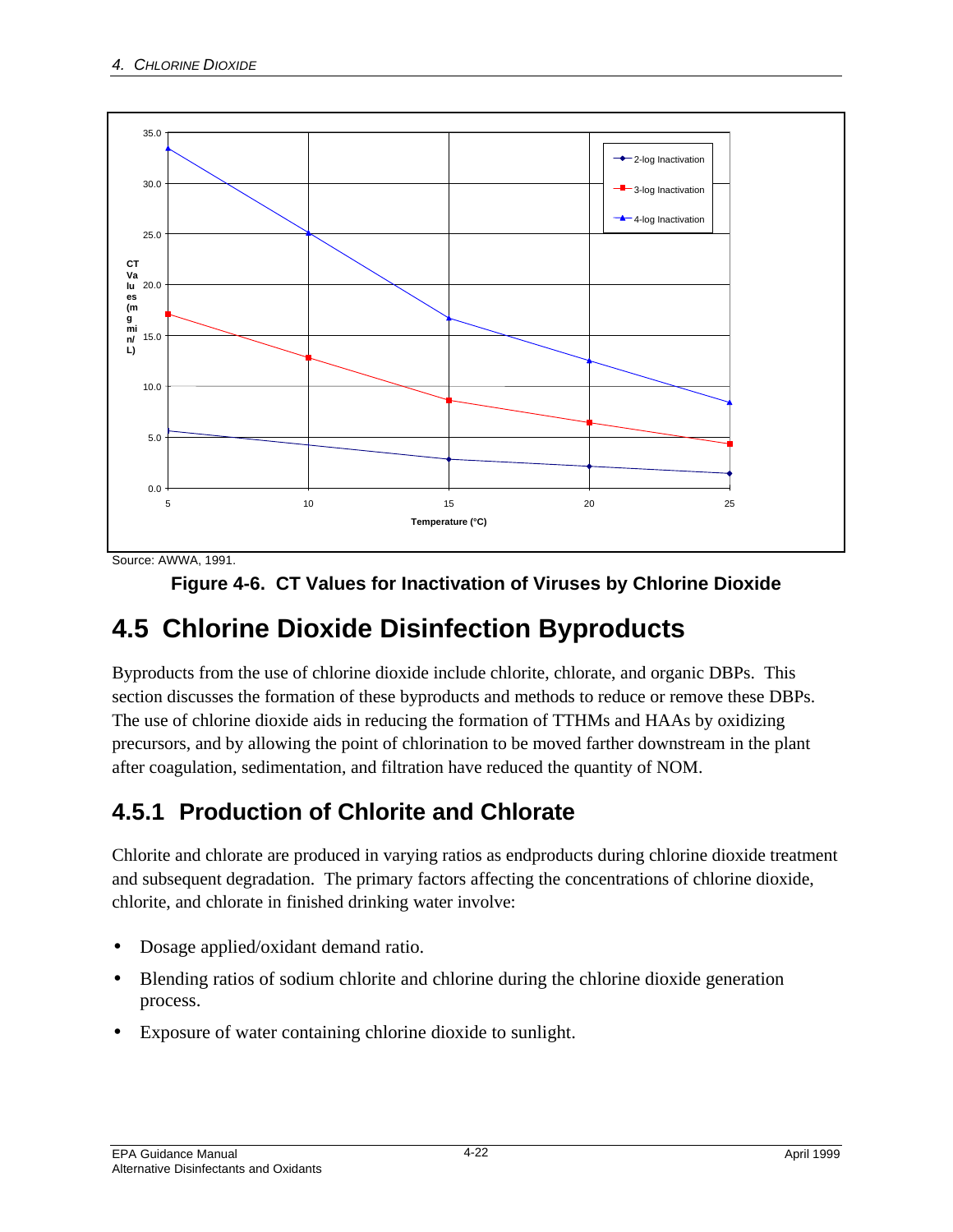

Source: LeChevallier et al., 1996.





**Figure 4-8.** *C. parvum* **Inactivation by Chlorine Dioxide at 10°C**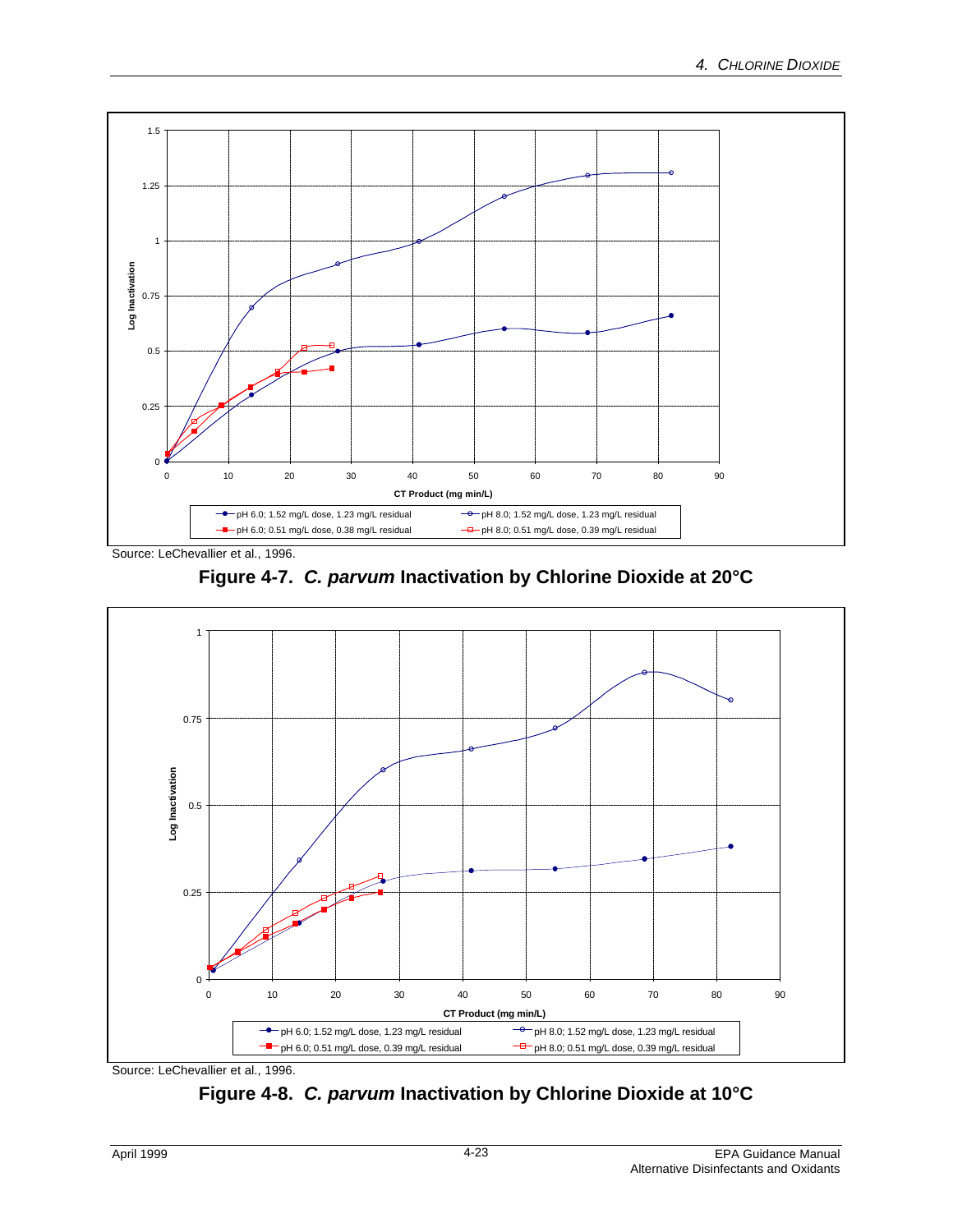- Reactions between chlorine and chlorite if free chlorine is used for distribution system residual maintenance.
- Levels of chlorate in sodium chlorite feedstock.

Incomplete reaction or non-stoichiometric addition of the sodium chlorite and chlorine reactants can result in unreacted chlorite in the chlorine dioxide feed stream. Dilute chlorine dioxide solutions are stable under low or zero oxidant-demand conditions. The quantity of chlorate produced during the chlorine dioxide generation process is greater with excess chlorine addition. Likewise, a low or high pH can increase the quantity of chlorate during the chlorine dioxide generation process. See Section 4.2, "Generation," for a detailed discussion of the chemistry of chlorine dioxide generation.

Numerous inorganic and biological materials found in raw water will react with chlorine dioxide (Noack and Doerr, 1977). Chloride (Cl ) and chlorite  $(CIO<sub>2</sub>)$  ions are the dominant degradation species arising from these reactions, although chlorate  $(CIO<sub>3</sub>)$  can appear for a variety of reasons when chlorine dioxide is used (Gordon et al., 1990; Werdehoff and Singer, 1987). The immediate redox reactions with natural organic matter play the dominant role in decay of chlorine dioxide into chlorite in drinking water (Werdehoff and Singer, 1987). Chlorite ion is generally the primary product of chlorine dioxide reduction. The distribution of chlorite and chlorate is influenced by pH and sunlight. Approximately 50 to 70 percent of the chlorine dioxide consumed by oxidation reactions is converted to chlorite under conditions typical in water treatment (Rav-Acha et al., 1984; Werdehoff and Singer, 1987). The application of 2 mg/L chlorine dioxide is expected to produce 1 to 1.4 mg/L of chlorite (Singer, 1992).

Chlorite is relatively stable in the presence of organic material but can be oxidized to chlorate by free chlorine if added as a secondary disinfectant (Singer and O'Neil, 1987).

$$
ClO_2^- + OCl = ClO_3^- + Cl
$$

Chlorate is therefore produced through the reaction of residual chlorite and free chlorine during secondary disinfection.

In addition, chlorine dioxide also disproportionates under highly alkaline conditions (pH>9) to chlorite and chlorate according to the following reaction:

$$
2ClO2 + 2OH = ClO2 + ClO3 + H2O
$$

In water treatment processes that require high pH, such as softening, chlorine dioxide should be added after the pH has been lowered (Aieta et al., 1984).

The occurrence of photochemical decomposition of chlorine dioxide can affect the ultimate concentrations of chlorine dioxide, chlorite, and chlorate in water treated with chlorine dioxide. Moreover, generally, sunlight may increase chlorate concentrations in uncovered storage basins containing water with chlorine dioxide residuals. Exposure to ultraviolet light will also change the potential reactions between chlorine dioxide and the bromide ion.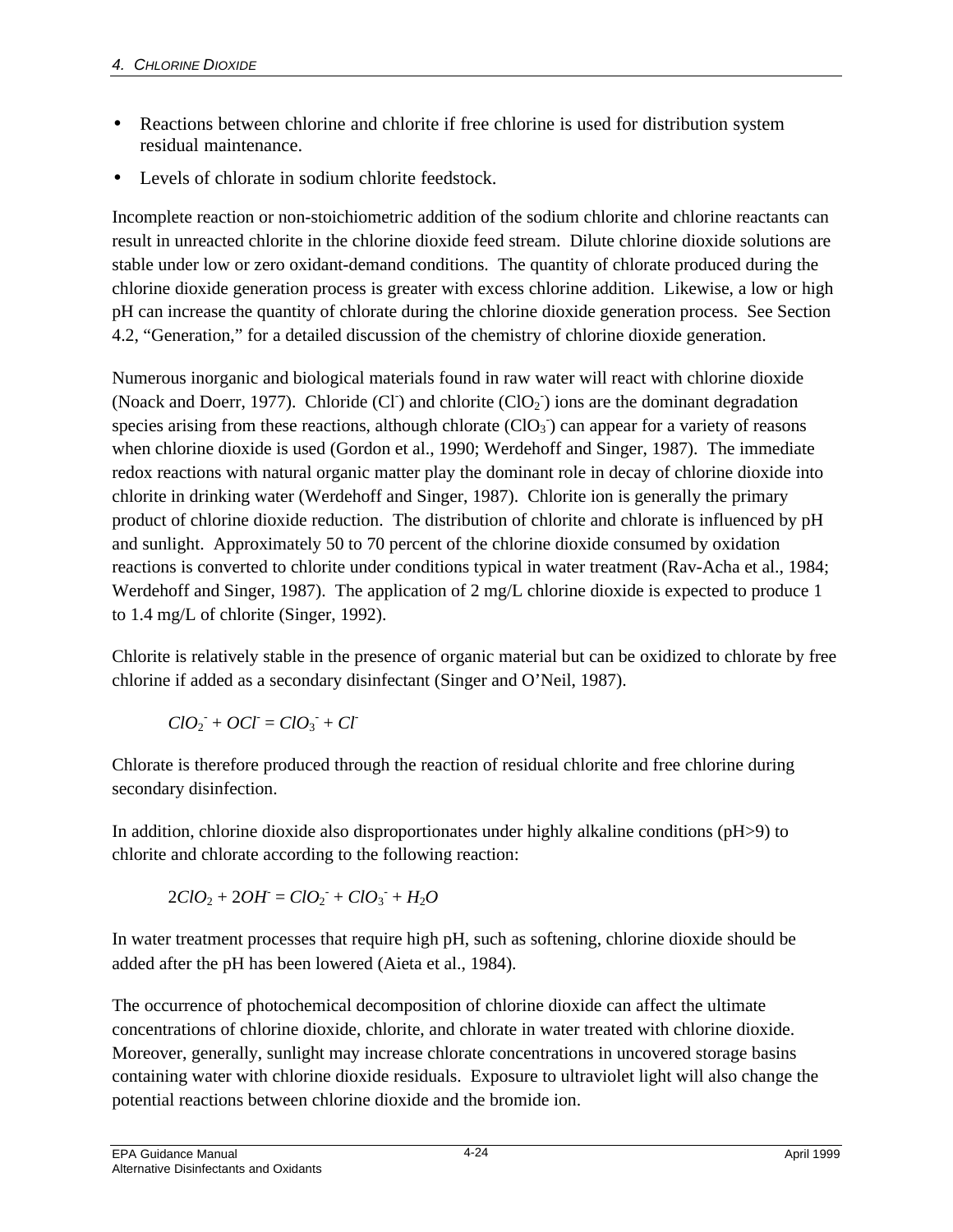### **4.5.2 Organic DBPs Produced by Chlorine Dioxide**

Chlorine dioxide generally produces few organic DBPs. However, Singer (1992) noted that the formation of non-halogenated organic byproducts of chlorine dioxide has not been adequately researched, and expected that chlorine dioxide will produce the same types of oxidation byproducts that are produced through ozonation. The application of chlorine dioxide does not produce THMs and produces only a small amount of total organic halide (TOX) (Werdehoff and Singer, 1987).

A study was conducted in 1994 by Richardson et al., to identify semivolatile, organic DBPs produced by chlorine dioxide treatment in drinking water. Samples were taken from a pilot plant in Evansville, Indiana that included the following treatment variations:

- Aqueous chlorine dioxide;
- Aqueous chlorine dioxide, ferrous chloride,  $(FeCl<sub>2</sub>)$ , chlorine  $(Cl<sub>2</sub>)$ , and dual media filtration (sand and anthracite);
- Gaseous chlorine dioxide; and
- Gaseous chlorine dioxide, ferrous chloride (FeCl<sub>2</sub>), chlorine  $(C_1)$ , and dual media filtration (sand and anthracite).

Using multispectral identification techniques, more than 40 different DBPs (many at sub-nanogram/L [ng/L] levels) were identified including carboxylic acids and maleic anhydrides isolated from XAD™ concentrates, some of which may be regulated in the Stage 2 DBPR. THMs were not found after chlorine dioxide was added to the water; however, THMs did show up during subsequent chlorination.

### **4.5.3 Chlorine Dioxide DBP Control Strategies**

EPA recommends that the total concentration of chlorine dioxide, chlorite, and chlorate be less than 1.0 mg/L as Cl2 (USEPA, 1983). In addition, chlorine dioxide concentrations exceeding 0.4 to 0.5 mg/L contribute to taste and odor problems (AWWA, 1990). Due to these issues, the use of chlorine dioxide to provide a disinfectant residual is somewhat limited in moderate to high TOC water. In low oxidant-demand water, however,  $ClO<sub>2</sub>$  residuals may last several days.

Once formed, chlorate is stable in finished drinking water. No known treatment exists for removing chlorate once it is formed. However, three strategies (Gallagher et al., 1994) that have been proven effective for chlorite removal are:

- Adding reduced-sulfur compounds such as sulfur dioxide and sodium sulfite (not recommended).
- Applying either granular activated carbon (GAC) or powdered activated carbon (PAC).
- Adding reduced iron salts, such as ferrous chloride and ferrous sulfate.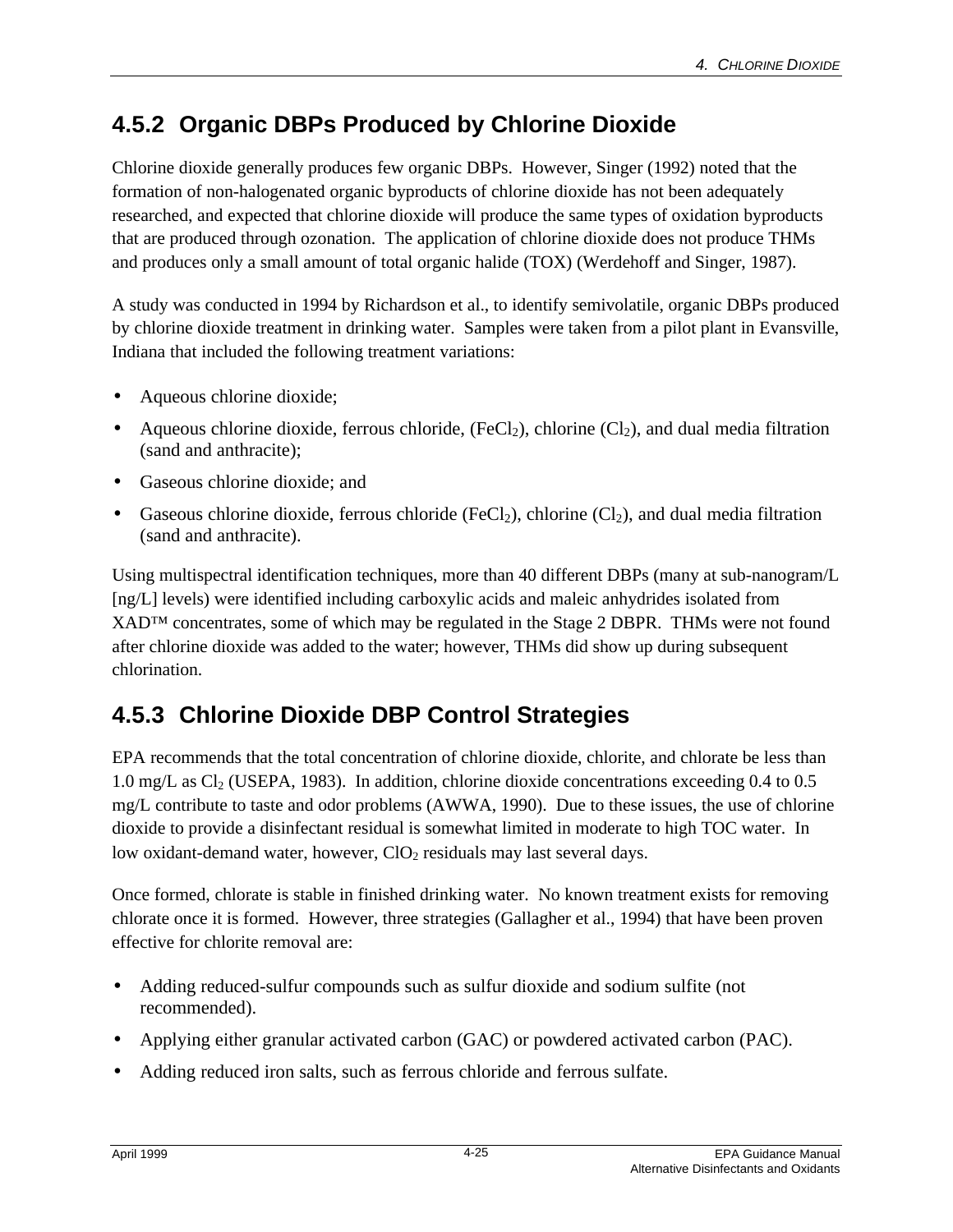Chlorite removal from drinking water through sulfur dioxide and other sulfur-based reducing agents has been reported effective, but not desirable. A study of chlorite removal by sulfur dioxide indicates that a lower pH level yields higher chlorite removal, and chlorite removal efficiencies increase as the sulfur dioxide dose increases. Unfortunately, this removal process forms significant levels of chlorate when sulfur dioxide and metasulfite are utilized. Therefore, it is concluded that treatment with sulfur dioxide and metasulfite is not desirable for chlorite removal (Dixon and Lee, 1991). In addition, sodium thiosulfate results in effective chlorite reduction, but the degree of removal is highly dependent upon pH and contact time and relatively high dosages are required. Again, this application of sodium thiosulfate is not desirable because the required dosages are too high (Griese et al., 1991).

The addition of ferrous iron in drinking water is effective for chlorite removal, with chloride the expected byproduct. Chlorite reduction occurs quickly in the pH range of 5 to 7, and complete reduction occurs within 3 to 5 seconds. Excess reduced iron remaining in solution reacts with dissolved oxygen at neutral pH, but under acidic conditions ( $pH < 6.5$ ) the stability of the soluble iron can create aesthetic (staining) problems if excess iron is used. Special consideration should be given to ferrous iron dosage requirements so that the secondary MCL for iron is not exceeded (Knocke and Iatrou, 1993).

Chlorite can be controlled by PAC at relatively high dosages (10 to 20 mg/L) and low pHs (5.5 to 6.5). Unless PAC is used for other purposes, such as odor control, it requires large doses and is not cost effective. PAC brands can differ in their capacity to reduce chlorite.

GAC can remove chlorite but breakthrough may occur relatively early. The removal of chlorite by GAC appears to be a result of adsorption and chemical reduction (Dixon and Lee, 1991). There is an initial high removal efficiency due to chlorite adsorption. As the adsorptive sites are occupied, chemical reduction on the GAC surface becomes the primary removal mechanism. This results in an initial high removal efficiency. Although chlorite levels exiting the GAC filters are low, the chlorate levels are high, most likely a result of reactions in the GAC filters between chlorite and free chlorine. According to studies, the capacity of GAC beds is low, and if free chlorine and chlorite ion are present in the GAC influent, chlorate ion will form. The most effective way to operate GAC for chlorite reduction and avoid chlorate is to minimize production run times and have no chlorine present in the filter.

# **4.6 Status of Analytical Methods**

In addition to the monitoring requirements that apply regardless of the disinfectant used, the DBPR requires that water systems that use chlorine dioxide for disinfection or oxidation must also monitor their system for chlorine dioxide and chlorite.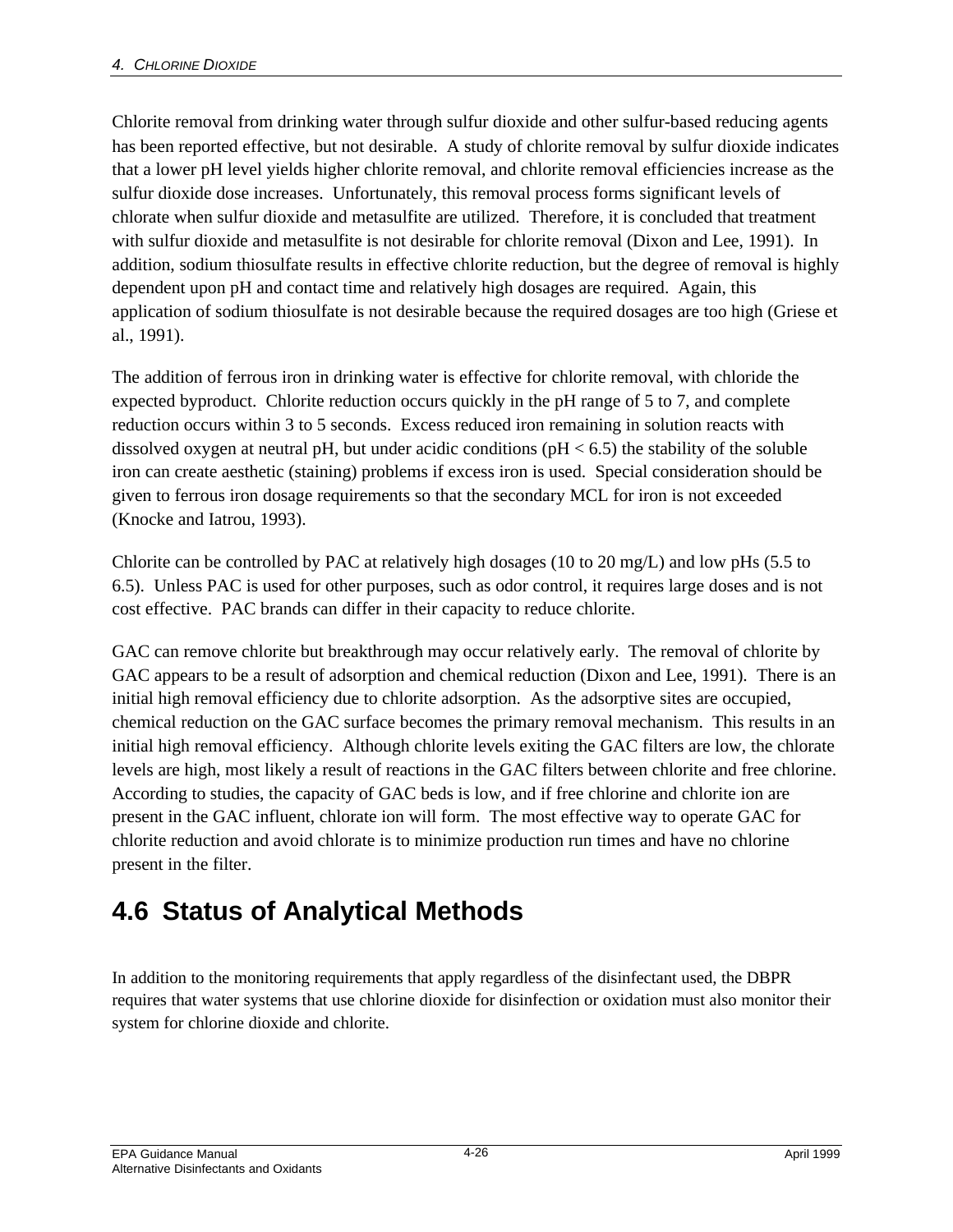# **4.6.1 Chlorine Dioxide and Chlorite Analytical Methods**

For compliance monitoring for chlorine dioxide, systems must use one of the two methods specified in 40 CFR §141.131(c), including (1) DPD, Standard Method 4500-CLO<sub>2</sub> D, or (2) Amperometric Method II, Standard Method 4500-CLO<sub>2</sub> E. Where approved by the state, systems may also measure residual disinfectant concentrations for chlorine dioxide by using DPD colorimetric test kits.

For compliance monitoring for chlorite, systems must use one of the three methods specified in 40 CFR §141.131(b), including (1) Amperometric Titration, Standard Method 4500-CLO<sub>2</sub> E, (2) Ion Chromatography, EPA Method 300.0, or (3) Ion Chromatography, EPA Method 300.1. The regulations specify that Amperometric Titration may be used for routine daily monitoring of chlorite at the entrance to the distribution system, but that Ion Chromatography must be used for routine, monitoring of chlorate and monthly additional monitoring of chlorate in the distribution system.

Details of these analytical procedures can be found in:

- *Standard Methods for the Examination of Water and Wastewater*, 19<sup>th</sup> Edition, American Public Health Association, 1995.
- *- Methods for the Determination of Inorganic Substances in Environmental Samples*. USEPA. 1993. EPA/600/R-93/100.
- *- USEPA Method 300.1, Determination of Inorganic Anions in Drinking Water by Ion Chromatography, Revision 1.0.* USEPA. 1997. EPA/600/R-98/118.

Table 4-3 summarizes the analytical methods approved for use for chlorine dioxide and chlorite and provides some background information for each method.

### **4.6.2 Chlorine Dioxide Monitoring for Systems Using Chlorine Dioxide**

For chlorine dioxide monitoring, community, non-transient non-community, and transient noncommunity water systems that use chlorine dioxide for disinfection or oxidation, are required to take daily samples at the entrance to the distribution system. For any daily sample that exceeds the chlorine dioxide MRDL of 0.8 mg/L, the system must take additional samples in the distribution system the following day at the locations specified in the DBPR, in addition to the daily sample required at the entrance to the distribution system.

Additional sampling is to be performed in one of two ways, depending on the disinfectant that is used to maintain a disinfectant residual in the distribution system. If chlorine dioxide or chloramines are used to maintain a disinfectant residual, or if chlorine is used to maintain the residual and there are no disinfection addition points after the entrance to the distribution system (i.e., no booster chlorination), the system must take three samples as close to the first customer as possible, at intervals of at least six hours. If chlorine is used to maintain a disinfectant residual and there are one or more disinfection addition points after the entrance to the distribution system, the system must take one sample at each of the following locations: (1) as close to the first customer as possible, (2) in a location representative of average residence time,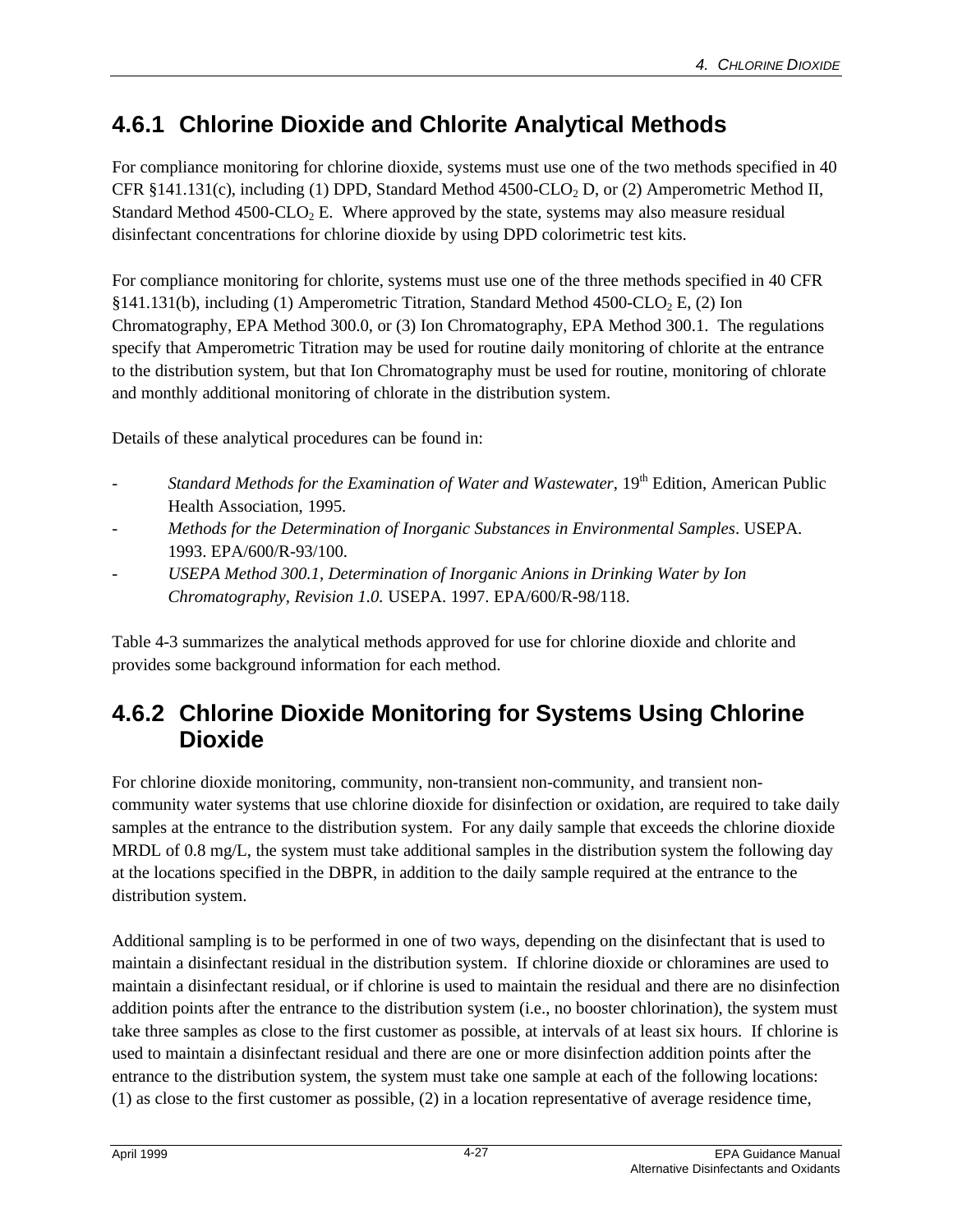and (3) as close to the end of the distribution system as possible (reflecting maximum residence time in the distribution system). Chlorine dioxide monitoring may not be reduced.

If any daily sample taken at the entrance to the distribution system exceeds the MRDL, and on the following day one (or more) of the three samples taken in the distribution system exceed the MRDL, the system is in violation of the MRDL. The system must take immediate corrective action to lower the level of chlorine dioxide below the MRDL, and must notify the public of the acute violation pursuant to 40 CFR §141.32. The system must also report to the State pursuant to 40 CFR §141.134.

If any two consecutive daily samples taken at the entrance to the distribution system exceed the MRDL, the system is also in violation of the MRDL and must notify the public of the non-acute violation pursuant to 40 CFR §141.32. The system must also report to the State pursuant to 40 CFR §141.134.

### **4.6.3 Chlorite Monitoring for Systems Using Chlorine Dioxide**

For chlorite monitoring, community and non-transient non-community water systems that use chlorine dioxide for disinfection or oxidation are required to take daily samples at the entrance to the distribution system. For any daily sample that exceeds the chlorite MCL of 1.0 mg/L, the system must take additional samples in the distribution system the following day at the locations specified in the DBPR. These additional samples are to be collected at: (1) a location as close to the first customer as possible, (2) a location representative of average residence time, and (3) a location as close to the end of the distribution system as possible (reflecting maximum residence time in the distribution system).

In addition, systems using chlorine dioxide must take a three-sample set each month in the distribution system similar to the three locations required if the chlorite MCL is exceeded in the sample collected at the entrance to the distribution system. Specifically, these three-sample sets are to be collected: (1) in a location near the first customer, (2) in a location representative of average residence time, and (3) at a location reflecting maximum residence time in the distribution system. Any additional routine sampling must be conducted in the same three-sample sets at the specified locations. This monthly sampling requirement may be reduced to quarterly after one year of monitoring where: (1) no individual chlorite sample taken in the distribution system has exceeded the MCL and (2) the system has not been required to conduct follow-up monitoring as a result of a daily sample collected at the entrance to the distribution system. These systems can remain on an annual schedule until either the daily sample or any of the three individual quarterly samples exceed the MCL, at which time, the system must revert to monthly monitoring.

If the arithmetic average of any three-sample set exceeds the chlorite MCL of 1.0 mg/L, the system is in violation of the MCL and must notify the public pursuant to 40 CFR §141.32, in addition to reporting to the State pursuant to 40 CFR §141.134.

# **4.7 Operational Considerations**

As with all disinfectant selections, the primacy agency should be consulted when selecting disinfectants. Certain states have their own operational, maintenance, and monitoring requirements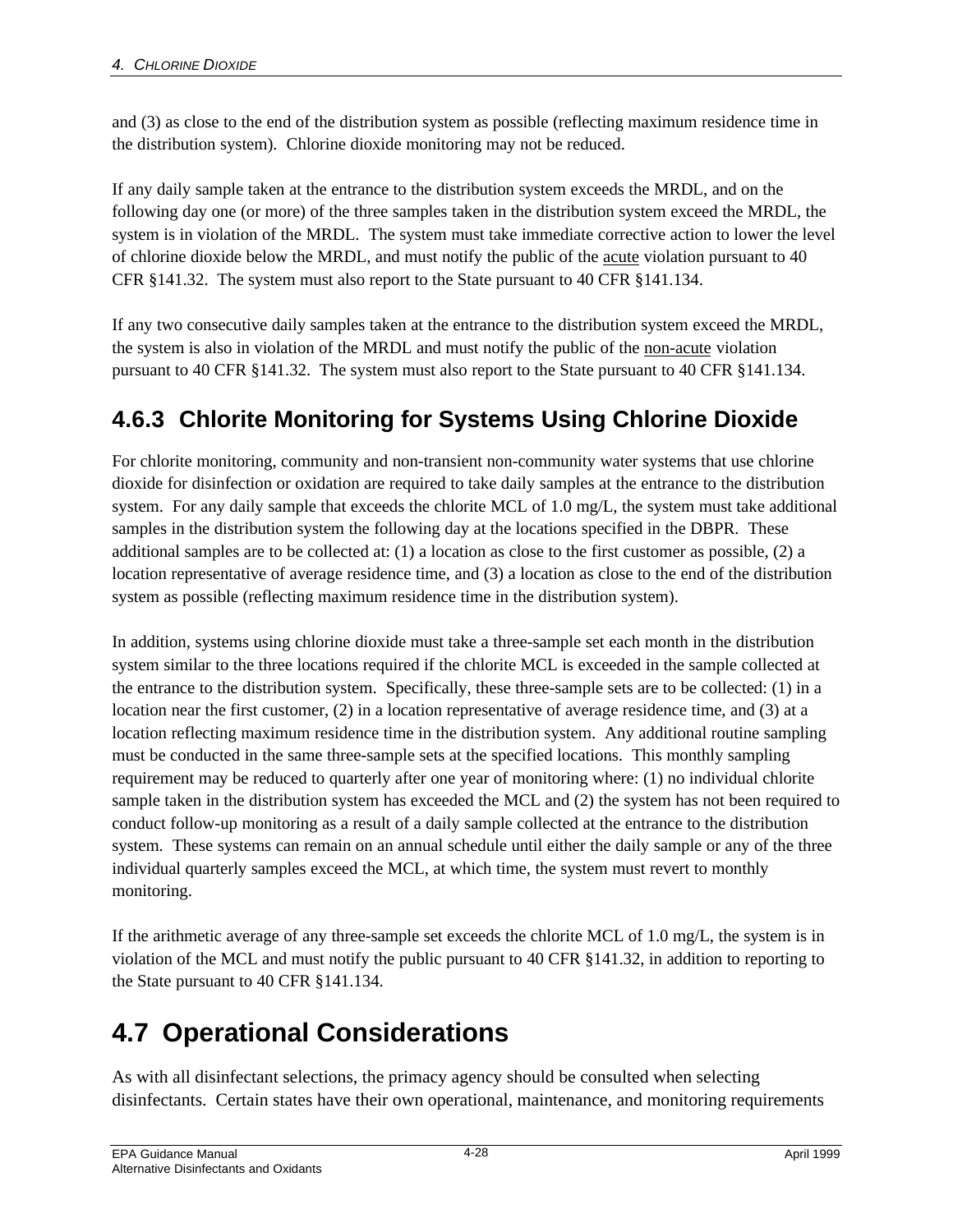for the application of chlorine dioxide. California prohibits the use of chlorine dioxide in ground water systems, according to Merkle et al., 1997. Also, in Texas, the Texas Natural Resources Conservation Commission (TNRCC) requires the public water supply to sign a bilateral agreement which outlines a detailed operator qualifications requirement, testing methods, and procedures, monitoring locations, testing frequency and reporting procedures. The chlorine dioxide concentration leaving the water treatment plant must be less than 0.8 mg/L and the chlorite concentration in the distribution system must be less than 1.0 mg/L.

State requirements must be reviewed to determine the cost-effectiveness of utilizing chlorine dioxide as part of the overall water treatment scheme. Analytical testing and reporting requirements may have significant labor and cost impacts.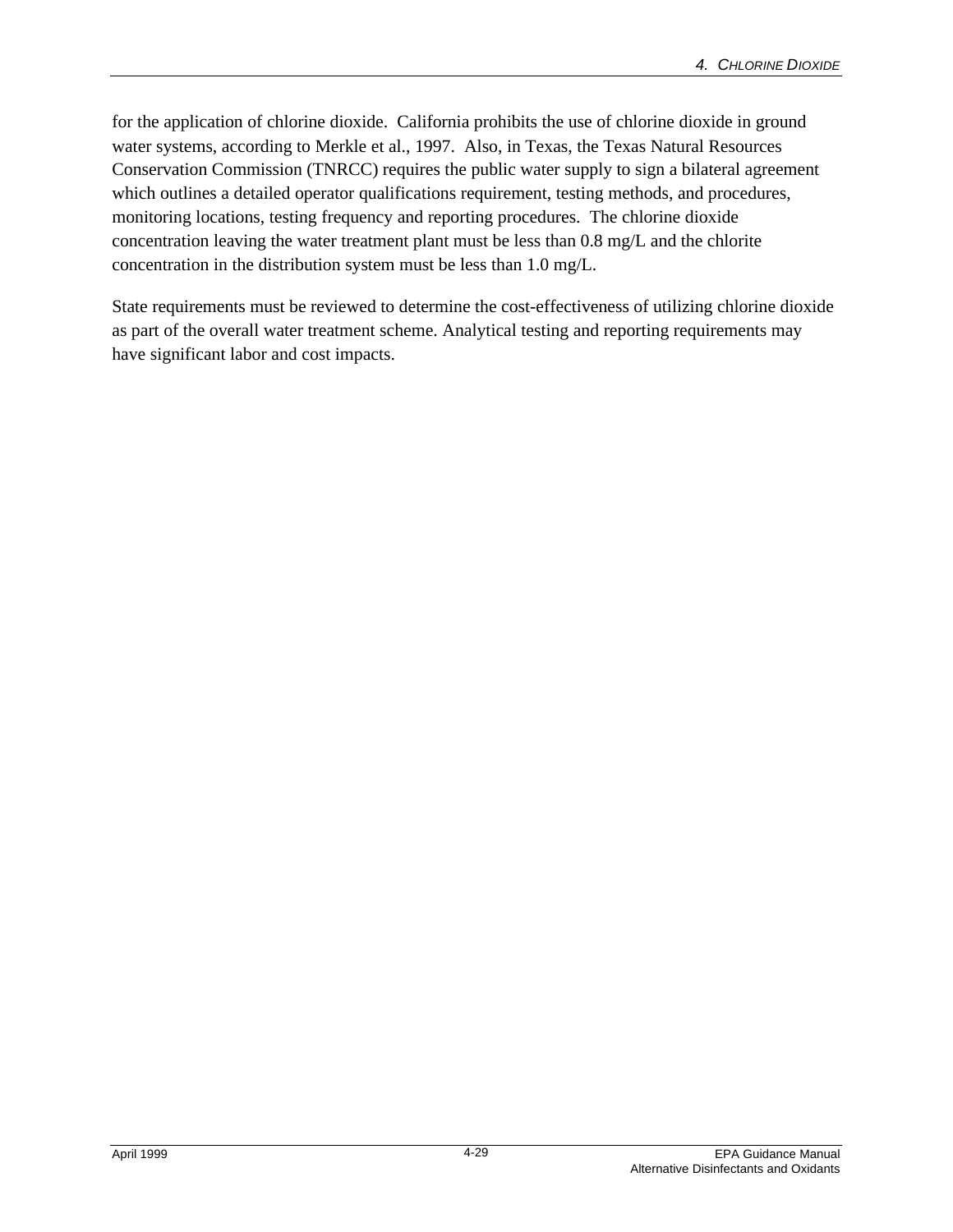| Method                                                               | <b>Basis</b>                                                                                              | <b>Interferences</b>                                                                                                           | Limits                                                                     |
|----------------------------------------------------------------------|-----------------------------------------------------------------------------------------------------------|--------------------------------------------------------------------------------------------------------------------------------|----------------------------------------------------------------------------|
| DPD as Test Kits<br>Colorimetric<br>$(SM-4500-CIO2. G)$              | Colored oxidation product.<br>Use of color comparator is not<br>recommended. Use instrument<br>detection. | Mn <sub>2+</sub> , other Cl <sub>2</sub> , related<br>oxidants.                                                                | $> 0.1$ mg/L                                                               |
| DPD-glycine Method<br>Colorimetric<br>(SM 4500- CIO <sub>2</sub> .D) | Colored product, free Cl2 is<br>masked with glycine as<br>chloraminacetic acid.                           | $ClO2$ slowly; other oxidants.                                                                                                 | $> 0.1$ mg/L                                                               |
| DPD-FAS<br>Titrimetric method<br>(SM 4500- CIO <sub>2</sub> .D)      | DPD color titration with standard<br>FAS until red color is<br>discharged.                                | Iron, other oxidants.                                                                                                          | $> 0.1$ mg/L                                                               |
| 5-Step Amperometric<br>Method 4500-CIO <sub>2</sub> .E               | I oxidation; pH control and gas<br>purging steps. Skilled analyst<br>needed.                              | Suitable for CIO <sub>2</sub> generated<br>solution.<br>Low levels not okay.                                                   | $\sim$ PQL CIO <sub>2</sub> :<br>$0.1 - 0.0.5$ mg/L;<br>$ClO3$ at 0.5 mg/L |
| Ion Chromatography<br>(EPA Method 300.0 or 300.1)<br>Conductivity    | Must use AS9 column, ext.<br>standards & suppression.                                                     | No other oxidants.<br>Chloramines, CIO <sub>2</sub> ; OCI &<br>HOCL undetectable.                                              | $\sim 0.05$ mg/L                                                           |
| Two-step Amperometric<br>Method 4500-CIO <sub>2</sub> .E             | I-Oxidation; pH control.<br>Amendable to operator-based<br>dosage control.<br>Practical method.           | $Cu_{2+}$ , Mn <sub>2+</sub> , NO <sub>2</sub> -<br>Accounts for free Cl <sub>2</sub> , NH <sub>2</sub> Cl,<br>$ClO2$ species. | $> 0.1$ mg/L,<br>not CIO <sub>3</sub>                                      |

|  |  |  |  |  |  | Table 4-3. Analytical Methods for Chlorine Dioxide and Related Compounds |
|--|--|--|--|--|--|--------------------------------------------------------------------------|
|--|--|--|--|--|--|--------------------------------------------------------------------------|

Source: Gates, 1998.

Notes: SM = Standard Methods

### **4.7.1 Process Considerations**

The basic components of chlorine dioxide generation systems include:

- Aqueous hypochlorite solution storage and feed system;
- Sodium chlorite storage and feed system;
- Acid storage and feed system (for Direct-Acidification generators);
- Chlorine storage and feed system;
- Chlorine dioxide generator; and
- Chlorine dioxide feed piping and dispersion equipment.

Sodium chlorite storage and feed systems are basically liquid systems that consist of a storage tank(s) and solution feed pumps. Outside storage of 25 percent solutions (or greater) of sodium chlorite is not recommended in cold climates since stratification may occur below  $4^{\circ}C(40^{\circ}F)$ . Any ice formation may also damage the storage tanks. In some cases, storage might be separated into bulk tanks and smaller operational or day tanks that are filled periodically. Storage of dark drums for long periods in hot climates should be avoided since sodium chlorite decomposition will occur. In the storage area, light fixtures, switches, wiring, and conduit runs should be located to avoid the risk of sodium chlorite spilling on them.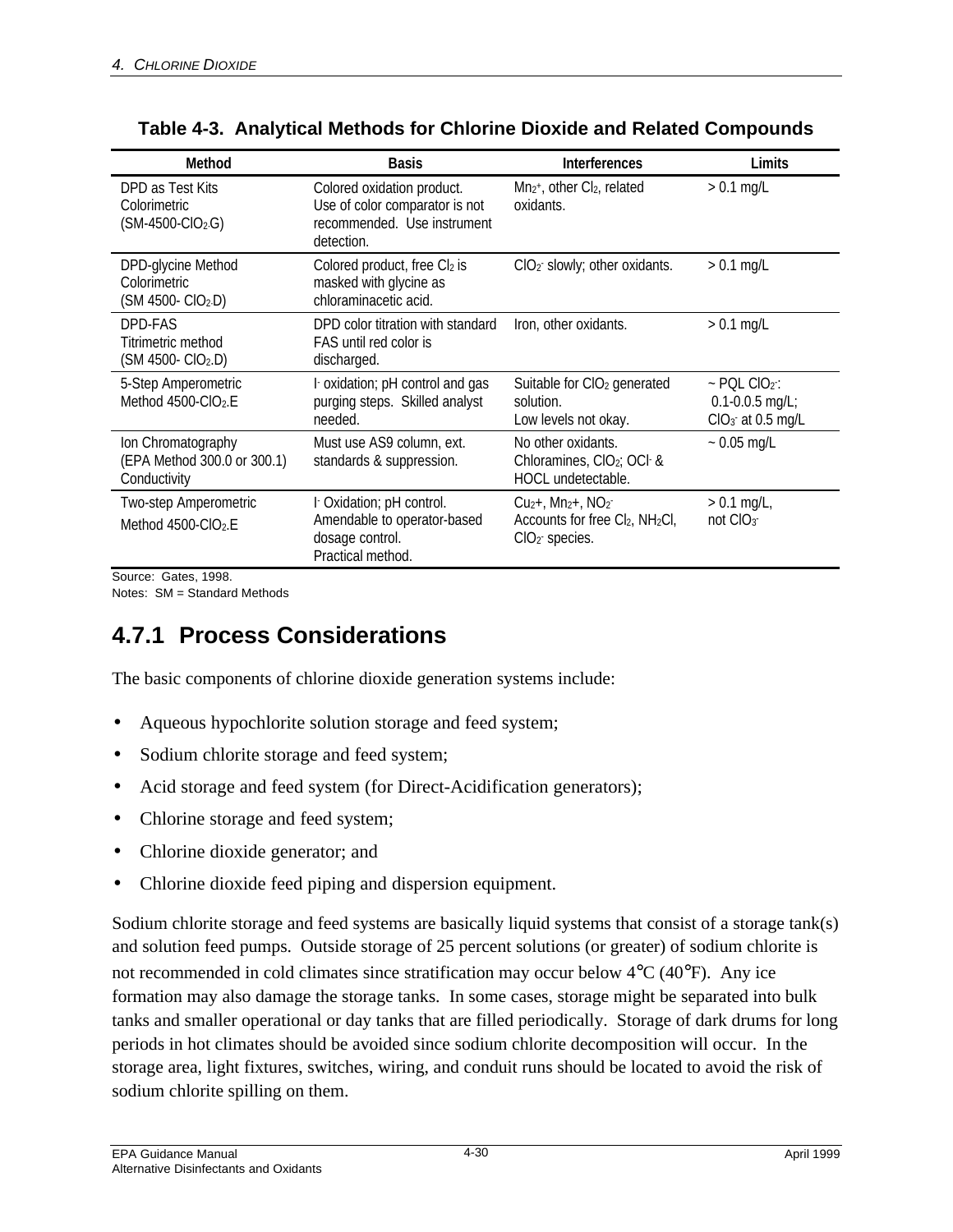### **4.7.2 Generator Operation**

A manual chlorine dioxide feed system may be used where the chlorine dioxide dose remains fairly constant. The reagent chemicals are manually set for the desired chlorine dioxide capacity at a ratio of chemicals optimized for maximum chlorine dioxide yield. Some generating systems can produce 95 percent pure chlorine dioxide solutions at full design capacity, but purity can vary when the feed rate is changed. Turndown capacity may be limited by precision of the flow metering devices, typically 20 percent of rate capacity. Purity can vary when the feed rate is changed significantly. Feed water alkalinity, operating conditions, and pH also can affect yield. The ratio of reagent chemicals should be routinely adjusted for optimum operation. Chlorine dioxide generators can be provided with automated control to provide modulation of chlorine dioxide feed rates based upon changes in flow (flow paced) and chlorine dioxide demand (residual control). The automatic modulation of the generators to meet a demand setpoint varies with manufacturer. Generally, vacuum and combination systems are limited by the hydraulic requirements of the venturi and the optimum reaction conditions for chlorine dioxide generation. A chemical metering pump or injector system is then used with a batch production system to control the applied dose of chlorine dioxide.

# **4.7.3 Feed Chemicals**

Chlorine dioxide is generated when sodium chlorite is either oxidized or acidified, or both, under controlled pH and temperature conditions. Commonly, solutions of 25 percent active sodium chlorite or less are used in chlorine dioxide generators. The major safety concern for solutions of sodium chlorite is the unintentional and uncontrollable release of high levels of chlorine dioxide. Such levels may approach detonation or conflagration concentrations by accidental acidification.

The feedstock acid used by some of the generators is only one source of accidental chemical acidification. Accidental mixing with large amounts of any reducing agent or oxidizable material (such as powdered activated carbon or flammable solvents) also represents a significant hazard. The AWWA Standard B303-95 (a) includes an outline of some of these materials (AWWA, 1995).

Another concern when handling and storing sodium chlorite solutions is crystallization, which occurs as a result of lower temperatures and/or higher concentrations. Crystallization will plug pipelines, valves, and other equipment. Sodium chlorite solution should not be allowed to evaporate to a powder. If dried, this product becomes a fire hazard and can ignite in contact with combustible materials. A sodium chlorite fire may result in a steam explosion if too much water and inappropriate fire-fighting techniques are used to quench such a fire. As the temperature of burning sodium chlorite is around 2200°C, water quickly turns to steam. Because thermal breakdown products of sodium chlorite at high temperatures include molecular oxygen, appropriate techniques are required to correctly extinguish closed containers or large amounts of dry material that has been ignited.

Stratification of sodium chlorite in holding tanks may also occur and would influence the chlorine dioxide yield. If stratification occurs in the bulk tank, sodium chlorite changes from high density to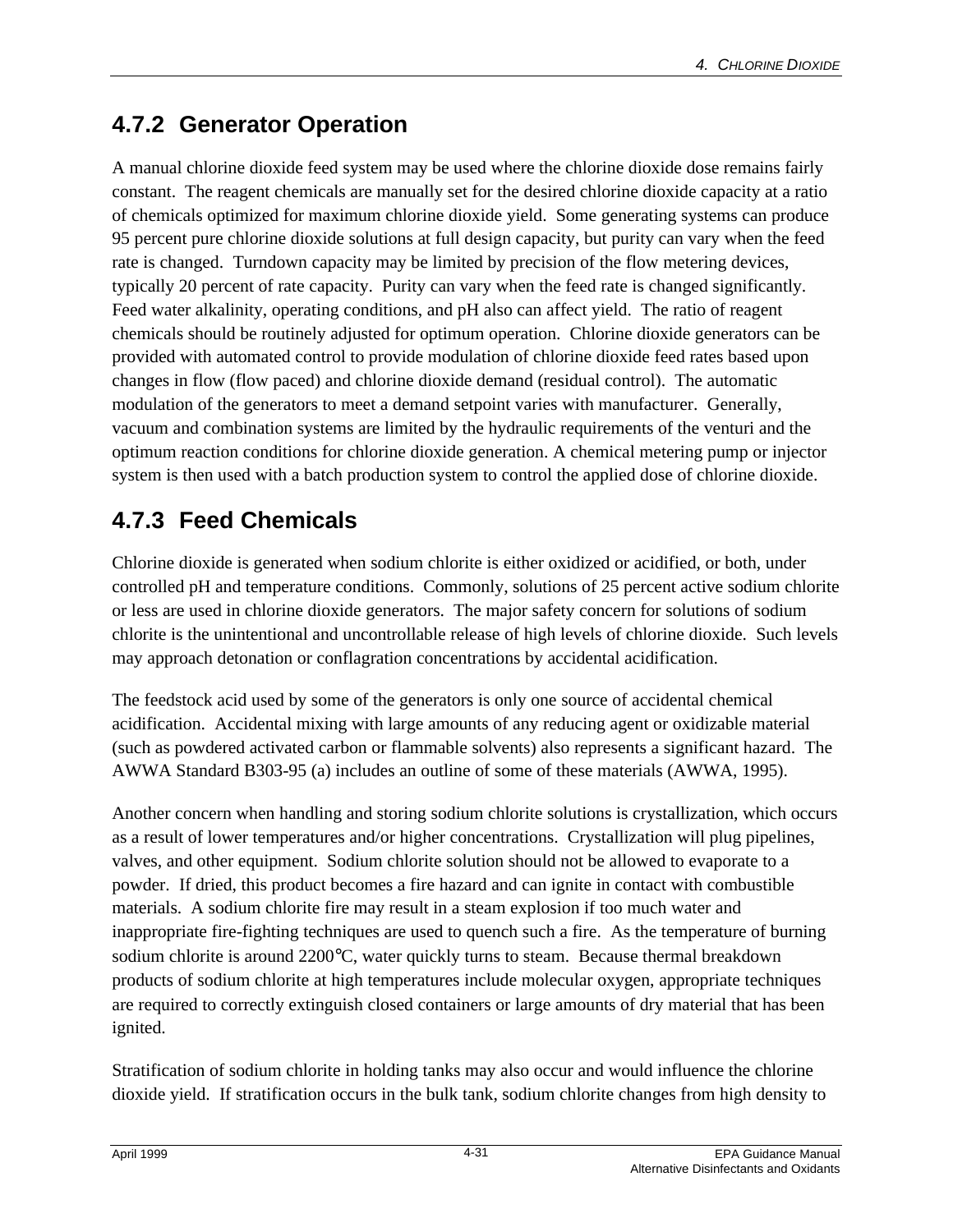low density as it is fed. The density will continue to change until the material is re-mixed. In stratified tanks, excess chlorite would be fed to the generator since the bottom of the tank will have denser material, and this material would have more chlorite than required. Similarly, the bulk tank would later discharge too little chlorite.

Although infrequent, such stratification is not readily apparent and may likely remain unnoticed by operations unless the generator performance is evaluated frequently. If stratification or crystallization occurs in bulk delivery trucks, the entire content should be warmed prior to delivery so that the sodium chlorite is re-mixed. Operators should be aware of the possibility of stratification and crystallization during delivery conditions.

Sodium chlorite is commercially available as a 38 percent or 25 percent solution. Chemical and physical properties are given in Table 4-4.

|                                                      | 38% Solution*                   | 25% Solution*      |
|------------------------------------------------------|---------------------------------|--------------------|
| Sodium Chlorite, (%) NaClO <sub>2</sub>              | 38                              | 25                 |
| Sodium Chloride, (%) NaCl                            | $1.5 - 7.5$                     | $1-4.5$            |
| Inert Ingredients, mixture of other sodium salts (%) | $3-4$                           | $3-4$              |
| Water (%)                                            | 55-61                           | 68-74              |
| Appearance                                           | Slightly cloudy, pale<br>yellow | Clear, pale yellow |
| Density @ 35°C (lb/gal), typical                     | 11.4                            | 10.1               |
| Crystallization Point (°C)                           | 25                              | $-7$               |

**Table 4-4. Properties of Sodium Chlorite as Commercially Available**

\* Source: Vulcan Chemicals

For systems handling the 38 percent solution, storage tanks, piping and pumps will require a heated enclosure, or heat tracing and insulation. The 25 percent solution may not require any special protection except in cold climates.

The ideal production of 1.0 pound of chlorine dioxide requires 0.5 pounds of chlorine and 1.34 pounds of pure sodium chlorite. Chlorine gas is available as a nearly 100 percent pure chemical on a weight basis. Gas flow metering devices are typically limited to +/- 5 percent accuracy at full rated capacity. For example, a 100 pound per day flow tube would allow between 20 and 30 pounds of chlorine to flow if set at 25 pounds per day (i.e.,  $25 +/- 5$  percent of maximum flow capacity). Sodium chlorite is supplied commercially as a pre-mixed aqueous solution of various strengths. The 25 percent solution is the most commonly used grade for potable water treatment.

Pure chlorine dioxide solutions (very dark amber and oily in appearance) are very dangerous and are likely to detonate if exposed to oxidizable materials or vapors, or even to bright lights. They are extremely uncommon except perhaps in very specific laboratory setup systems using concentrated sodium chlorite and concentrated acid mixtures. Such laboratory generation methods are not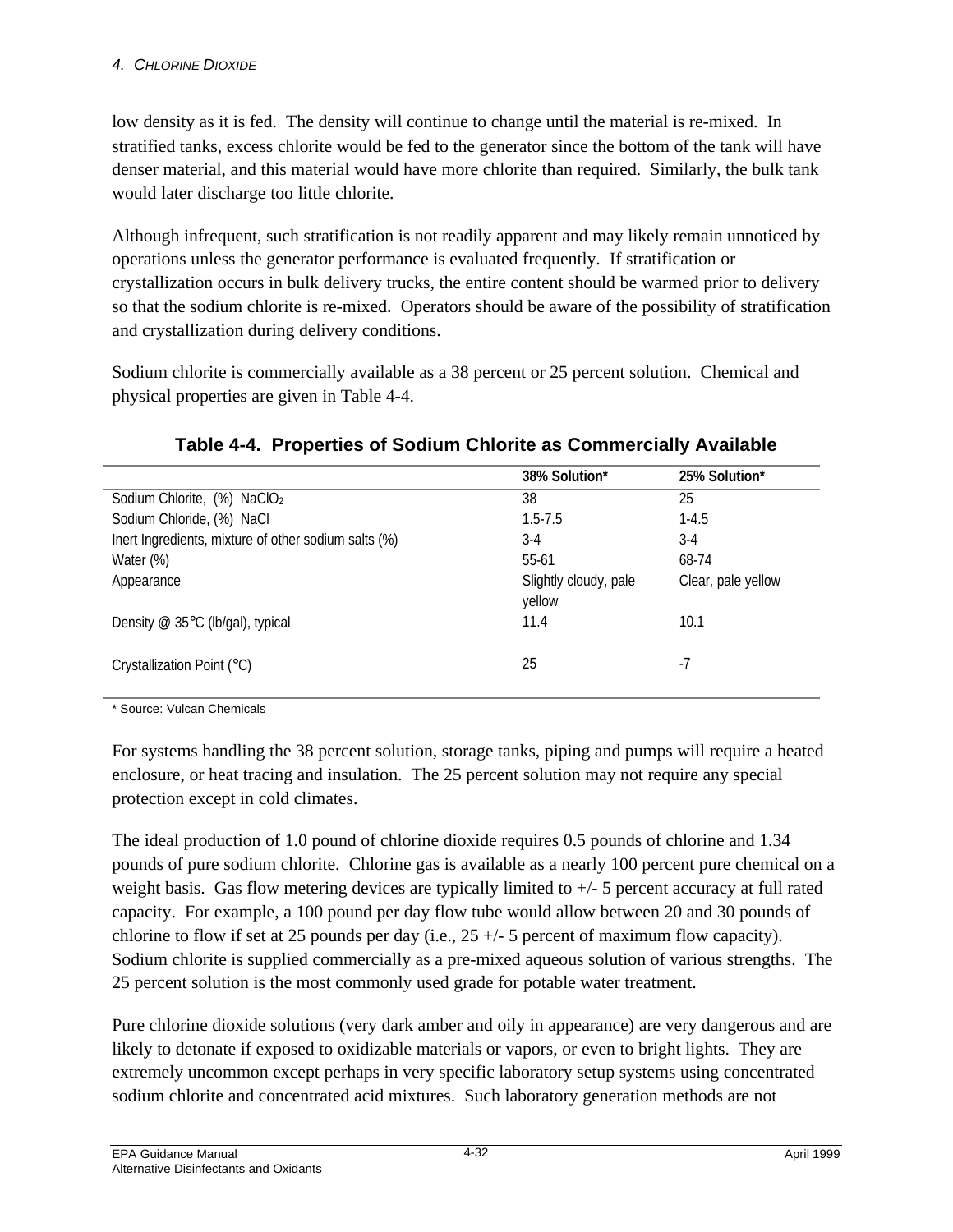recommended for the uninitiated laboratory analyst or operator. Inexperienced personnel should not mix strong acid and strong sodium chlorite solutions together unless they are familiar with the purgeable extraction methods for sodium chlorite and have a safely designed setup under a fume hood.

# **4.8 Summary**

### **4.8.1 Advantages and Disadvantages of Chlorine Dioxide Use**

The following list highlights selected advantages and disadvantages of using chlorine dioxide as a disinfection method for drinking water (Masschelein, 1992; DeMers and Renner, 1992, Gallagher et al., 1994). Because of the wide variation of system size, water quality, and dosages applied, some of these advantages and disadvantages may not apply to a particular system.

#### **Advantages**

- Chlorine dioxide is more effective than chlorine and chloramines for inactivation of viruses, *Cryptosporidium*, and *Giardia*.
- Chlorine dioxide oxidizes iron, manganese, and sulfides.
- Chlorine dioxide may enhance the clarification process.
- Taste and odors resulting from algae and decaying vegetation, as well as phenolic compounds, are controlled by chlorine dioxide.
- Under proper generation conditions (i.e., no excess chlorine), halogen-substituted DBPs are not formed.
- Chlorine dioxide is easy to generate.
- Biocidal properties are not influenced by pH.
- Chlorine dioxide provides residuals.

#### **Disadvantages**

- The chlorine dioxide process forms the specific byproducts chlorite and chlorate.
- Generator efficiency and optimization difficulty can cause excess chlorine to be fed at the application point, which can potentially form halogen-substitute DBPs.
- Costs associated with training, sampling, and laboratory testing for chlorite and chlorate are high.
- Equipment is typically rented, and the cost of the sodium chlorite is high.
- Measuring chlorine dioxide gas is explosive, so it must be generated on-site.
- Chlorine dioxide decomposes in sunlight.
- Chlorine dioxide must be made on-site.
- Can lead to production noxious odors in some systems.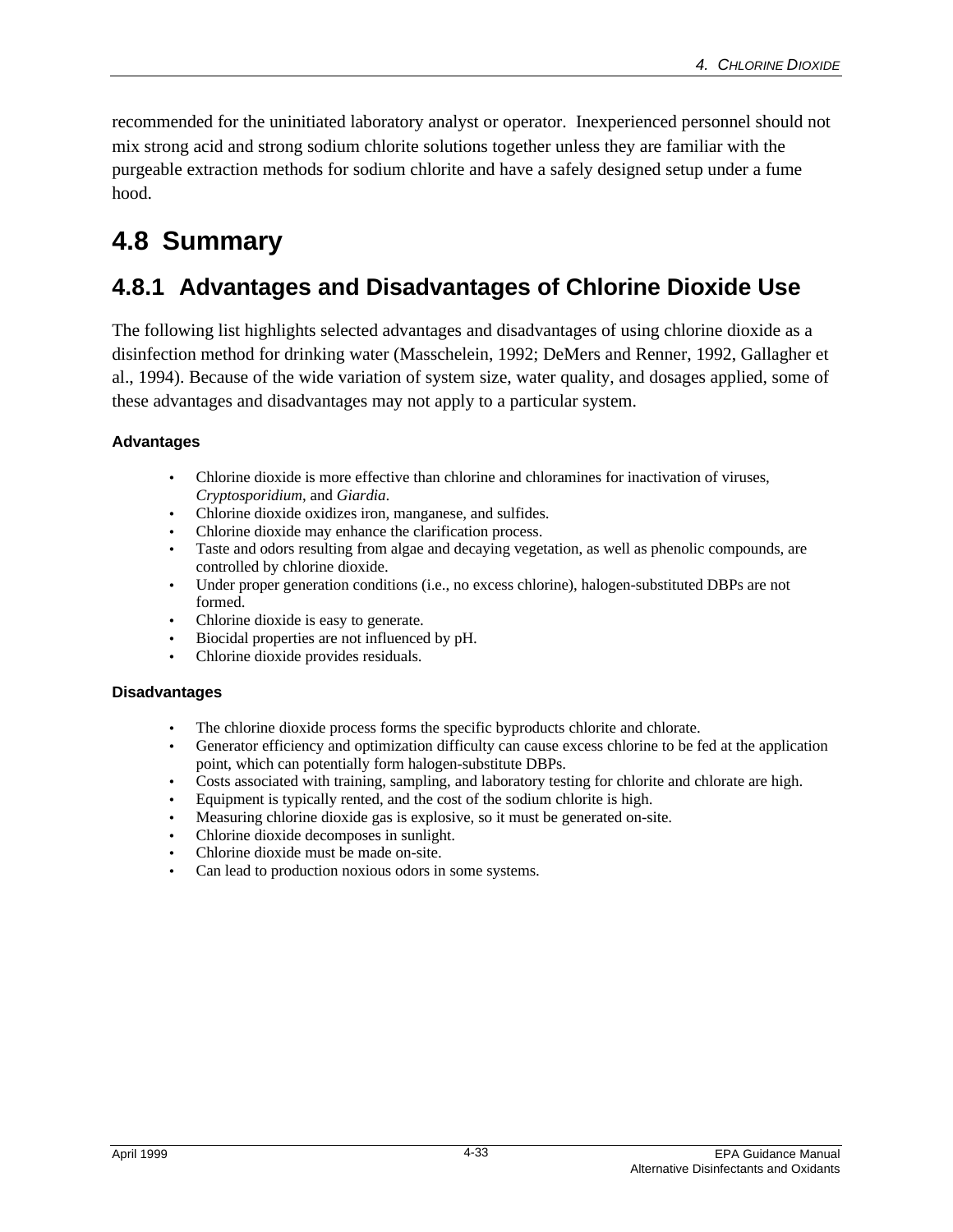### **4.8.2 Summary Table**

Table 4-5 summarizes considerations and descriptions for chlorine dioxide use.

| Consideration                 | Description                                                                                                                                                                        |
|-------------------------------|------------------------------------------------------------------------------------------------------------------------------------------------------------------------------------|
| Generation                    | Chlorine dioxide must be generated on-site. In most potable water applications, chlorine<br>dioxide is generated as needed and directly educed or injected into a diluting stream. |
|                               | Generators are available that utilize sodium chlorite and a variety of feedstocks such as                                                                                          |
|                               | Cl <sub>2</sub> gas, sodium hypochlorite, and sulfuric or hydrochloric acid. Small samples of                                                                                      |
|                               | generated solutions, up to 1 percent (10 g/L) chlorine dioxide can be safely stored if the                                                                                         |
|                               | solution is protected from light, chilled (<5°C), and has no unventilated headspace.                                                                                               |
| <b>Primary Uses</b>           | Chlorine dioxide is utilized as a primary or secondary disinfectant, for taste and odor                                                                                            |
|                               | control, TTHM/HAA reduction, Fe and Mn control, color removal, sulfide and phenol                                                                                                  |
|                               | destruction, and Zebra mussel control.                                                                                                                                             |
| Inactivation Efficiency       | Chlorine dioxide rapidly inactivates most microorganisms over a wide pH range. It is                                                                                               |
|                               | more effective than chlorine (for pathogens other than viruses) and is not pH dependent                                                                                            |
| <b>Byproducts Formation</b>   | between pH 5-10, but is less effective than ozone.<br>When added to water, chlorine dioxide reacts with many organic and inorganic                                                 |
|                               | compounds. The reactions produce chlorite and chlorate as endproducts (compounds                                                                                                   |
|                               | that are suspected of causing hemolytic anemia and other health effects). Chlorate ion                                                                                             |
|                               | is formed predominantly in downstream reactions between residual chlorite and free                                                                                                 |
|                               | chlorine when used as the distribution system disinfectant. Chlorine dioxide does not                                                                                              |
|                               | produce THMs. The use of chlorine dioxide aids in reducing the formation of TTHMs                                                                                                  |
|                               | and HAAs by oxidizing precursors, and by allowing the point of chlorination to be moved                                                                                            |
|                               | farther downstream in the plant after coagulation, sedimentation, and filtration have                                                                                              |
|                               | reduced the quantity of NOM.                                                                                                                                                       |
| Point of Application          | In conventional treatment plants, chlorine dioxide used for oxidation is fed either in the                                                                                         |
|                               | raw water, in the sedimentation basins, or following sedimentation. To limit the oxidant                                                                                           |
|                               | demand, and therefore chlorine dioxide dose and the formation of chlorite, it is common                                                                                            |
|                               | to add chlorine dioxide following sedimentation. Concerns about possible taste and odor                                                                                            |
|                               | complaints have limited the use of chlorine dioxide to provide a disinfectant residual in                                                                                          |
|                               | the distribution system. Consequently, public water suppliers that are considering the                                                                                             |
|                               | use of chlorine dioxide for oxidation and primary disinfectant applications may want to                                                                                            |
| <b>Special Considerations</b> | consider chloramines for secondary disinfection.                                                                                                                                   |
|                               | An oxidant demand study should be completed to determine an approximate chlorine<br>dioxide dosage to obtain the required CT value as a disinfectant. In addition to the toxic     |
|                               | effects of chlorine, chlorine dioxide gas is explosive at levels > 10% in air. The chlorine                                                                                        |
|                               | dioxide dosage cannot exceed 1.4 mg/L to limit the total combined concentration of                                                                                                 |
|                               | CIO2, CIO2-, CIO3-, to a maximum of 1.0 mg/L. Under the proposed DBP regulations,                                                                                                  |
|                               | the MRDL for chlorine dioxide is 0.8 mg/L and the MCL for chlorite is 1.0 mg/L.                                                                                                    |
|                               | Regulations concerning the use of chlorine dioxide vary from state-to-state.                                                                                                       |

|  | <b>Table 4-5. Summary for Chlorine Dioxide</b> |  |  |  |
|--|------------------------------------------------|--|--|--|
|--|------------------------------------------------|--|--|--|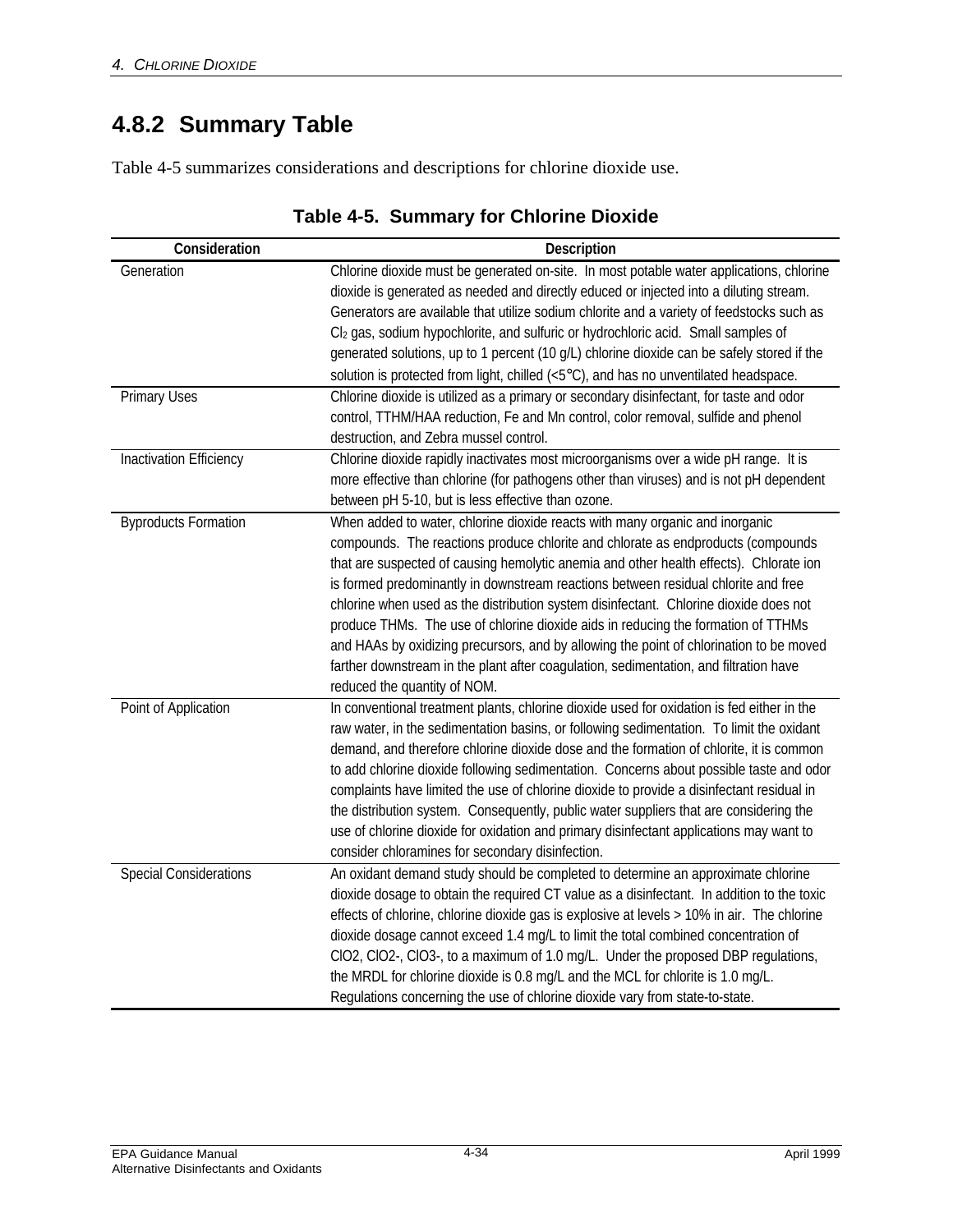# **4.9 References**

- 1. Aieta, E., and J.D.Berg. 1986. "A Review of Chlorine Dioxide in Drinking Water Treatment*." J. AWWA.* 78(6):62-72.
- 2. Aieta, E.M., P.V. Roberts, and M. Hernandez. 1984. "Determination of Chlorine Dioxide, Chlorine and Chlorate in Water." *J. AWWA.* 76(1):64-70.
- 3. Alvarez, M.E. and R.T. O'Brien. 1982. "Mechanism of Inactivation of Poliovirus by Chlorine Dioxide and Iodine." *Appl. Envir. Microbiol.* 44:1064.
- 4. AWWA (American Water Works Association). 1995. AWWA Standard B303-95: Sodium Chlorite.
- 5. AWWA. 1991. *Guidance Manual for Compliance with the Filtration and Disinfection Requirements for Public Water Systems Using Surface Water Sources*.
- 6. AWWA. 1990. *Water Quality and Treatment,* fourth edition. McGraw-Hill, Inc., New York, NY.
- 7. Bedulivich, T.S., M.N. Svetlakova, and N.N. Trakhtman. 1954. "Use of Chlorine Dioxide in Purification of Water." *Chemical Abstracts.* 48:2953.
- 8. Bernarde, M.A., et al*.*1967a. "Kinetics and Mechanism of Bacterial Disinfection by Chlorine Dioxide." *J. Appl. Microbiol.* 15(2):257.
- 9. Bernarde, M.A., W.B. Snow, and V.P. Olivieri. 1967b. "Chlorine Dioxide Disinfection Temperature Effects." *J. Appl. Bacteriol.* 30(1):159.
- 10. Chen, Y.S.R., O.J. Sproul, and A.J. Rubin. 1985. "Inactivation of *Naegleria gruberi* Cysts by Chlorine Dioxide." *Water Res*. 19(6):783.
- 11. Chen, Y.S.R., O.J. Sproul, and A.J. Rubin. 1984. "Inactivation of *Naegleria Gruberi* cysts by Chlorine Dioxide." EPA Grant R808150-02-0, Department of Civil Engineering, Ohio State University.
- 12. *CRC Handbook of Chemistry and Physics*. 1990. D.L. Lide (editor), Seventy-first edition, CRC Press, Boca Raton, FL.
- 13. Cronier, S., et al. 1978. *Water Chlorination Environmental Impact and Health Effects*, Vol. 2. R. L. Jolley, et al. (editors) Ann Arbor Science Publishers, Inc. Ann Arbor, MI.
- 14. Demers, L.D., and R. Renner. 1992. *Alternative Disinfectant Technologies for Small Drinking Water Systems*. AWWARF, Denver, CO.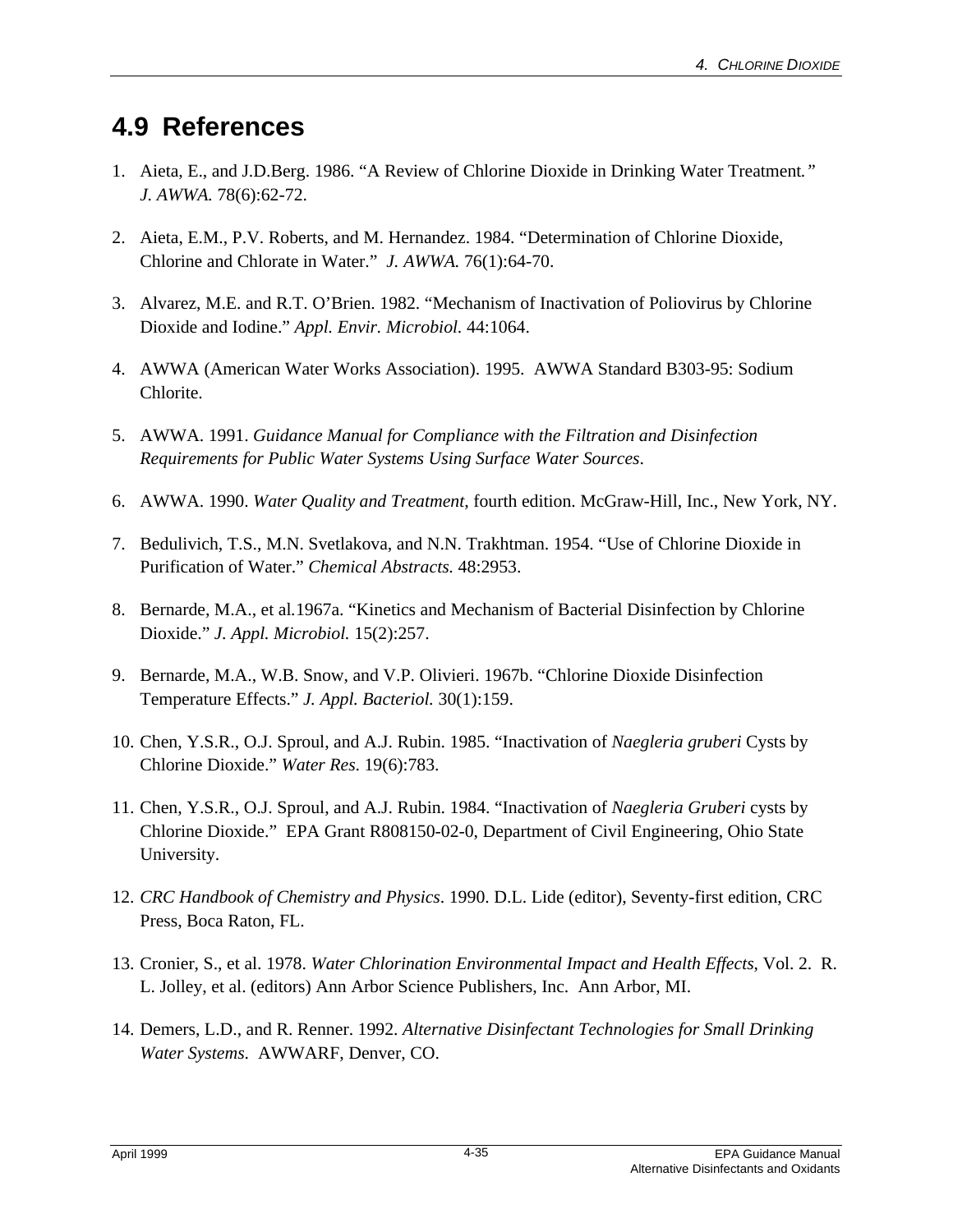- 15. Dixon, K.L. and R.G. Lee. 1991. "Disinfection By-Products Control: A Survey of American System Treatment Plants." Presented at AWWA Conference, Philadelphia, PA.
- 16. Emmenegger, F. and G. Gordon. 1967. "The Rapid Interaction Between Sodium Chlorite and Dissolved Chlorine." *Inorg. Chem.* 6(3):633.
- 17. Finch, G.R., L.R. Liyanage, M. Belosevic, and L.L. Gyürek. 1997. "Effects of Chlorine Dioxide Preconditioning on Inactivation of *Cryptosporidium* by Free Chlorine and Monochloramine: Process Design Requirements." Proceedings 1996 Water Quality Technology Conference; Part II. Boston, MA.
- 18. Finch, G.R., L.R. Liyanage, and M. Belosevic. 1995. "Effect of Disinfectants and *Cryptosporidium* and *Giardia*." Third International Symposium on Chlorine Dioxide: Drinking Water, Process Water, and Wastewater Issues.
- 19. Gallagher, D.L., R.C. Hoehn, A.M. Dietrich. 1994. *Sources, Occurrence, and Control of Chlorine Dioxide By-Product Residuals in Drinking Water.* AWWARF, Denver, CO.
- 20. Gates, D.J. 1998. *The Chlorine Dioxide Handbook; Water Disinfection Series*. AWWA Publishing, Denver, CO.
- 21. Gates, D.J. 1989. "Chlorine Dioxide Generation Technology and Mythology." Conference proceedings, Advances in Water Analysis and Treatment, AWWA, Philadelphia, PA.
- 22. Ghandbari, E. H., et al. 1983. "Reactions of Chlorine and Chlorine Dioxide with Free Fatty Acids, Fatty Acid Esters, and Triglycerides." *Water Chlorination: Environmental Impact and Health Effects*, R. L. Jolley, et al. (editors), Lewis, Chelsea, MI.
- 23. Gordon, G., G.L. Emmert, and B. Bubnis. 1995. "Bromate Ion Formation in Water When Chlorine Dioxide is Photolyzed in the Presence of Bromide Ion." Conference proceedings, AWWA Water Quality Technology Conference, New Orleans, LA.
- 24. Gordon, G., et al. 1990. "Minimizing Chlorite Ion and Chlorate Ion in Water Treated with Chlorine Dioxide." *J. AWWA.* 82(4): 160-165.
- 25. Gordon, G., W.J. Cooper, R.G. Rice, and G.E. Pacey. 1987. *Disinfectant Residual Measurement Methods*, AWWARF, Denver, CO.
- 26. Gordon, G., R.G. Kieffer, and D.H. Rosenblatt. 1972. "The Chemistry of Chlorine Dioxide." *Progress in Organic Chemistry*, vol. 15. S.J. Lippaer (editor). Wiley Interscience, New York, NY.
- 27. Great Lakes Upper Mississippi River Board of State Public Health (GLUMRB) and Environmental Managers. 1992. *Recommended Standards for Water Works*, Health Research Inc., Albany, NY.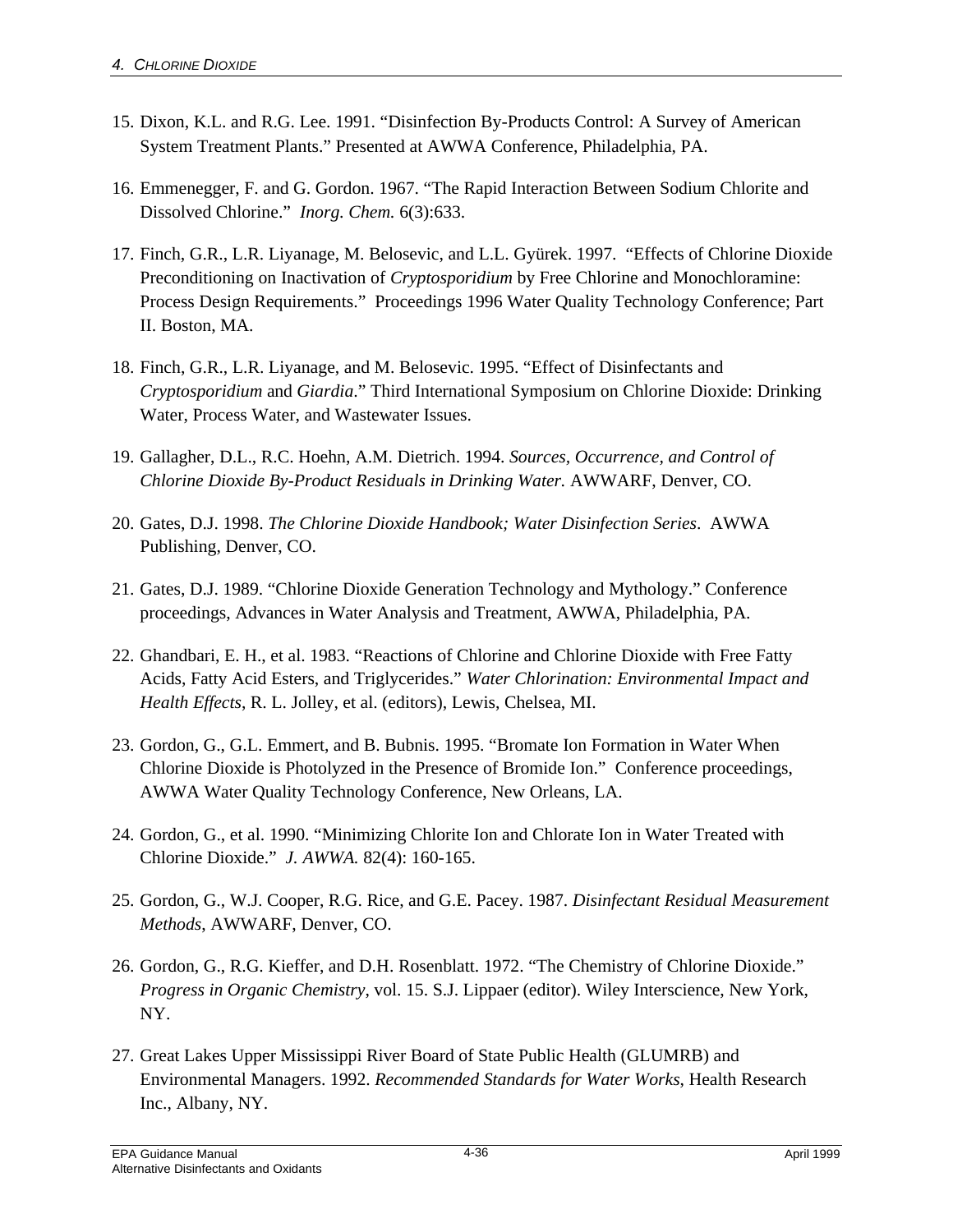- 28. Gregory, D. and K. Carlson. 1998. "Applicability of Chlorine Dioxide for Cryptosporidium Inactivation." Proceedings 1998 Water Quality Technology Conference, San Diego, CA.
- 29. Griese, M.H., K. Hauser, M. Berkemeier, and G. Gordon. 1991. "Using Reducing Agents to Eliminate Chlorine Dioxide and Chlorite Ion Residuals in Drinking Water." *J. AWWA.* 83(5):56.
- 30. Hoehn, R.C. 1992. "Chlorine Dioxide Use in Water Treatment: Key Issues." Conference proceedings, Chlorine Dioxide: Drinking Water Issues: Second International Symposium. Houston, TX.
- 31. Hoehn, R.C., A.A. Rosenblatt, and D.J. Gates. 1996. "Considerations for Chlorine Dioxide Treatment of Drinking Water." Conference proceedings, AWWA Water Quality Technology Conference, Boston, MA.
- 32. Hofman, R., R.C. Andrews, and Q. Ye. 1997. "Chlorite Formation When Disinfecting Drinking Water to *Giardia* Inactivation Requirements Using Chlorine Dioxide." Conference proceedings, ASCE/CSCE Conference, Edmonton, Alberta, July.
- 33. Knocke, W.R. and A. Iatrou. 1993. *Chlorite Ion Reduction by Ferrous Ion Addition*. AWWARF, Denver, CO.
- 34. Korich, D.G., et al. 1990. "Effects of Ozone, Chlorine Dioxide, Chlorine, and Monochloramine on *Cryptosporidium parvum* oocyst Viability." *Appl. Environ. Microbiol.* 56:1423-1428.
- 35. LeChevallier, M.W., et al. 1997. "Chlorine Dioxide for Control of *Cryptosporidium* and Disinfection Byproducts." Conference proceedings, 1996 AWWA Water Quality Technology Conference Part II, Boston, Massachusetts.
- 36. LeChevallier, M.W., et al. 1996. "Chlorine Dioxide for Control of *Cryptosporidium* and Disinfection Byproducts." Conference proceedings, AWWA Water Quality Technology Conference, Boston, Massachusetts.
- 37. Liyanage, L.R.J, et al. 1997. "Effects of Aqueous Chlorine and Oxychlorine Compounds on *Cryptosporidium* Parvum Oocysts." *Environ. Sci. & Tech.* 31(7): 1992-1994
- 38. Masschelein, W.J. 1992. "Unit Processes in Drinking Water Treatment." Marcel Decker D.C., New York, Brussels, Hong Kong.
- 39. Merkle, J.C. and C.B. Reeverts. 1997. "Ground Water Treatment: What Are the States Doing Now?" AWWARF, Denver, CO.
- 40. Noack, M.G. and R.L. Doerr. 1977. "Reactions of Chlorine, Chlorine Dioxide and Mixtures of Humic Acid: An Interim Report." Conference proceedings, Second Conference on the Environmental Impact of Water Chlorination. R.L. Jolley, H. Gorchev, and D. Heyward (editors), Gatlinburg, TN.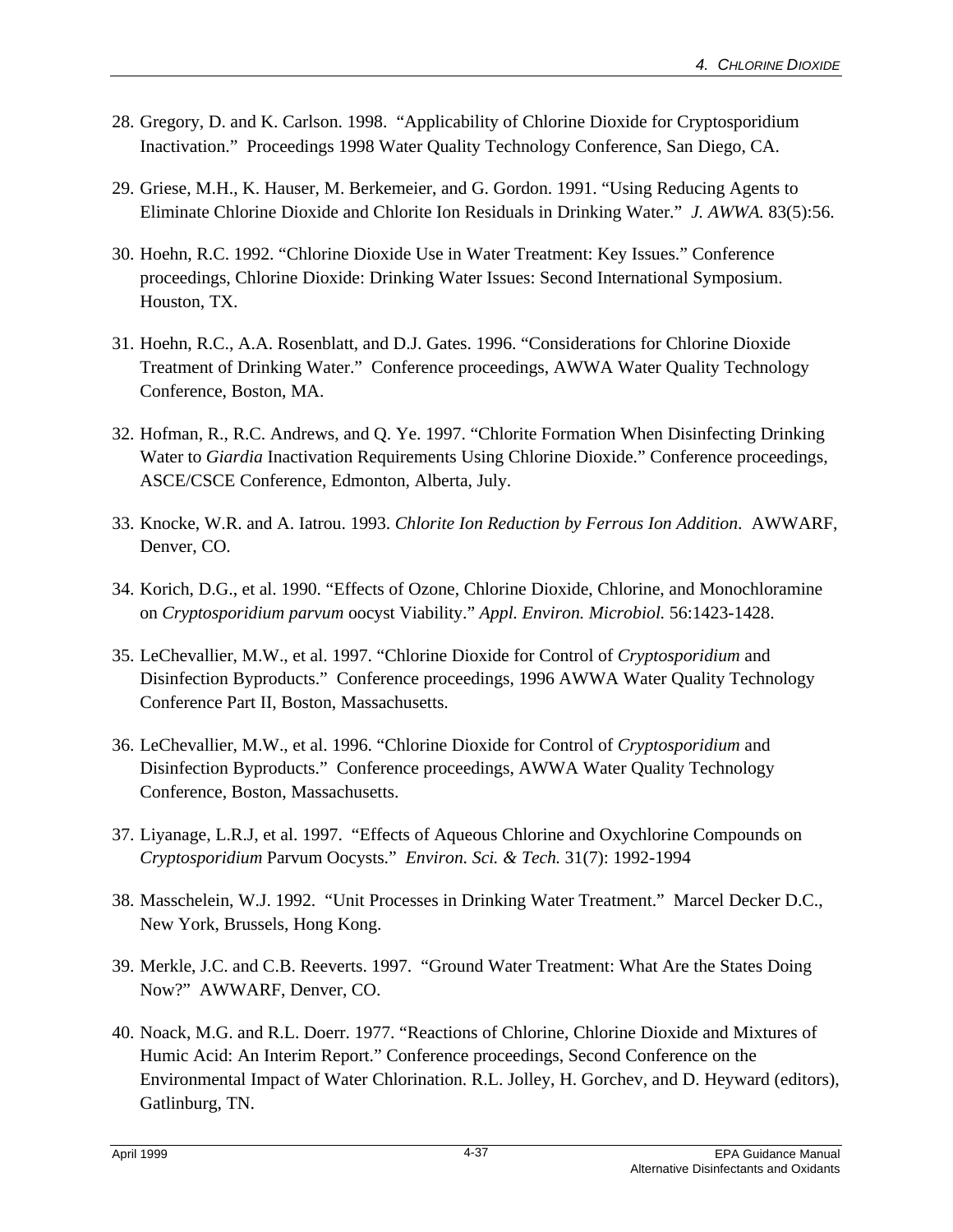- 41. Noss, C.I., W.H. Dennis, V.P. Olivieri. 1983. "Reactivity of Chlorine Dioxide with Nucleic Acids and Proteins." *Water Chlorination: Environmental Impact and Health Effects.* R. L. Jolley, et al. (editors), Lewis Publishers, Chelsea, MI.
- 42. Olivieri, V.P., et al. 1985. "Mode of Action of Chlorine Dioxide on Selected Viruses." *Water Chlorination: Environmental Impact and Health Effects*. R. L. Jolley, et al. (editors), Lewis, Chelsea, MI.
- 43. Olivieri, V.P., et al. 1984. Stability and Effectiveness of Chlorine Disinfectants in Water Distribution Systems. USEPA, Cincinnati, OH.
- 44. Peeters, J. E. et al. 1989. "Effect of Disinfection of Drinking Water with Ozone or Chlorine Dioxide on Survival of *Cryptosporidium parvum* oocysts." *Appl. Environ. Microbiol*. r5:1519- 1522.
- 45. Pitochelli, A. 1995. "Chlorine Dioxide Generation Chemistry." Conference proceedings, Third International Symposium, Chlorine Dioxide: Drinking Water, Process Water, and Wastewater Issues. New Orleans, LA.
- 46. Ransome, M.E., T.N. Whitmore, and E.G. Carrington. 1993. "Effect of Disinfectants on the Viability of *Cryptosporidium parvum* Oocysts." *Water Supply*. 11(1):103-117.
- 47. Rav-Acha, C., A. Serri, E. Choshen, B. Limoni. 1984. "Disinfection of Drinking Water Rich in Bromide with Chlorine and Chlorine Dioxide, While Minimizing the Formation of Undesirable Byproducts." *Wat. Sci. Technol*. 17:611.
- 48. Richardson, S.D. et al. 1994. "Multispectral Identification of ClO<sub>2</sub> Disinfection Byproducts in Drinking Water." *Environ. Sci. & Technol.* 28(4):592-599.
- 49. Ridenour, G.M. and E.H. Armbruster. 1949. "Bactericidal Effects of Chlorine Dioxide." *J. AWWA.* 41:537.
- 50. Ridenour, G. M. and R.S. Ingols. 1947. "Bactericidal Properties of Chlorine Dioxide." *J. AWWA.* 39.
- 51. Ridenour, G.M., and R.S. Ingols. 1946. "Inactivation of Poliomyelitis Virus by Free Chlorine." *Amer. Public Health*. 36:639.
- 52. Ridenour, G.M., and R.S. Ingols, and E.H. Armbruster. 1949. "Sporicidal Properties of Chlorine Dioxide." *Water & Sewage Works*. 96(8):279.
- 53. Roberts, P.V., E.M. Aieta, J.D. Berg, and B.M. Chow. 1980. "Chlorine Dioxide for Wastewater Disinfection: A Feasibility Evaluation." Stanford University Technical Report 251. October.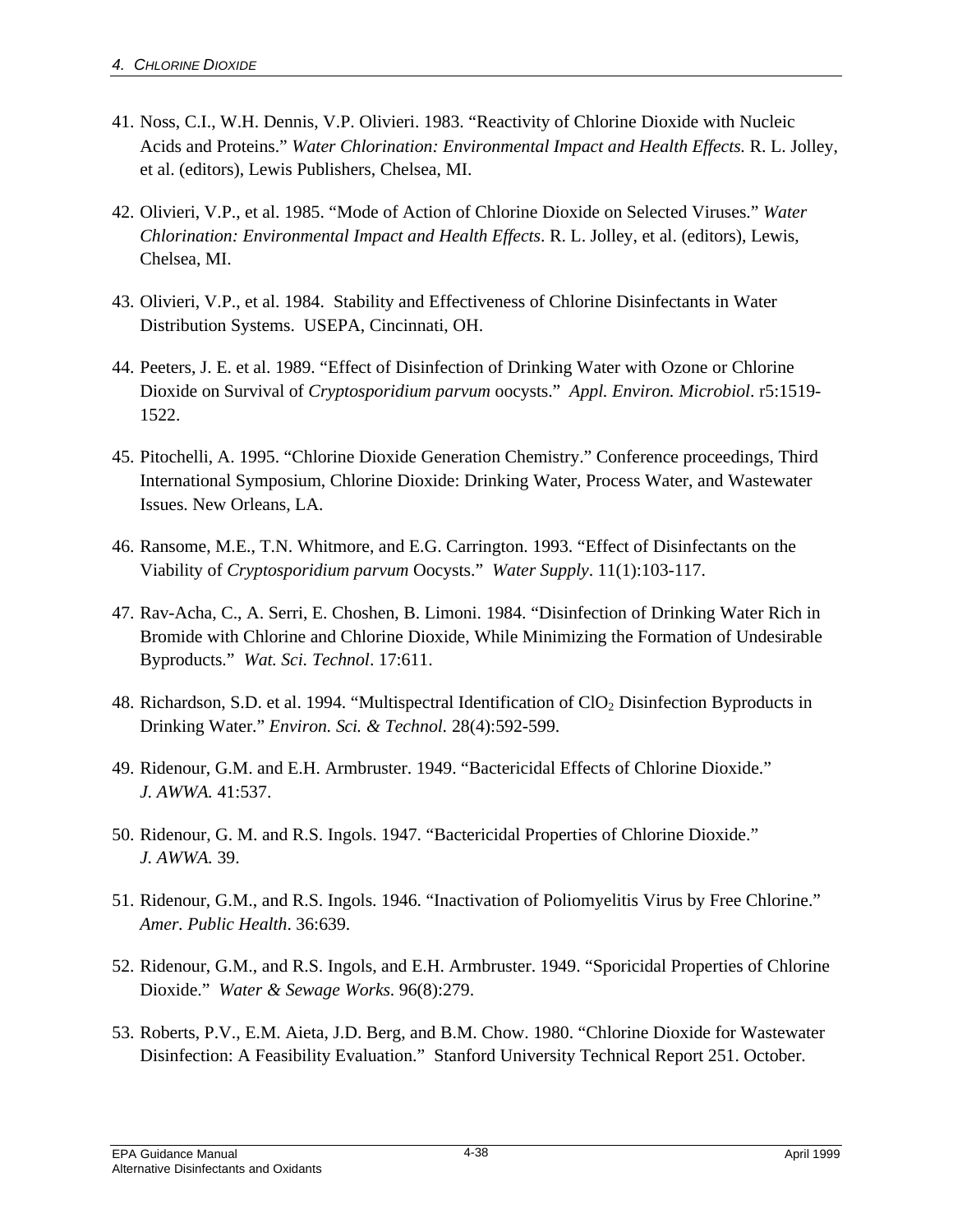- 54. Roller, S. D. et al. 1980. "Mode of Bacterial Inactivation by Chlorine Dioxide." *Water Res.* 14:635.
- 55. Singer, P.C. 1992. "Formation and Characterization of Disinfection Byproducts." Presented at the First International Conference on the Safety of Water Disinfection: Balancing Chemical and Microbial Risks.
- 56. Singer, P.C., and W.K. O'Neil. 1987. "Technical Note: The Formation of Chlorate from the Reaction of Chlorine and Chlorite in Dilute Aqueous Solution." *J. AWWA.* 79(11):75.
- 57. Smith, J. E., and J.L. McVey. 1973. "Virus Inactivation by Chlorine Dioxide and Its Application to Storm Water Overflow." Proceeding, ACS annual meeting. 13(2):177.
- 58. Sobsey, M. 1988. "Detection and Chlorine Disinfection of Hepatitis A in Water." CR-813-024, EPA Quarterly Report, December.
- 59. Sproul, O. J. et al. 1983. "Comparison of Chlorine and Chlorine Dioxide for Inactivation of Amoebic Cyst." *Envir. Technol. Letters*. 4:335.
- 60. Thompson, A.L. 1989. "Practical Considerations for Application of Chlorine Dioxide in Municipal Water Systems." Conference proceedings,, Chlorine Dioxide Workshop. AWWARF, CMA, EPA. Denver, CO.
- 61. Trakhtman, N.N. 1949. "Chlorine Dioxide in Water Disinfection." *Chemical Abstracts*. 43:1508.
- 62. USEPA (U.S. Environmental Protection Agency). 1983. "Trihalomethanes in Drinking Water: Sampling, Analysis, Monitoring, and Compliance." EPA 570/9-83-002, August.
- 63. USEPA. 1979. "Effect of Particulates on Disinfection of Enteroviruses and Coliform Bacteria in Water by Chlorine Dioxide." EPA-600/2-79-054.
- 64. USEPA 1978. "Effect of Particulates on Inactivation of Enteroviruses in Water by Chlorine Dioxide." EPA-600/9-79-018, Cincinnati, OH.
- 65. Werdehoff, K.S, and P.C. Singer. 1987. "Chlorine Dioxide Effects on THMFP, TOXFP and the Formation of Inorganic By-Products." *J. AWWA.* 79(9):107.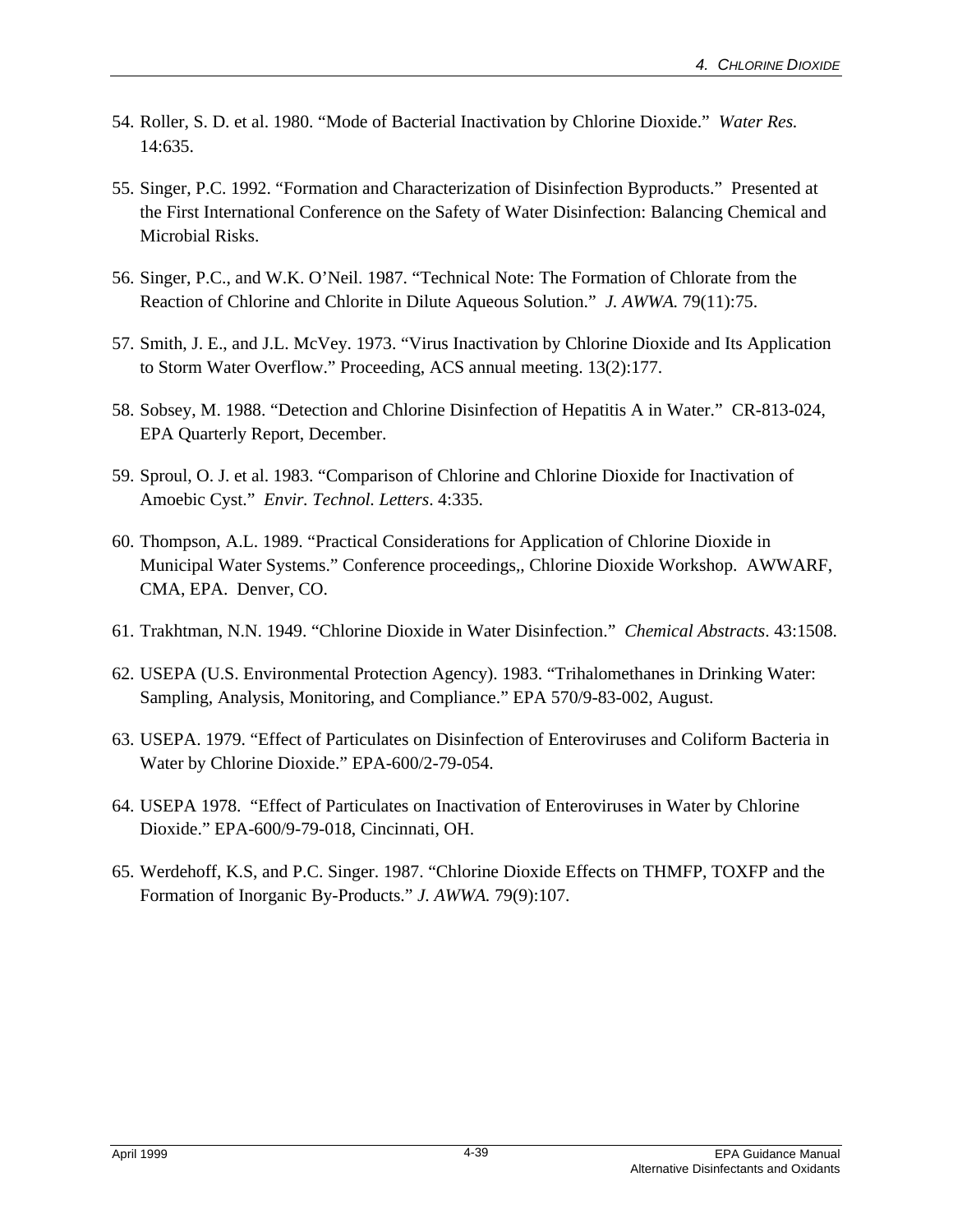#### THIS PAGE INTENTIONALLY LEFT BLANK